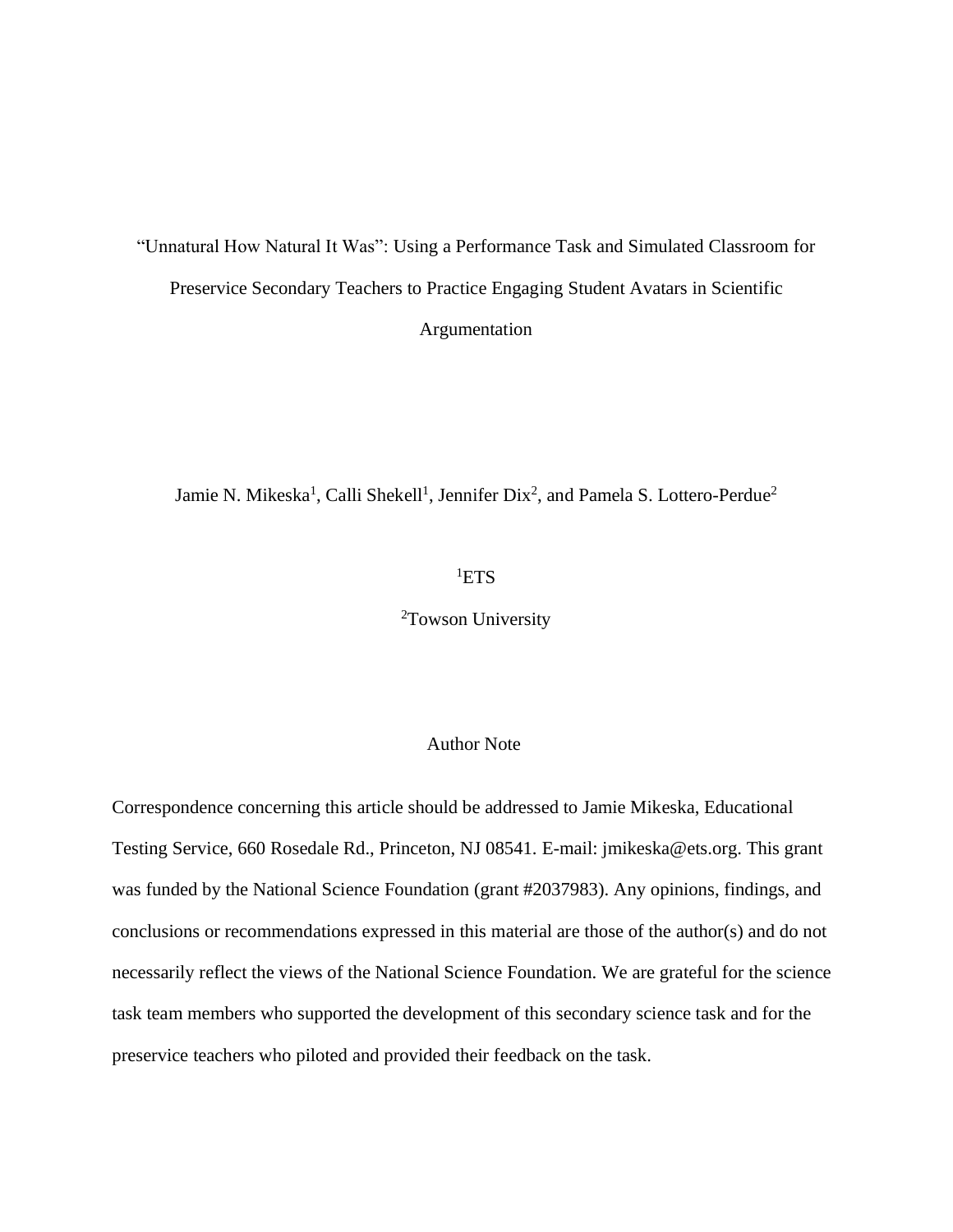#### **Abstract**

Facilitating discussions is a key approach that science teachers use to engage students in scientific argumentation. However, learning how to facilitate argumentation-focused discussions is an ambitious teaching practice that can be difficult to learn how to do well, especially for preservice teachers (PSTs) who typically have limited opportunities to tryout and refine this teaching practice. This study examines secondary PSTs' perceptions and engagement with a science performance task—used within an online, simulated classroom consisting of five middle school student avatars—to practice this ambitious teaching practice. Findings showed that the PSTs had a strong understanding of the discussion's primary goal and perceived the task components to be easy to understand, useful in helping them prepare for the simulated discussion, and an authentic representation of what middle school students would say and do. In addition, while the PSTs attended to similar content and pedagogical features within their facilitated discussion, they varied in their ability to successfully facilitate the discussion. This study adds to the growing literature on innovative, technology-based solutions for supporting teacher learning and points to one productive approach that can be incorporated within science teacher education as an approximation of practice of this ambitious teaching practice.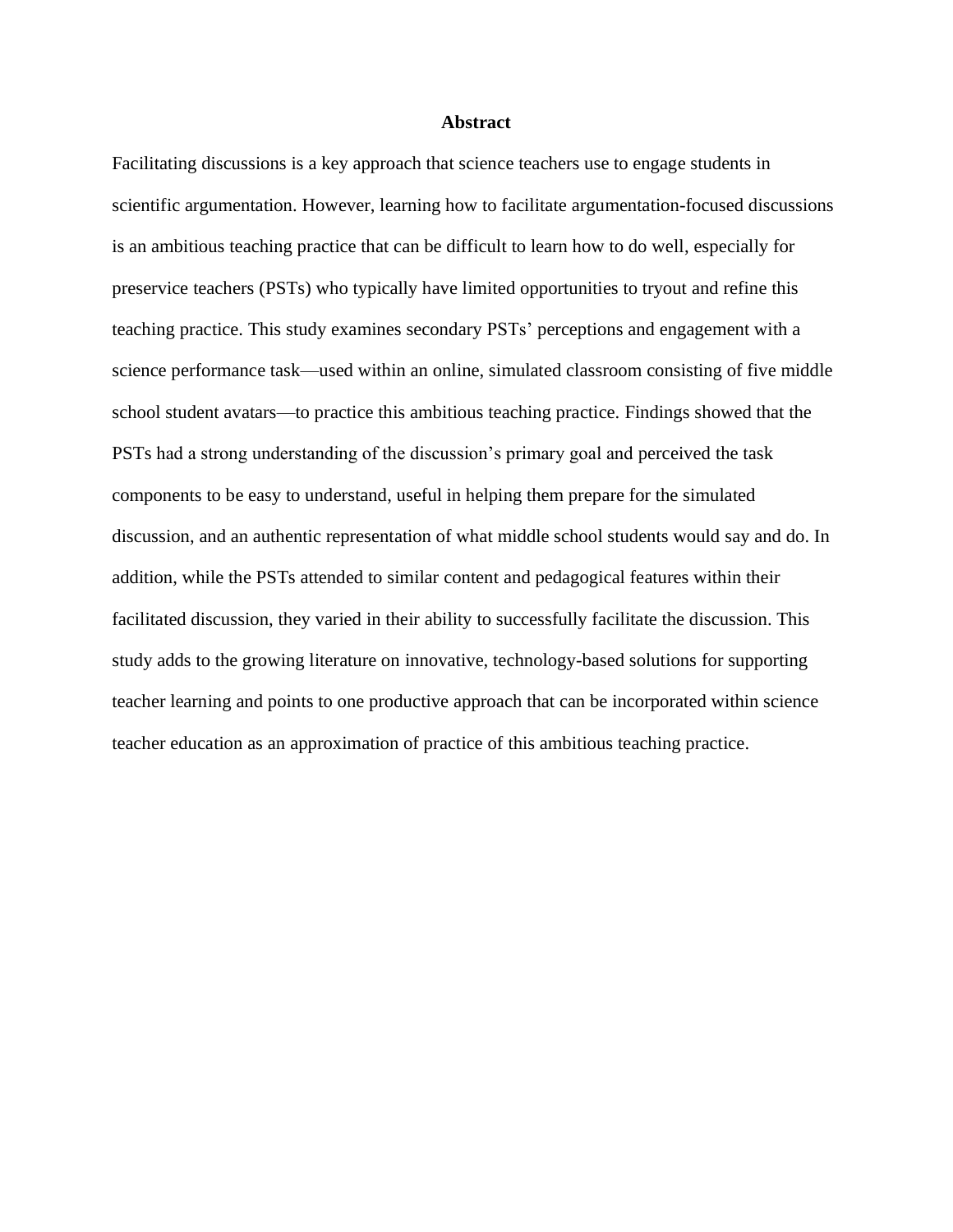#### **Challenge within Science Teacher Education**

Engaging students in argument from evidence is one of the science and engineering practices identified in the *Next Generation Science Standards* (NGSS) as important for student learning (NGSS Lead States, 2013). Scientific argumentation involves students in generating and defending scientific claims using evidence-based reasoning as well as comparing and critiquing one another's ideas as students work to persuade one another and build consensus (Berland & Reiser, 2009; Osborne et al., 2016). Facilitating discussions is a key approach that science teachers can use to engage students in this practice (Cartier et al., 2013; Simon & Richardson, 2009). Yet, learning how to facilitate discussions that engage K-12 students in productive scientific argumentation is an ambitious teaching practice that is difficult to learn how to do well and one that preservice teachers (PSTs) tend to have limited opportunities to tryout and refine.

Research findings have illustrated both the successes and challenges of engaging students productively in scientific argumentation and have identified many factors that can impact teachers' abilities to engage their students in scientific argumentation, such as teachers' knowledge about argumentation, their access to high-quality curriculum resources, and their perspectives about its importance (Colley & Windschitl, 2016; McNeill et al., 2017; McNeill et al., 2016; Osborne et al., 2013; Sadler, 2006). Within the last decade, additional research has explored various approaches that can be used to help teachers learn how to facilitate scientific argumentation (Marco-Bujosa et al., 2017; McNeill et al., 2016; McNeill et al., 2017; Osborne et al., 2013; Sadler, 2006). Yet, findings have shown mixed results, suggesting that work to expand the available approaches would be an important contribution to science teacher education.

This study's primary focus was to examine how one performance task coupled with Mursion's<sup>®</sup> online, simulated classroom consisting of five middle school student avatars (Figure 1) could be used to provide opportunities for PSTs to practice one ambitious science teaching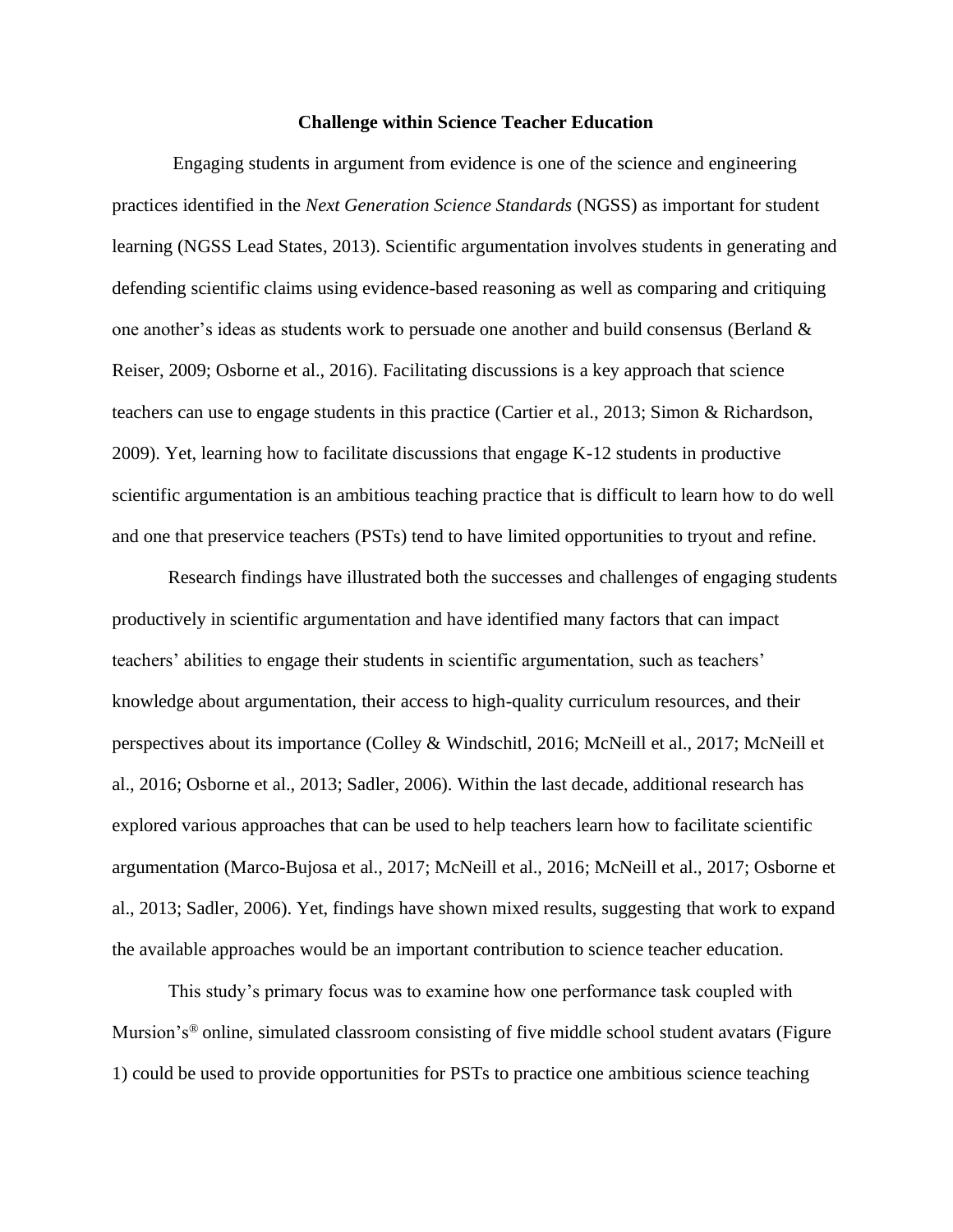practice: facilitating argumentation-focused discussions. In this study, we investigated the PSTs' perceptions and use of this innovative tool to engage them in an approximation of practice. The study targets the following research questions (RQs): (1) How do the PSTs perceive the clarity, authenticity, usefulness, and discussion goal of the performance task? and (2) How well and in what ways do the PSTs facilitate argumentation-focused science discussions within the simulated classroom? Findings can provide answers about the potential of such tools to productively complement other instructional approaches when integrated within PST preparation programs.

#### Insert Figure 1 about here

We begin with a brief description of the theoretical framework undergirding this study – a practice-based theory of teacher learning. We then provide background in two research areas to contextualize the importance of this study – research examining students' engagement in and teachers' facilitation of scientific argumentation and research examining the use of technologically mediated simulations to support teacher learning. After that, we move onto a discussion of the study's context, methods, and data analysis approach. We end by sharing findings addressing each research question and implications for how such innovative technology tools could be leveraged to support teacher learning within teacher education contexts.

#### **Theoretical Framework: Practice-Based Theory of Teacher Learning**

Practice-based teacher education has been lauded as one solution to address the widespread challenge of providing substantive, frequent, and meaningful opportunities for PSTs to rehearse key aspects of complex instructional practice (Ball & Forzani, 2009; Forzani, 2014; Francis et al., 2018; Grossman, Hammerness et al., 2009; Lampert, 2009; Zeichner, 2012). A practice-based theory of teacher education argues that teacher learning is directly tied to opportunities for them to learn in and from their practice, with recent research illustrating that PSTs are more effective when their preparation provides opportunities for such practice (Francis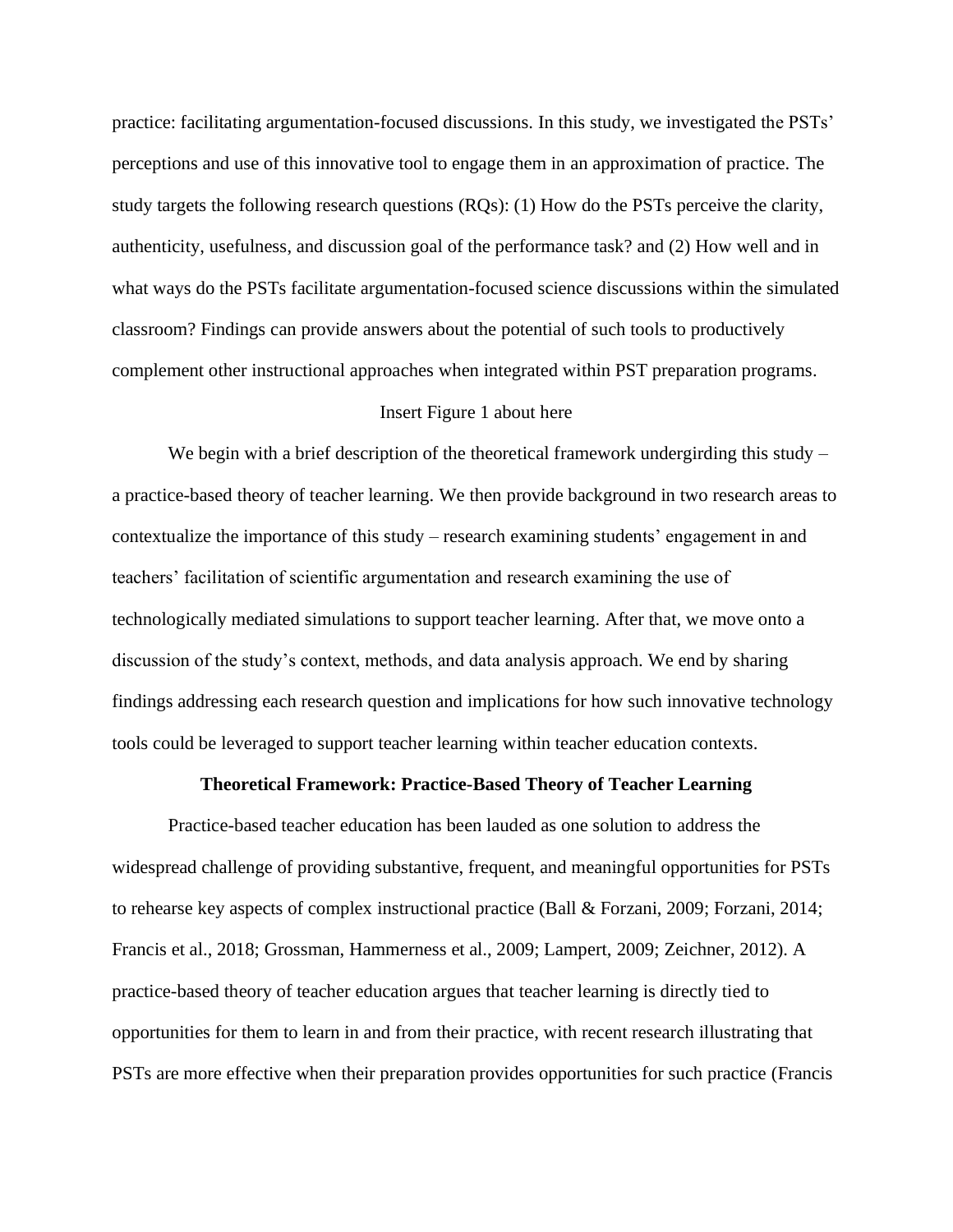et al., 2018; Goodson, et al., 2019). As noted by Grossman & Compton et al. (2009), these learning opportunities can include a range of different pedagogies of practice, such as engaging PSTs in representing practice through the sharing of written cases, decomposing practice through analyzing video examples, or approximating practice in situations of reduced complexity.

Approximations of practice involve PSTs in trying out aspects of the work of teaching, such as practicing interpreting and eliciting student ideas or facilitating discussions, albeit in situations where they do not have to contend with the full complexity of instructional challenges (Grossman, Hammerness et al., 2009). In science education, face-to-face rehearsals have been one of the key approaches used to engage PSTs in approximations of practice. In these rehearsals, the role of the "student" is played by one or more adults – typically other PSTs, the teacher educator, or other trained adults – as the PST tries out a novel teaching practice (Arias  $\&$ Davis, 2019; Benedict-Chambers, 2016; Benedict-Chambers & Aram, 2017; Benedict-Chambers et al., 2020; Davis et al., 2017; Masters, 2020).

More recently, the field has seen an increase in the use of digital practice spaces, including virtual classroom environments, to engage PSTs in rehearsals within science education (Bell, 2019; Lottero-Perdue et al., 2020; Mikeska & Howell, 2020; Straub et al., 2015). Yet, questions remain about how these types of innovative technology-based tools are perceived and if and how they can be used by PSTs to support their learning. This study explores how a performance task used within an online simulated classroom environment could be used to engage PSTs in approximating one ambitious science teaching practice: facilitating discussions that engage students in scientific argumentation.

#### **Background**

#### **Learning How to Engage Students in Scientific Argumentation**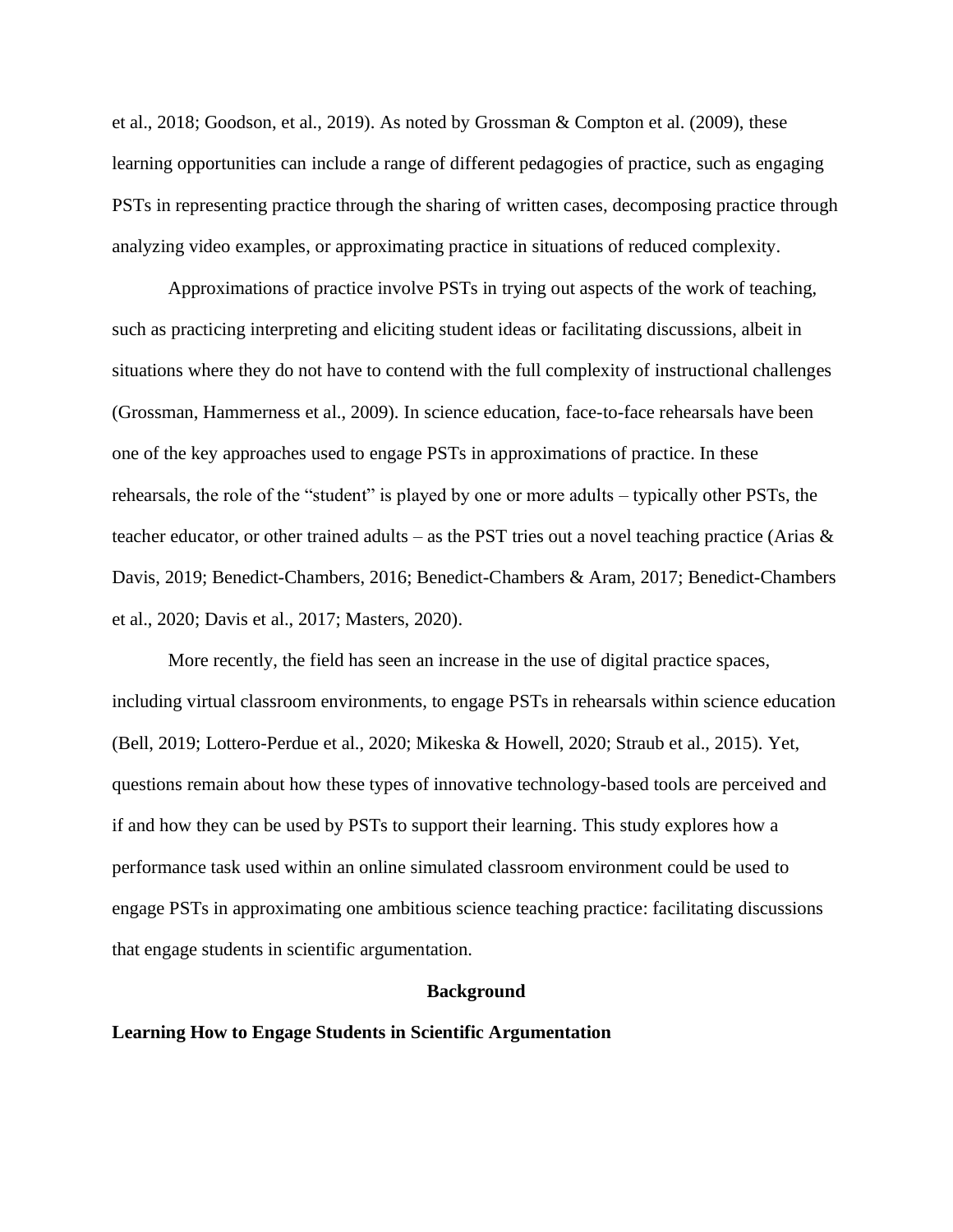Research has suggested that engaging students in scientific argumentation is important to support student learning. Opportunities for students to practice engaging in argumentative discourse has been linked to increased student engagement, understanding of disciplinary concepts and practices, and critical thinking and decision-making (Kuhn, 2010; McNeill et al., 2016; Osborne et al., 2013). Here, we define scientific argumentation as a process that involves students in two complementary aspects – argument construction and argument critique (Mikeska & Howell, 2020). Argument construction involves students in generating, defending, and refining scientific claims and using evidence-based reasoning to support and refute such claims. Argument critique involves students in comparing and critiquing scientific claims and using evidence-based reasoning to persuade one another and come to consensus about scientific explanations. Collectively these two aspects attend to the structural and dialogic components of argumentation that have been highlighted in the science educational literature (Gonzalez-Howard & McNeill, 2019; Grooms et al., 2018; Jimenez-Aleixandre & Erduran, 2008).

Within the last two decades, several research studies have examined how K-12 students engage in argumentative discourse in the context of science instruction and the varied factors that relate to the productive nature of this engagement (Colley & Windschitl, 2016; McNeill, 2011; McNeill et al., 2016; 2017). For example, studies have shown that K-12 students are capable of successfully engaging in key aspects of productive scientific argumentation including generating scientific claims, providing and probing for evidence-based reasoning to support scientific claims, critiquing others' claims and evidence-based reasoning, and offering rebuttals and counter arguments. Studies have also shown that opportunities students have to engage in scientific argumentation can be impacted by their own and their teachers' understanding of the key characteristics of scientific argumentation and beliefs about its importance; the curriculum materials that teachers use to guide their science instruction; and the ways in which teachers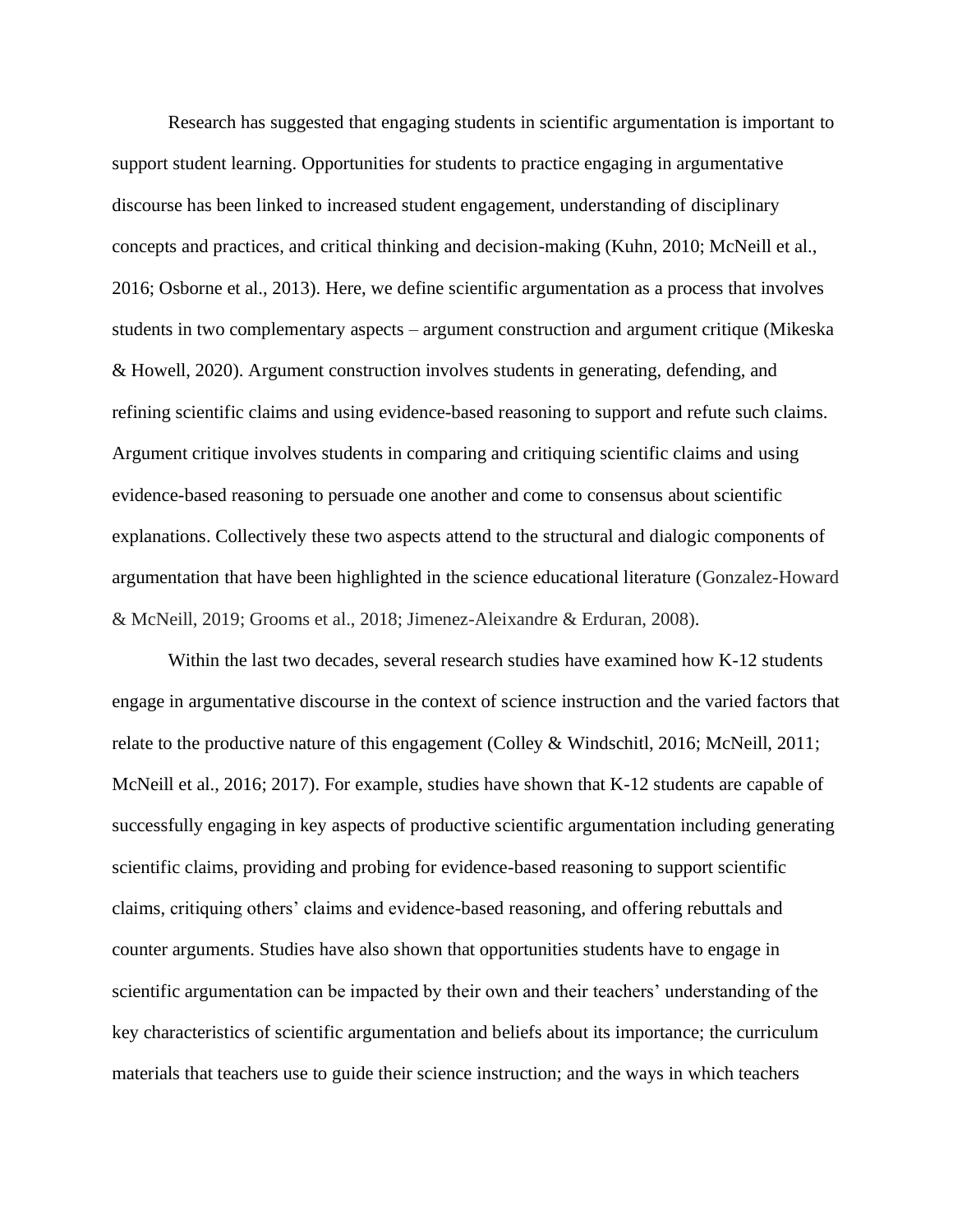frame the learning goals for their students during science discussions (Berland & Hammer, 2012; Katsh-Singer et al., 2016; McNeill & Krajcik, 2008; McNeill & Pimentel, 2010; Sampson & Blanchard, 2012). Another consistent finding across studies is that scientific argumentation is supported by having a supportive classroom setting where risk-taking and differences in perspectives are valued and encouraged (Berland & Reiser, 2011; Henderson et al., 2018).

While there are varied approaches to supporting students to engage in productive scientific argumentation, one approach that has been used widely across many informal and formal instructional contexts is the use of student-centered discussions (Cartier et al., 2013; National Research Council, 2011). Research has suggested that teachers need access to scaffolded and comprehensive supports, typically through professional development, to learn how to support students in productively engaging in scientific argumentation. For example, one recent study (Fishman et al., 2017; Osborne et al., 2019) developed and implemented a multiyear professional development program with in-service elementary teachers to support them in learning how to facilitate student-led argumentative discourse in science. Findings from their study indicated that teachers improved in their ability to promote student argumentative discourse and their students also showed an uptake in engaging in specific discourse moves. In another line of research (Marco-Bujosa et al., 2017; McNeill et al., 2016, 2018), a team of researchers and science teacher educators developed a suite of online resources, including video exemplars, lesson planning tools, and learning modules, to support teachers in learning how to provide their students with opportunities to engage in productive scientific argumentation. Study findings were also positive in nature with noted improvements to teachers' self-efficacy, views about their students' capabilities, and attention to student learning goals during lesson planning after using these multimedia resources.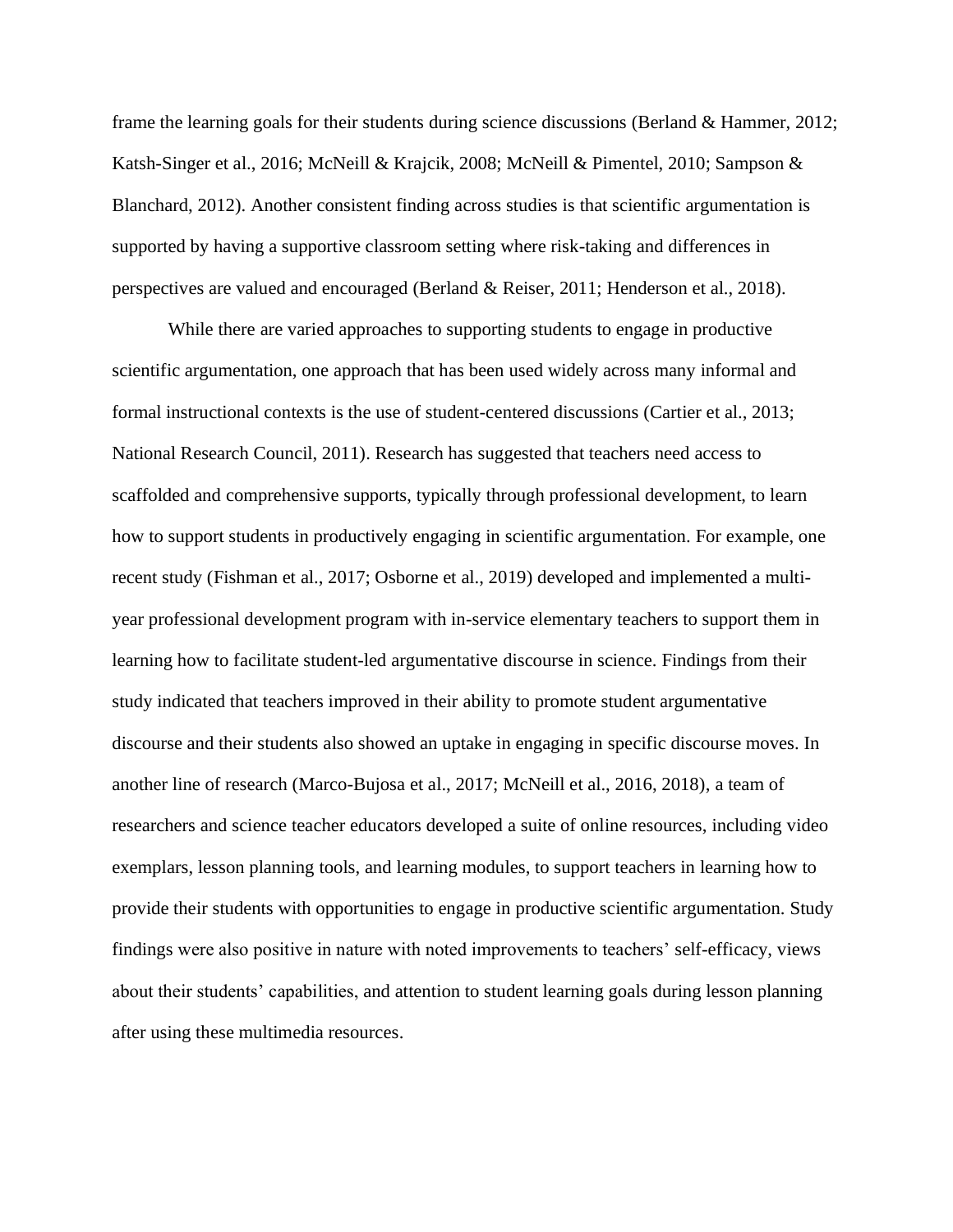However, other studies provide evidence of less positive outcomes, illustrating how this teaching practice can be difficult for teachers to learn how to do well. For example, in one study (Osborne et al., 2013) researchers engaged two lead teachers in learning about how to use various scientific argumentation activities in the classroom and then had those lead teachers work to train other teachers on how to integrate these activities into their own classrooms. The participating teachers did not consistently show improvement in their understanding of the science content or in their understanding of argumentation instruction. These results suggest that exploring new tools that could be used to support teacher learning of this ambitious teaching practice, especially tools that could be used to expedite and transform such learning experiences, would be a useful contribution to the field.

#### **Using Technologically Mediated Simulations in Teacher Education**

One way to enable PSTs to practice facilitating argumentation discussions is by using simulations. We use the following definition of simulations within teacher education from a synthesis of recent work by Mikeska, Howell, Dieker, and Hynes (2021):

Simulations are responsive learning spaces where preservice and in-service teachers can rehearse critical instructional practices or specific skills essential to the work of teaching in situations of reduced complexity. These learning spaces can target the interactive, inthe-moment, responsive work of teaching, such as eliciting student ideas or facilitating student-led discussion or the noninteractive components, such as planning, grading, providing written feedback on work, or interpreting student data. Simulations do not involve interactions with real students. Instead, they typically involve synchronous and human-driven interactions, where the participant interacts via a face-to-face format or through a technologically mediated environment with one or more adults who act as K-12 students. (p. 800)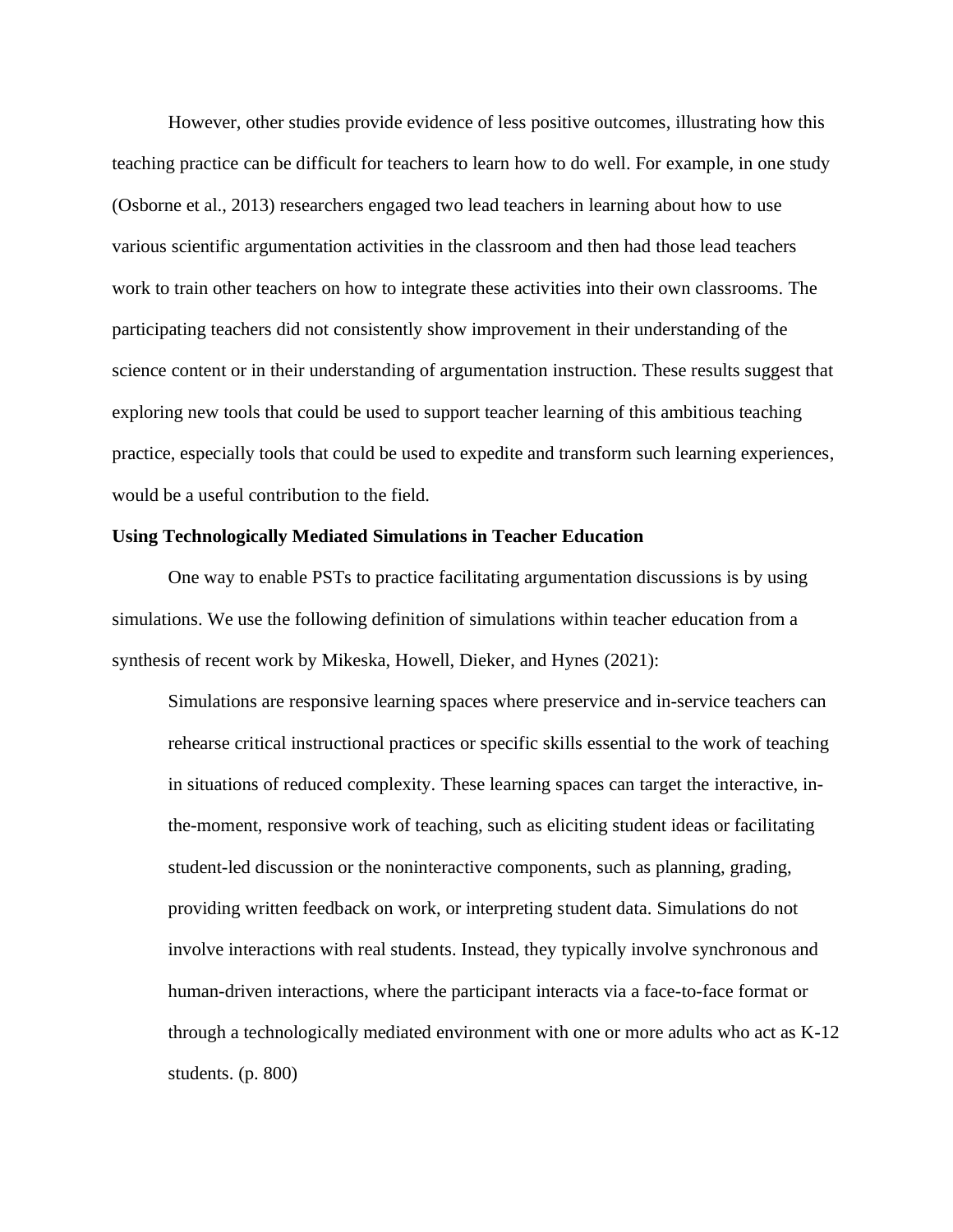In this study, we focus specifically on simulations that are technologically mediated, as opposed to those that involve, for example, peer-to-peer role play (e.g., Benedict Chambers, 2016).

There are multiple types of technologically mediated (or digital) simulations available for use in teacher education. Examples include Quest2Teach, Teacher Moments, Eliciting Learner Knowledge (ELK), simSchool, TeachLivE, and Mursion (Arici et al., 2016; Christensen et al., 2011; Thompson et al., 2019; Wang et al., 2021). It is beyond the scope of this paper to describe each of these. However, one important way to differentiate among these simulations is by whether they involve a teacher interacting with technology that is supported by a real-time "human in the loop" operating "behind" that interface. In what follows, we describe those that include a human in the loop since it is this type of simulation used in the present study.

These simulations are often referred to as mixed-reality simulations that utilize both a technological system and include a human in the loop. ELK, for example, is "a role-playing system that offers virtual sessions in which players can learn and practice discourse strategies on eliciting knowledge from conversational partners" (Wang et al., 2021, 2). One player plays the role of a student while the other a teacher. In this way, there are two humans in the loop, both of whom communicate via the online system interface by texting one another questions (teacher) and answers (student); thus, the players need not be in the same location to interact with one another. The goal of the teacher is to elicit ideas from the student; those "ideas" are included in the scenario that is shown to the player in the student role only. The teacher also receives information about what they are aiming to elicit. In a recent study, ELK was shown to have modest benefits with respect to the types of effective questioning strategies that PSTs used to elicit learner knowledge (Wang et al., 2019).

TeachLivE and Mursion are simulations that involve a system in which avatars (which can be students, parents, other teachers, etc.) interact with the teacher/participant. The avatars are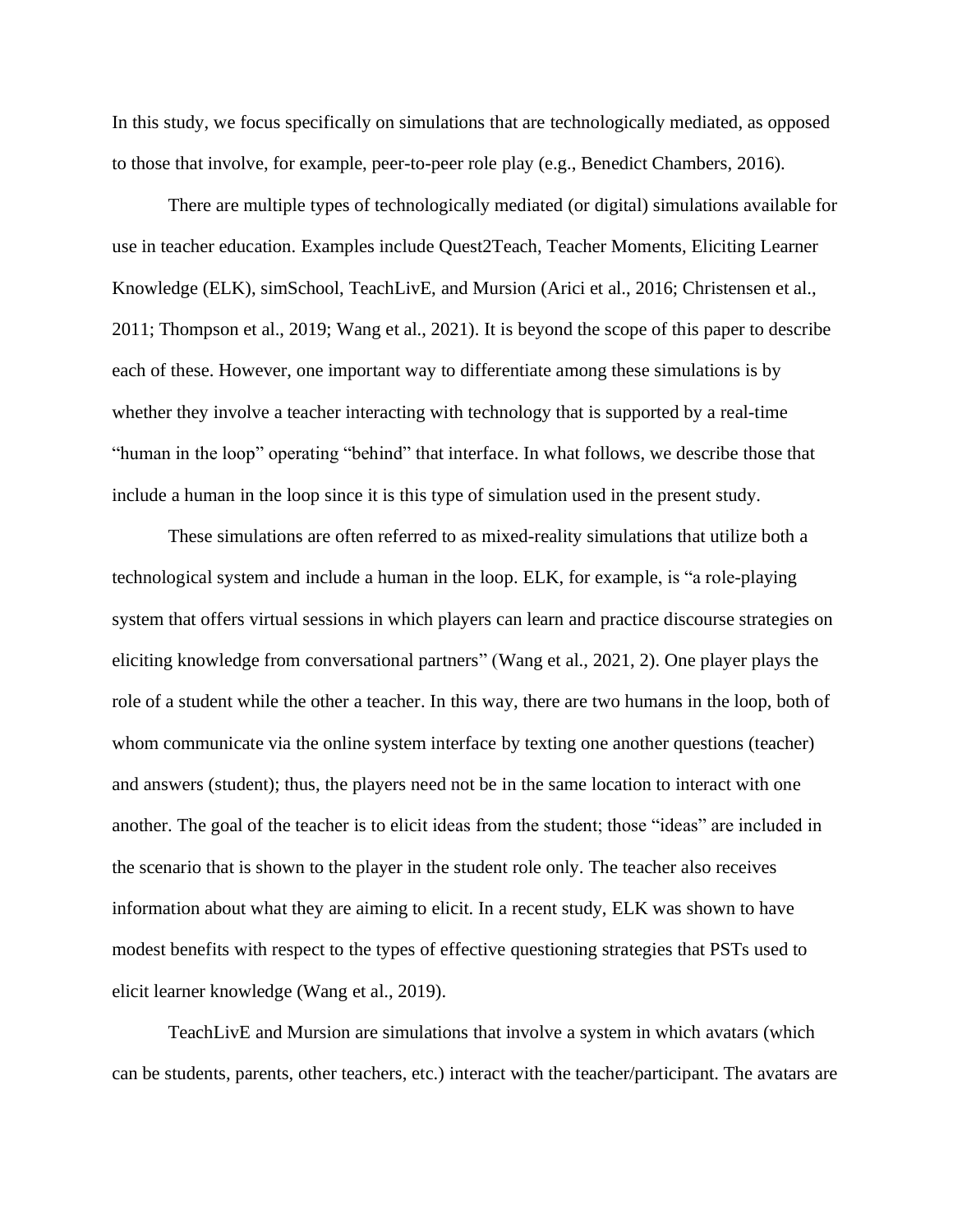simultaneously supported by artificial intelligence and must be operated by a professional simulation specialist—also called an interactor or human puppeteer—who is a highly trained human in the loop that plays the roles of the avatar(s) in the simulation (Dieker et al., 2014). The real-time interaction of the simulation specialist contributes to the feeling of authenticity within the simulated learning experience. Further, this system "[combines] the engaging features of face-to-face communication and the anonymity of online environments" (Straub, 2018, p. 2), with anonymity facilitating a greater willingness to share. Two studies reported by Straub and colleagues suggest learning gains by teachers using TeachLivE in professional learning that also extended to the classroom (Straub et al., 2014; 2015).

Using simulations like TeachLivE and Mursion requires careful development of the scenario or task for the teacher/participant *and* the development of training materials and processes to train the simulation specialist (Bondie & Dede, 2021). Additionally, the full benefit of using these simulations is achieved when teachers/participants are prepared to go into the simulation, can use the simulation multiple times, and receive personalized coaching during and/or feedback after the simulation (Bondie & Dede, 2021; Mikeska, Howell, Dieker, & Hynes, 2021). Allowing students to code transcripts of their interactions to make sense of them has also shown promise in helping teachers/participants to change their questioning strategies (Wang et al., 2021). Coaching (e.g., by a teacher educator) during engagement in mixed reality simulations has also shown positive effects on teacher/participant learning (Cohen et al., 2020).

What teachers/participants practice within simulations ranges across studies, yet these focuses invariably include attention to interactive and communicative practices between teachers and students (or parents, etc.) and among students as facilitated by teachers. Simulations also vary with respect to specific disciplinary contexts. Relevant to the present study is the work by Mikeska and colleagues in which the Mursion® simulated classroom was used to help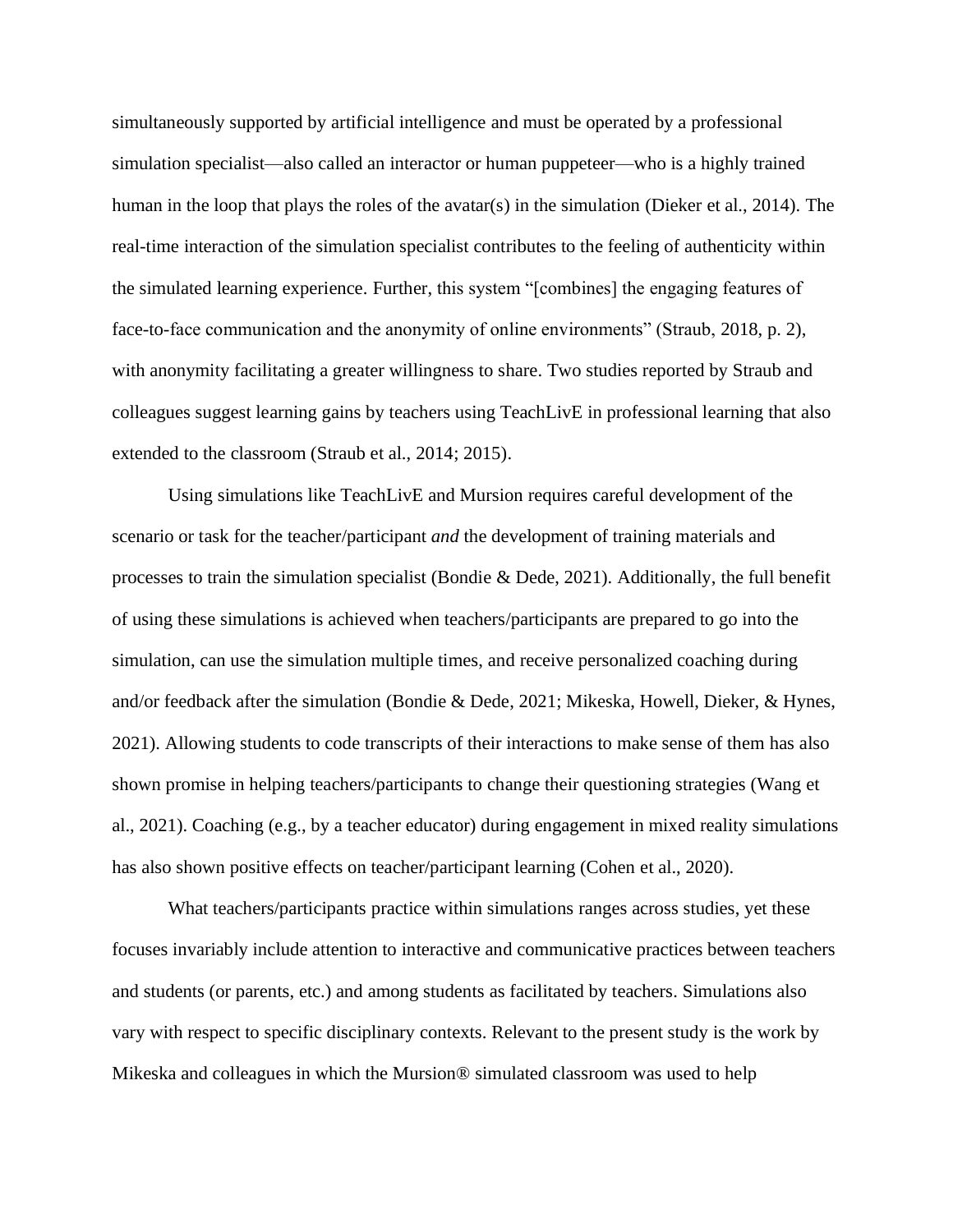elementary teachers/participants learn to facilitate argumentation discussions in science (Mikeska et al., 2021; Mikeska & Howell, 2020). Related work has examined the context of argumentation discussions in elementary mathematics (Howell et al., 2021) and engineering (Lottero-Perdue et al., 2020). However, to date, this work has been conducted at the elementary level; this study was purposively designed to build out to the secondary level and consider whether a similarly designed discussion task deployed within a simulated classroom held similar promise as a practice space for PSTs studying to become middle school science teachers.

#### **Context**

#### **Science Performance Task**

The Keep It Cold science performance task involves two components: (1) a PST-facing written document describing the goal for their science discussion and information about where this discussion fits into a larger instructional sequence, and (2) a set of training materials for the human-in-the-loop (hereafter, simulation specialist) who acts as the five middle school student avatars during the discussion. In the Keep It Cold science task, PSTs facilitate a discussion between two groups of students, the goal of which is to "come to consensus on a model describing heat transfer between the warm air and two separate cups of cold water that are made of different materials" (Author, 2021). The task materials explain that before the Keep It Cold investigation, the student avatars completed a series of three other activities exploring heat transfer and the flow of energy (e.g., observing how different cup materials affected the rate of cooling for a cup of hot chocolate). Immediately prior to the PST-led discussion, student avatars in two small groups completed the Keep It Cold investigation where they observed and recorded the temperature of cold water in two different cups (foam vs. paper) every 10 minutes. After a half hour elapsed, the student groups drew a model to explain their observations about the "differences in heat transfer between the air and the water in the cups" (Author, 2021). Each PST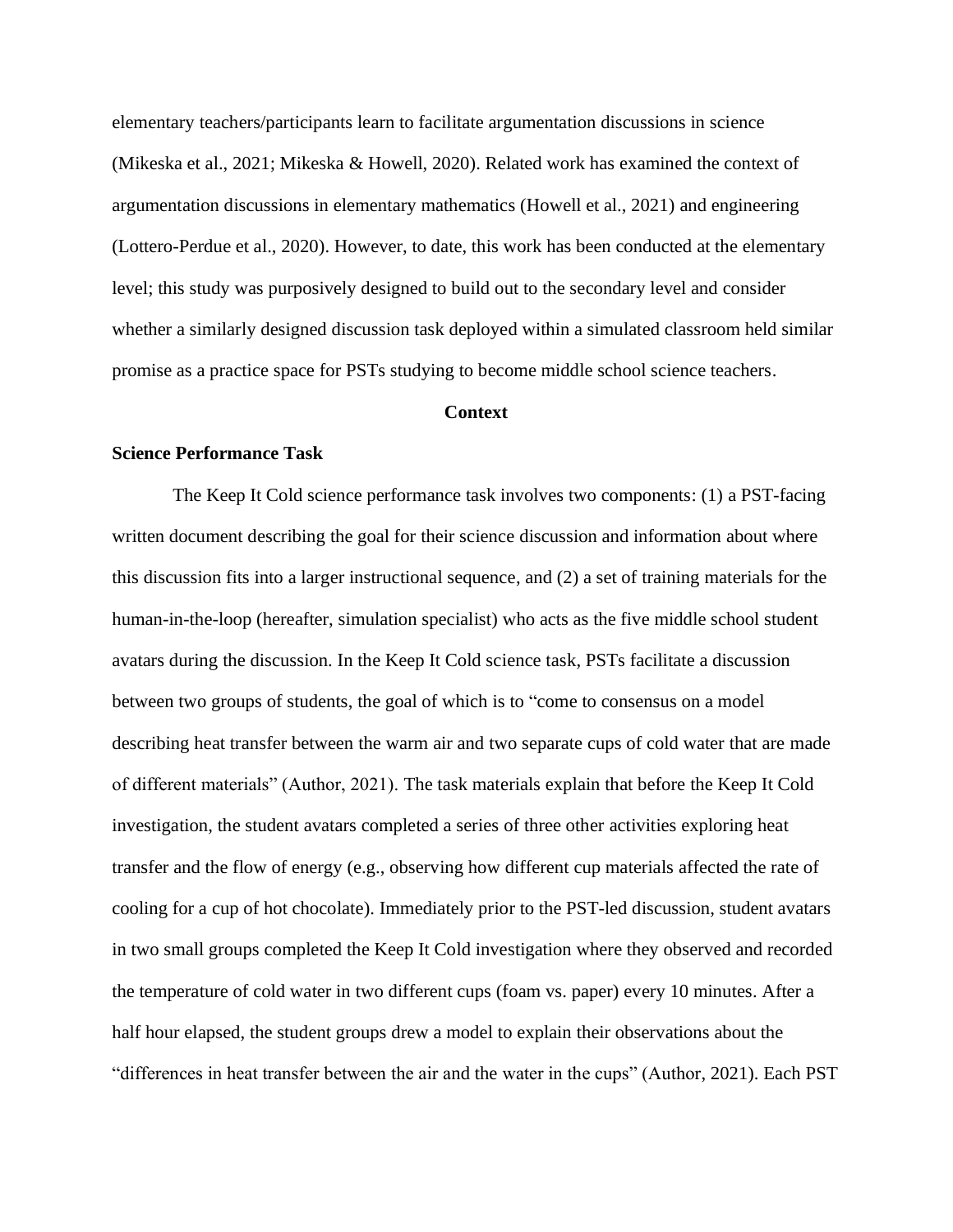uses these student generated models and explanations, as well as the students' previous class activities, to facilitate a discussion between the students about how to best represent heat transfer in a consensus model.

One of the groups, that of Savannah, Dev, and Ava, created a model that used arrows to show how heat energy from the warmer surrounding air moved towards the cups (Figure 2). For the paper cup, they showed the arrows moving into the cup, explaining that "heat energy gets into the paper cup." However, the arrows did not similarly move through the foam cup into the water inside of the foam cup. The group explained that "the foam stops the heat, so the temperature of the water does not increase like the temperature of the water in the paper cup." They also explained that the "heat energy ... can't get into the foam cup."

#### Insert Figure 2 about here

Savannah, Dev, and Ava's model correctly indicated the direction of heat transfer being from the warmer air to the cooler water. Their model could be improved by showing heat transfer arrows penetrating the foam wall since the cold water in the foam cup also increased in temperature over time. During the discussion, Jasmine and Ethan's attention to the data table may be instrumental in convincing Savannah, Dev, and Ava of this. Savannah, Dev, and Ava might also benefit from applying a small particle model to show the difference in temperature between the water in the foam and paper cups; this was a good suggestion from Jasmine and Ethan's critique of Savannah, Dev, and Ava's model.

Jasmine and Ethan's model used particles instead of arrows (Figure 3). They explained that in their model they "used different colors to show the different temperatures of particles" and wrote that the "cold particles" moved more slowly than the "warm particles." They also explained that more cold particles escaped from the paper cup than from the foam cup,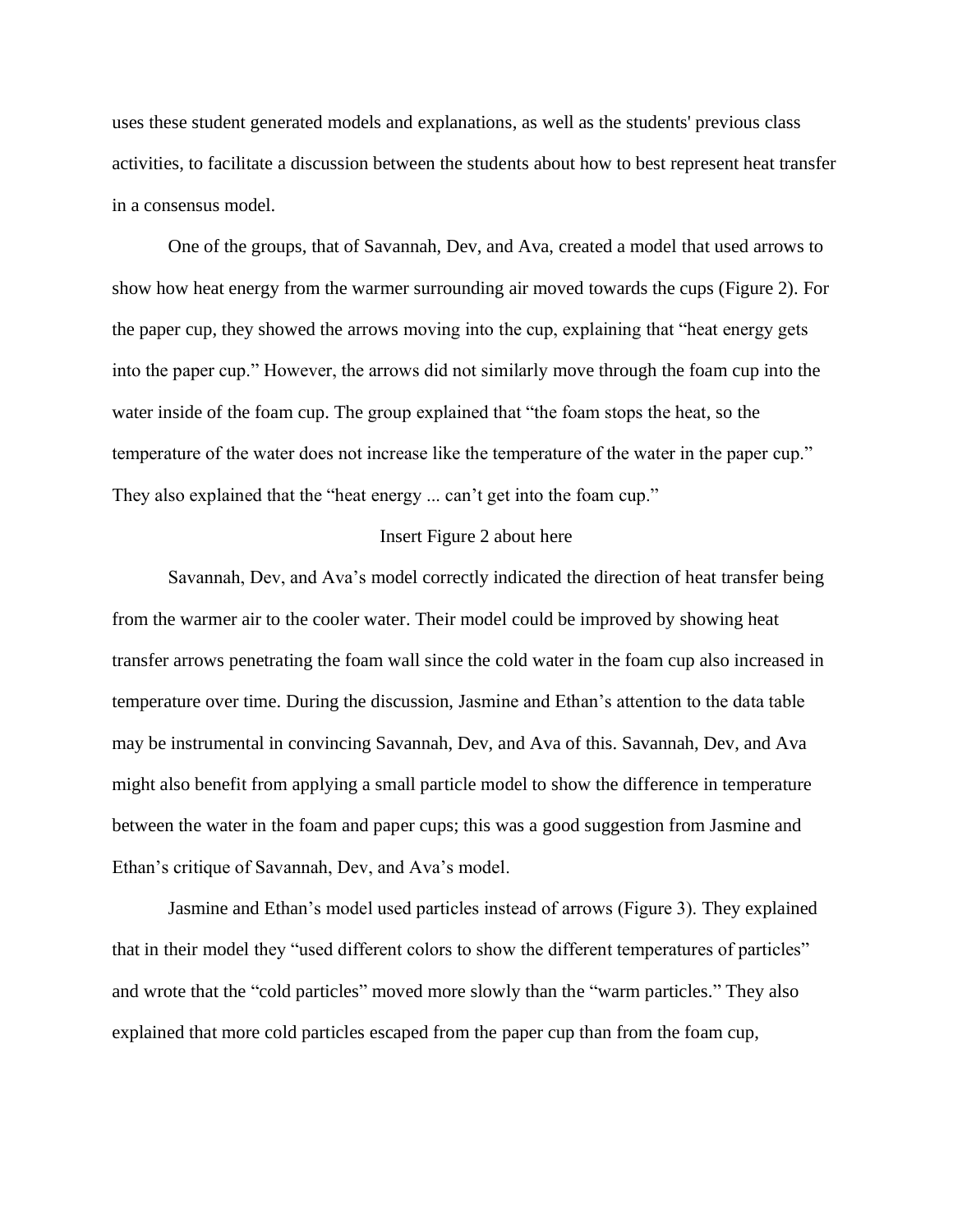explaining that "the cold leaks out of the paper cups faster than the foam cups" and the "foam keeps most of the cold particles inside."

Strengths of Jasmine and Ethan's model and explanation include that they draw from evidence in the data table of temperature over time and they attempt to represent different particle motion. Improvements would focus on helping them understand that there are only water particles (not cold or warm water particles), and that the direction of heat transfer is from warm to cold environments, not the other way around. These critiques could be drawn out from Savannah, Dev, and Ava's critique of Jasmine and Ethan's model.

#### Insert Figure 3 about here

#### **Simulation Specialist Training**

For simulation specialists to use the Mursion® system, they must receive Mursion® supported training and pass a final "checkout" assessment with a Mursion® trainer. Initial training for a particular classroom (e.g., upper elementary school or middle school) involves about 60 hours of training—30 hours of synchronous training with a Mursion® trainer and 30 hours of asynchronous training. After this initial training, subsequent Mursion® training—about 15 hours, mostly asynchronous—must be added for simulation specialists to learn to enact different classrooms. Mursion training aims to help simulation specialists learn the personalities and backgrounds (e.g., how many siblings) of the avatars in the classroom. Further, the training helps the specialists become proficient at selecting facial expressions and body movements of the avatars—either one at a time or in concert—using a game controller and Mursion® software. The specialists learn how to alter their own voices, use additional voice modulating software in Mursion® when needed, and employ vocal tics to make the avatars auditorily unique. Simulation specialists learn to have discussions across the students, use various gestures, respond in character, and respond to the requests of the teacher during multiple practice sessions.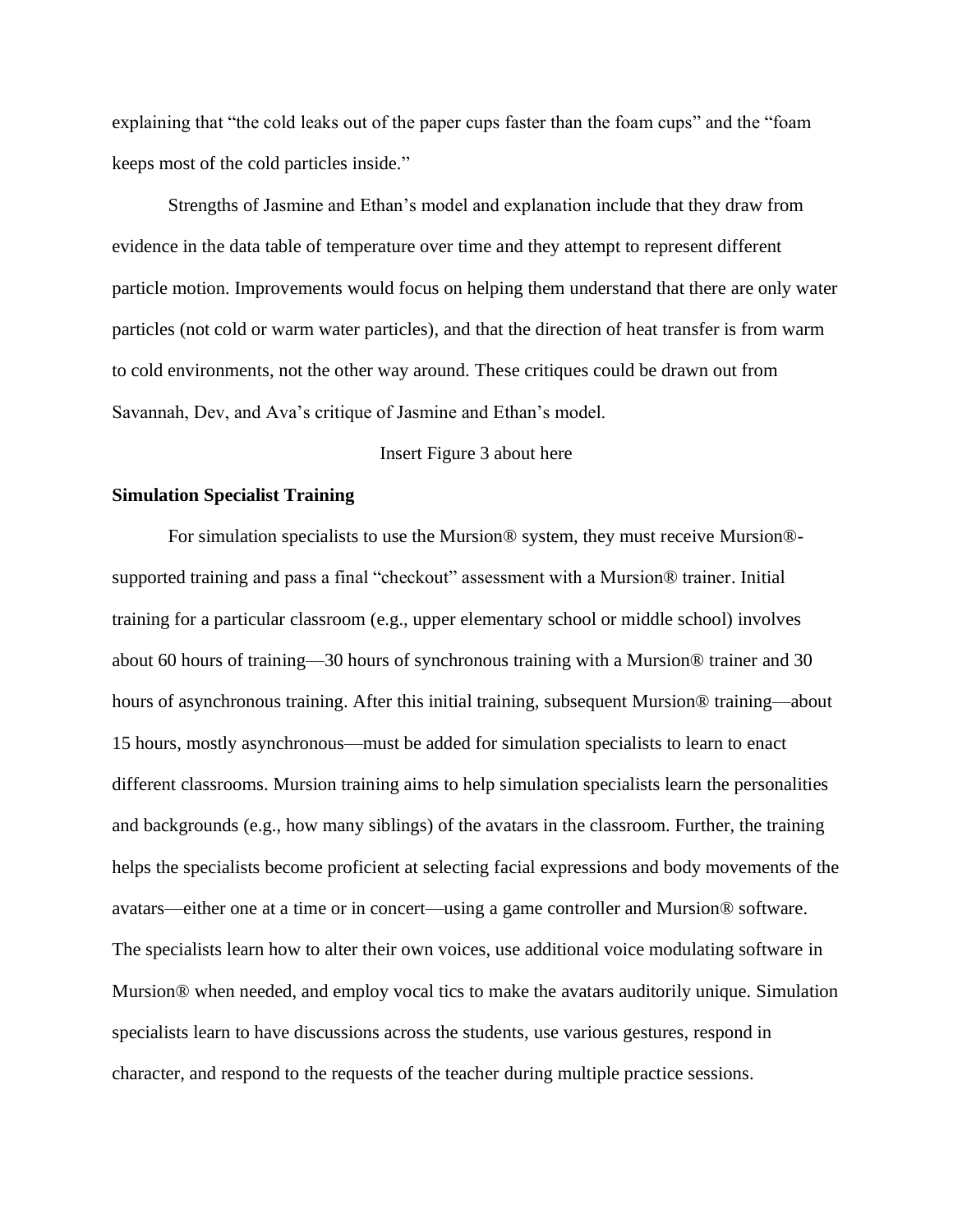Prior to project training, the simulation specialist for the present study received initial Mursion® training for the upper elementary classroom (related to another part of the larger project), followed by training for the middle school classroom. This amounted to about 75 hours of Mursion training. Although the upper elementary and middle school classrooms are indeed different—with different avatars of different ages—there is a great deal of overlap in the trainings (e.g., in practicing the dexterity needed to select facial expressions and movements).

Project training, which follows Mursion® training, involves roughly 15 more hours of largely synchronous work. For the Keep it Cold discussion, there are six training lessons to help simulation specialists understand and represent students' ideas and the ways that the students can learn in the Keep It Cold discussion. During these lessons, the simulation specialist learns about the task, the prior activities the students participated in, the models each group created, their ideas about heat transfer in the two cups of cold water in the Keep It Cold investigation, and what would need to happen during the discussion for each group to change their original thinking. The simulation specialist works with a trainer, who is a science content and teaching expert, to practice the student avatars' responses about the Keep It Cold investigation and prior activities and to rehearse full 20-minute discussions using varying teacher approaches. Trainers provide feedback to simulation specialists about where they are strong and where they need to improve, offering additional training as necessary.

#### **Methods**

#### **Participant Sample**

We sent a call to recruit secondary science PSTs to teacher educators at our project's partner institutions. Those teacher educators then shared the recruitment flyer with their PSTs, mostly through email. In the materials, we advertised for a paid \$200 opportunity asking participants to complete two surveys, prepare for and complete the simulated discussion and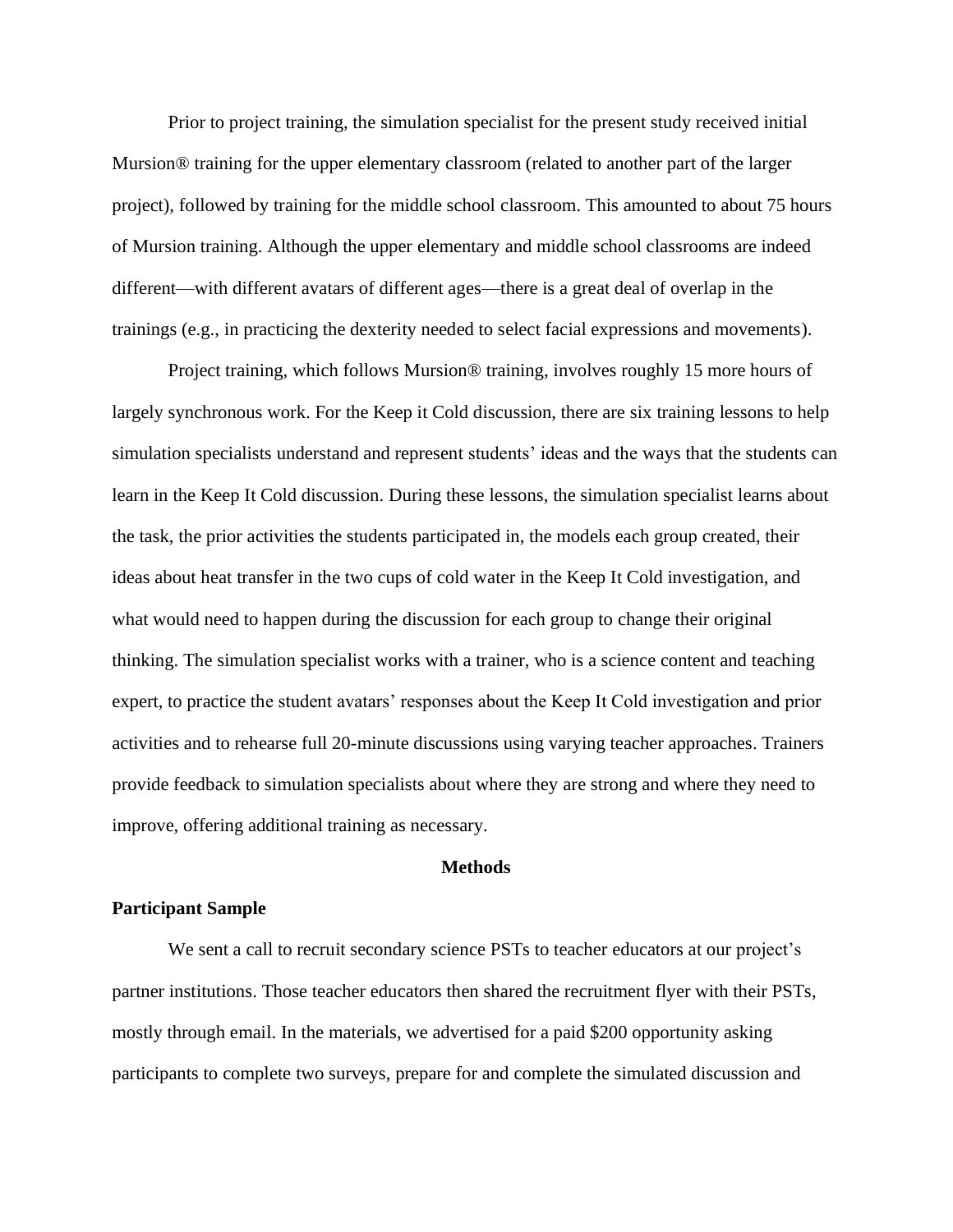complete an interview after the discussion. In the final sample, we tried to get as much variability as we could, but low response rates combined with cancelations were limiting in this respect. Based on PST availability and responsiveness, we scheduled sessions with eight PSTs.

Eight PSTs participated in this study. They identified their gender, race, and ethnicity as follows: six female and two male; seven White and one Black; and one Hispanic/Latino and seven not Hispanic/Latino. Four PSTs recently completed a bachelor's degree. All PSTs had completed a science methods course and at least one science content course designed for K-12 teachers. All PSTs indicated that they had experience participating in science discussions and had studied their importance, only half (n=4) indicated they had some or a little experience leading science discussions. None had prior experience using simulated classrooms. Throughout this paper, we identify the PSTs by ID number (e.g., T212).

Seven different teacher preparation programs were represented across this sample of eight PSTs. One PST was enrolled in a master's degree program, two PSTs were enrolled in a five-year bachelor's degree program, and the remaining PSTs (n=5) were enrolled in a bachelor's degree program. Over half of the PSTs were majoring in secondary education (n=5), with four of them dual majoring in natural sciences and secondary education. All eight PSTs were pursuing certification at the secondary level (including grades ranging from: 5-12, 6-12 or 7-12) and reported that they had taken more than six college-level science courses, including science courses that focused on pedagogy. Three PSTs had previous experience working in schools, two as substitute teachers and one as a tutor.

#### **Data Collection**

In this study, there were four complementary quantitative and qualitative data sources gathered for each PST: a background survey, an avatar-based simulation performance, a postsession survey, and a semi-structured interview. Prior to facilitating the science discussion in the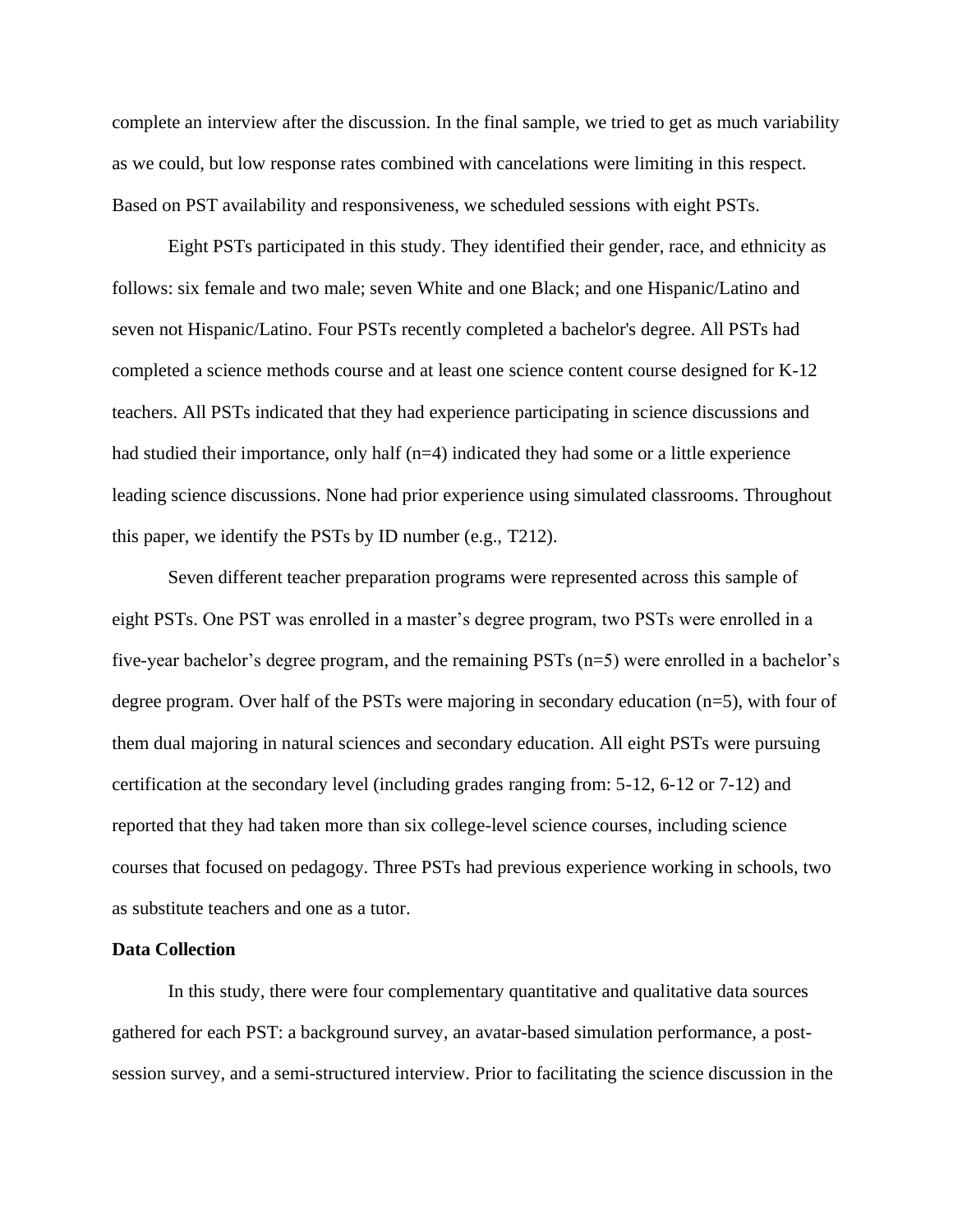simulated classroom, each PST completed an online background survey to provide information about their personal and professional characteristics and experiences, including their current major, previous teaching experience, previous science content and pedagogy courses taken, and previous experience facilitating science discussions and using simulated classrooms. The avatarbased simulation performances took place over Zoom between the simulation specialist and the PST; all were video recorded. Each avatar-based simulation session consisted of a non-content specific warm-up activity for PSTs to become familiar with the simulated classroom and student avatars, followed by the 20-minute science discussion. Immediately following the discussion, each PST completed a survey asking them about their preparation for the discussion, their perceptions on the written task, and how well they felt they facilitated the discussion. Then each PST participated in an interview that focused on their reactions to the task materials, their usefulness in planning, their perceptions on the task authenticity, the importance of argumentation, and their thoughts on using this type of performance task in teacher preparation. All discussion performances and interviews were transcribed for later analysis.

Within the survey, PSTs responded to Likert, closed-ended, and open-ended questions. Questions included asking how successful they felt they were in their science discussion session, whether they thought the amount of time they spent preparing was sufficient, whether the materials they were sent to prepare for the session were clear, and what the goals for the discussion were. PSTs also answered questions about the simulated environment, including whether the student avatar responses were typical for middle grade students, whether they felt their performance in the simulator accurately reflected their teaching abilities and whether they felt simulation experiences like the one they completed would be appropriate to include in a teacher preparation program. We also asked them how important they thought it was for middle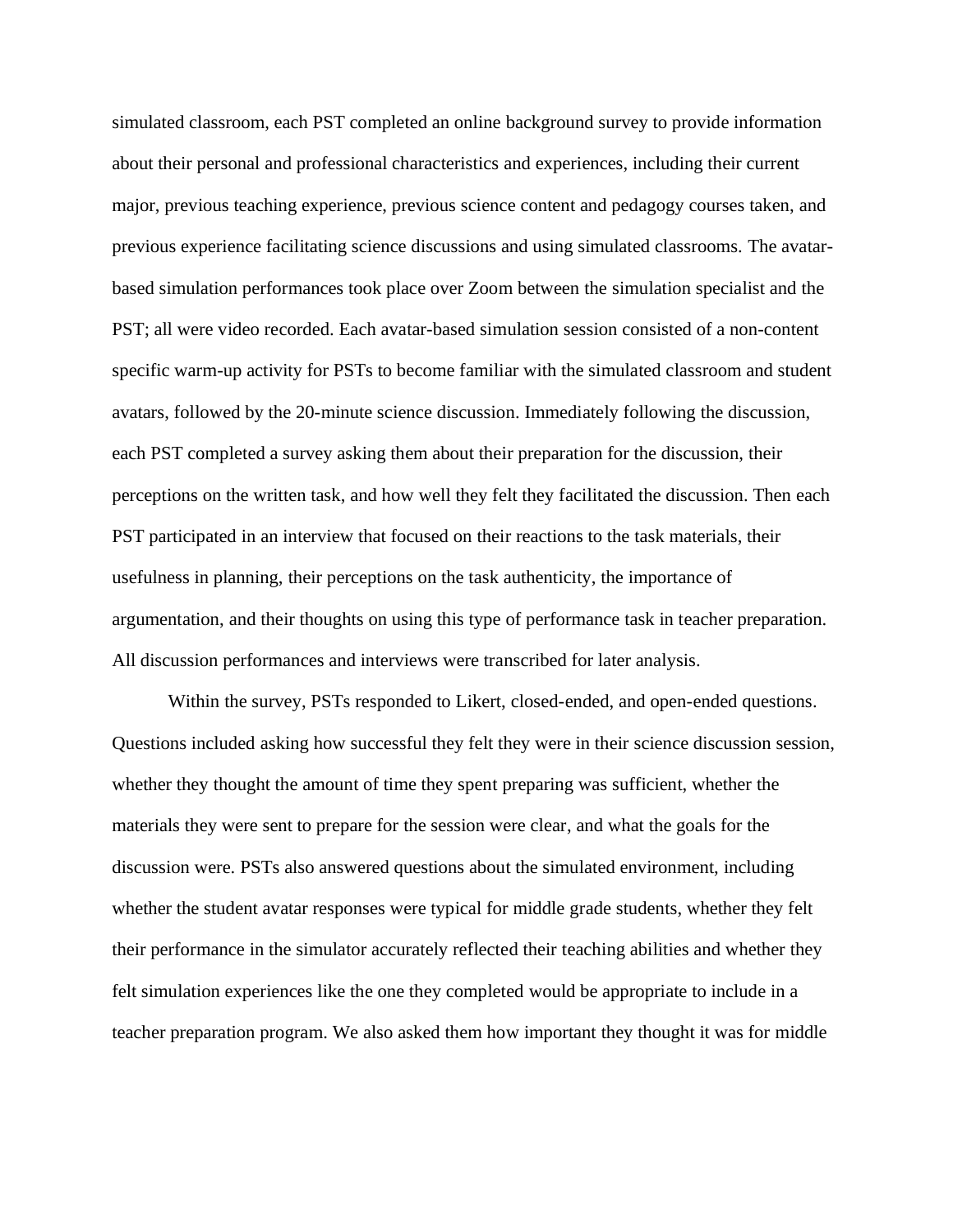school students to engage in discussion, what students would need to do to engage in a discussion and what features of a high-quality discussion in the middle grades would be.

In the interview, we asked similar questions about the goals of the discussion, but also asked about the clarity and usefulness of each of the components of the task materials, as well as if any challenges with the materials arose when preparing for the discussion. We also asked about the most and least helpful parts of the materials, what they would have done differently if they could do it again, and the usefulness of the discussion task for teacher preparation.

#### **Data Analysis**

Our research team used a convergent parallel mixed methods approach to answer the study's research questions (Creswell & Plano Clark, 2011). We used descriptive statistics to summarize the PSTs' responses on each of the Likert scale or close ended survey items to understand their perceptions about the performance task and simulated classroom. For each set of responses to Likert scale questions, we calculated the number and percentage of PSTs who provided specific answers and noted patterns across the responses. We conducted an iterative qualitative analysis of PSTs' responses to open-ended survey items and interview questions (Creswell, 2009; Maxwell, 2013). We applied one or more codes to each response, some of which we anticipated from previous research (Author, 2021) and some that emerged from our analysis.

We analyzed the PSTs' discussion approaches by reading through the discussion transcripts and determining whether there was evidence of the PST attending to three specific content features (direction of heat transfer, speed of particles, and differences in heat transfer between two cups) and engaging in three pedagogical features (encouraging use of data to justify ideas, encouraging critique, and referencing the learning goal) during the discussion. We identified these six features and used them in the analysis, as they were the ones that the task, as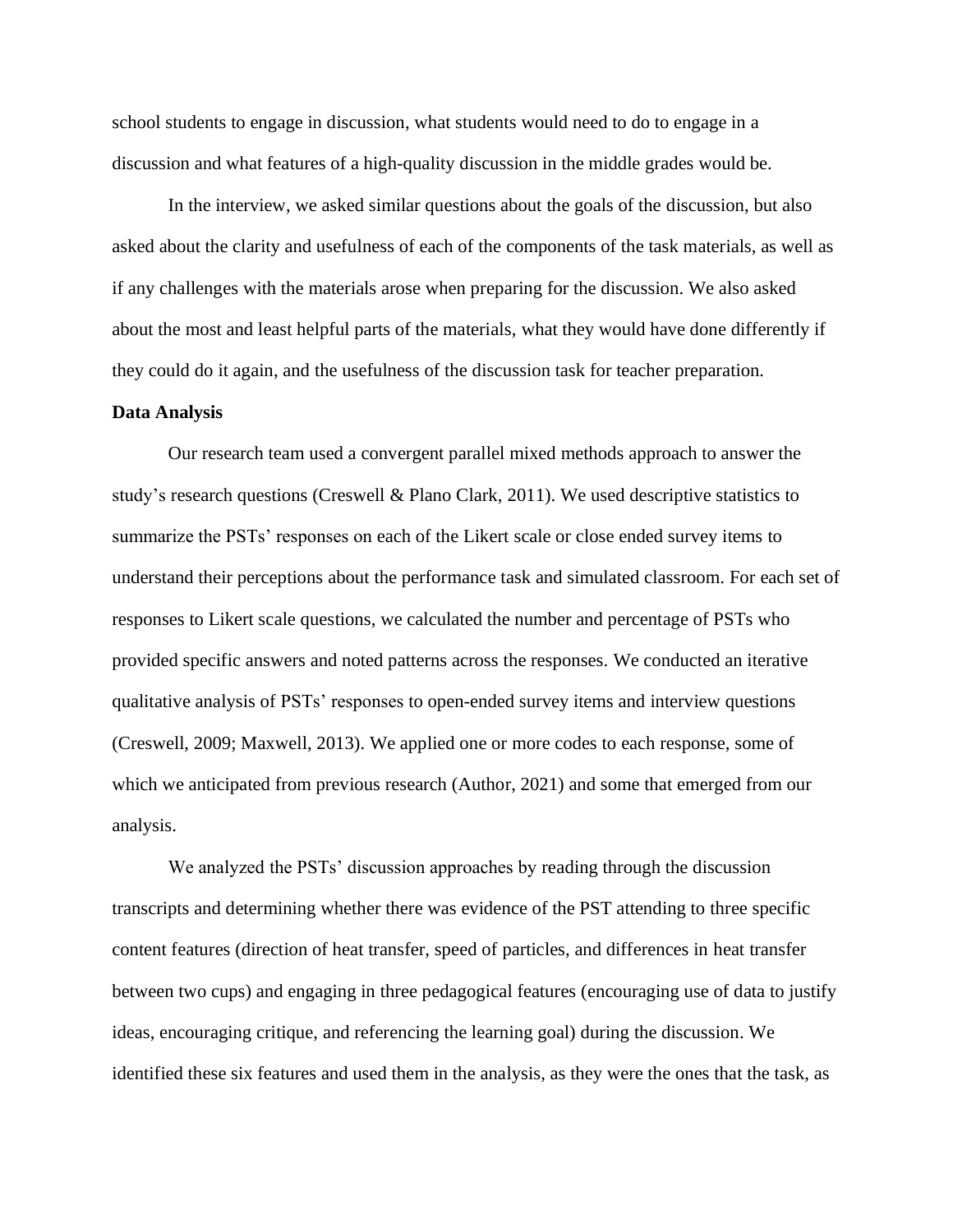designed, was intended to prompt the PSTs to take up during the discussion. We also analyzed where the PSTs decided to start their discussion: either with the student avatars' models or by asking the student avatars to think back to the previous investigations.

We scored each discussion using a previously developed four-level scoring rubric (Author, 2019; level one: beginning practice; level two: developing practice; level three: wellprepared practice; level four: commendable practice) on five key dimensions of high-quality argumentation-focused discussions: attending to student ideas (dimension 1), developing a coherent storyline (dimension 2), encouraging student-to-student interactions (dimension 3), developing students' conceptual understanding (dimension 4), and engaging students in argumentation (dimension 5). For this study, three raters used a series of online webinars and related documents to develop a shared understanding of the scoring rubric and how to apply it consistently across discussion performances. First, each rater read through the scoring rubric document; each dimension was described in-depth and had two or three related indicators to explain its focus. For example, dimension four, which focused on the extent to which the PST adequately developed students' conceptual understanding, was comprised of three indicators. One indicator assessed the extent to which the PST provided opportunities for students to evaluate one another's ideas (versus the teacher being the one engaged in the evaluation of student ideas). Another indicator evaluated the extent to which the PST made any incorrect or imprecise statements about the content during the discussion. The final indicator evaluated how well the PST addressed key student misunderstandings during the discussion – ideally by having other students critique, offer rebuttals, and use evidence-based reasoning to persuade each other. Each indicator included specific observable characteristics at each of the four scoring levels; detailed observer notes also accompanied each scoring dimension to help raters know how to make decisions between scoring levels. Second, each rater completed a series of seven different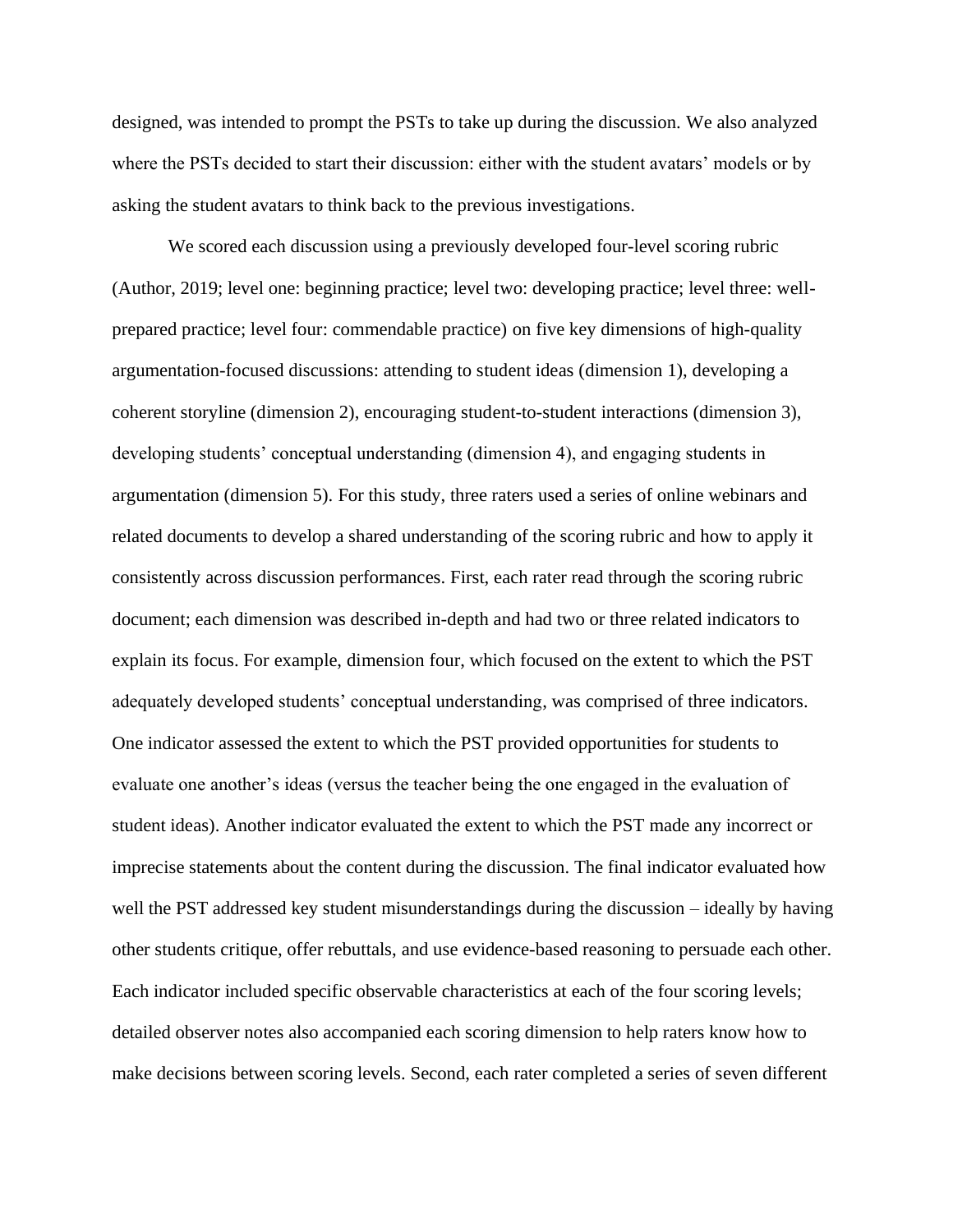webinars – one for each scoring dimension; one to describe the overall rating process and logistics; and one about how to be aware of and address bias during scoring. The dimensionspecific webinars explained the indicators for each dimension, reviewed the different scoring levels, and provided the raters with opportunities to practice scoring video clips on these dimensions and indicators. Finally, each rater completed and received feedback on their scoring for one full practice video; they also met with a scoring training lead to review their scores prior to beginning the scoring of the study videos. Exact initial rater agreement was 70% across dimensions for two of the eight videos, with disagreements reconciled. We then analyzed the scored discussions to examine whether this performance task elicited adequate variability in PSTs' ability to engage in this teaching practice. This analysis involved comparing the number and percentage of PSTs who scored at each scoring level within and across the five scoring dimensions, as well as examining each PST's score profile across the five dimensions to determine if their scores were consistent or varied across dimensions.

#### **Findings**

#### **RQ1: PSTs' Perceptions of the Performance Task and Discussion Implementation**

Participants shared their perceptions of the clarity and helpfulness of seven different sections of the task materials (e.g., Introduction, Lesson Overview, etc.) in preparation for the discussion. All PSTs rated the clarity of the materials to be somewhat or very easy to understand in all sections, except for one PST who did not rate the video examples section because they did not review it. All PSTs reported that the Introduction to the Keep It Cold task, which introduces the learning goal and describes the goal of the discussion from the PST's perspective, and the Teaching Tips, which are scattered throughout the task with reminders about important ideas to attend to and how to most efficiently interact with the students, were very easy to understand. The remaining sections received a mix of very or somewhat easy to understand ratings. PSTs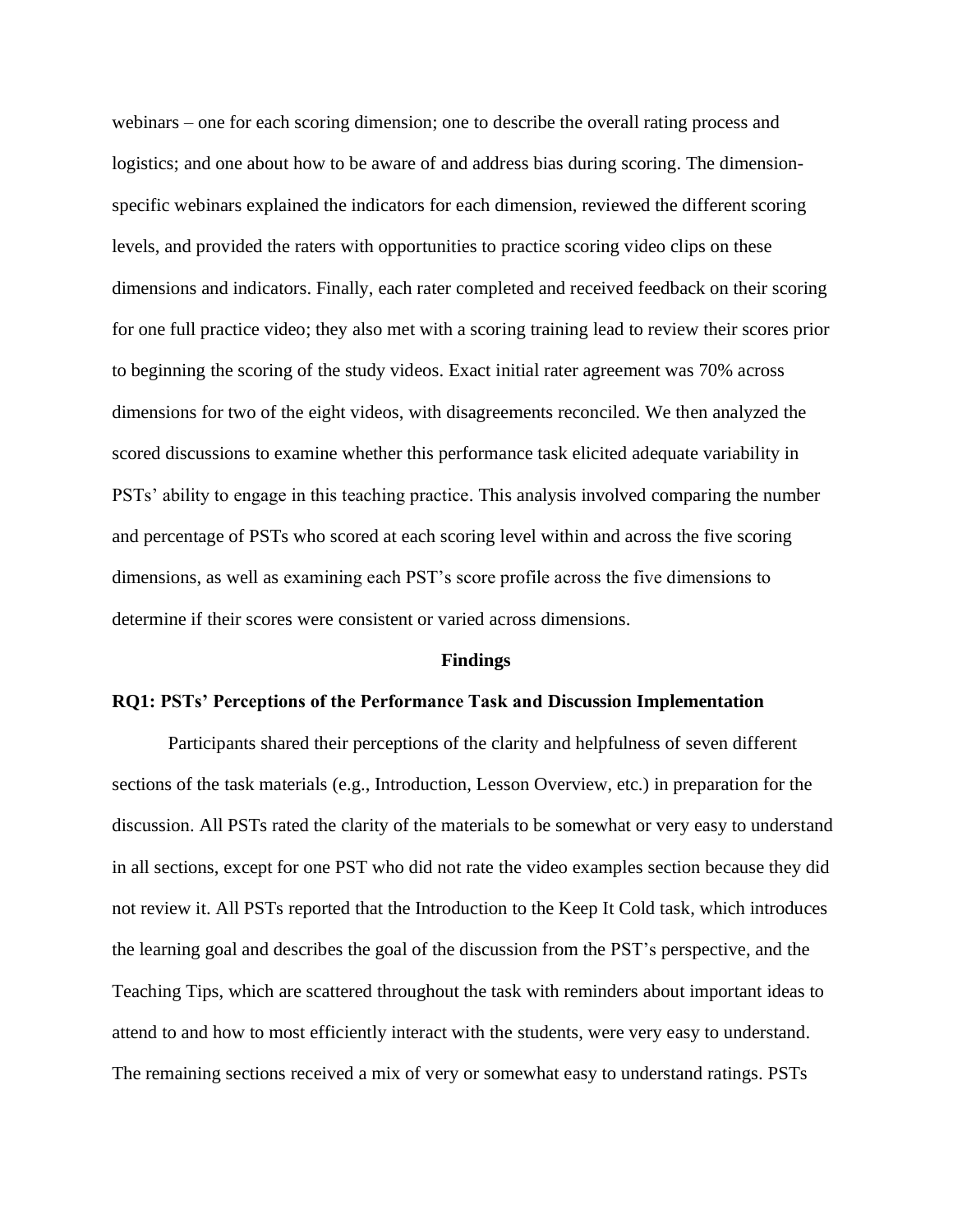also reported that all sections were somewhat or very helpful in preparing for the discussion, with findings showing that the Teaching Tips section and the Student Responses/Making Sense section, which provides the students' written work and highlights their understandings and misconceptions, were reported by the majority of PSTs (n=7) to be the most helpful.

In terms of their understanding of the task goal, all PSTs reported that the primary discussion purpose was to reach a consensus about the most effective model of heat transfer. For example, one PST indicated that the goal was "to complete a consensus model by using critiques of past models (those already made by the students), and to use evidence in the creation of a representation." Most PSTs also noted secondary purposes for the discussion, such as focusing on argumentation and making connections to previous work  $(n=6)$ , encouraging student to student discourse  $(n=4)$ , correcting student misconceptions  $(n=3)$ , making meaning from the experiment  $(n=1)$ , speaking and thinking like scientists  $(n=1)$ , and leading students to the right answer (n=1). For example, one PST responded that their goal was "to have all students participate equally and get students to correct one another's misconceptions."

When asked to rate their overall success in meeting the discussion's student learning goal, most PSTs responded that they had been somewhat (n=6) or very successful (n=2). Areas in which all PSTs reported that they were very or somewhat successful included incorporating key ideas in students' written prework and facilitating a discussion that is organized, purposeful, and focused on the content at hand. However, PSTs felt least successful in promoting student interaction and making precise statements about the science content to help students work towards correct understandings. All PSTs reported that if they were given more opportunities to practice in the simulated classroom their performance would improve.

Overall, the PSTs described the task as reasonable for middle school, aligned with their past experiences with students at this age, and that it was appropriate in terms of appropriate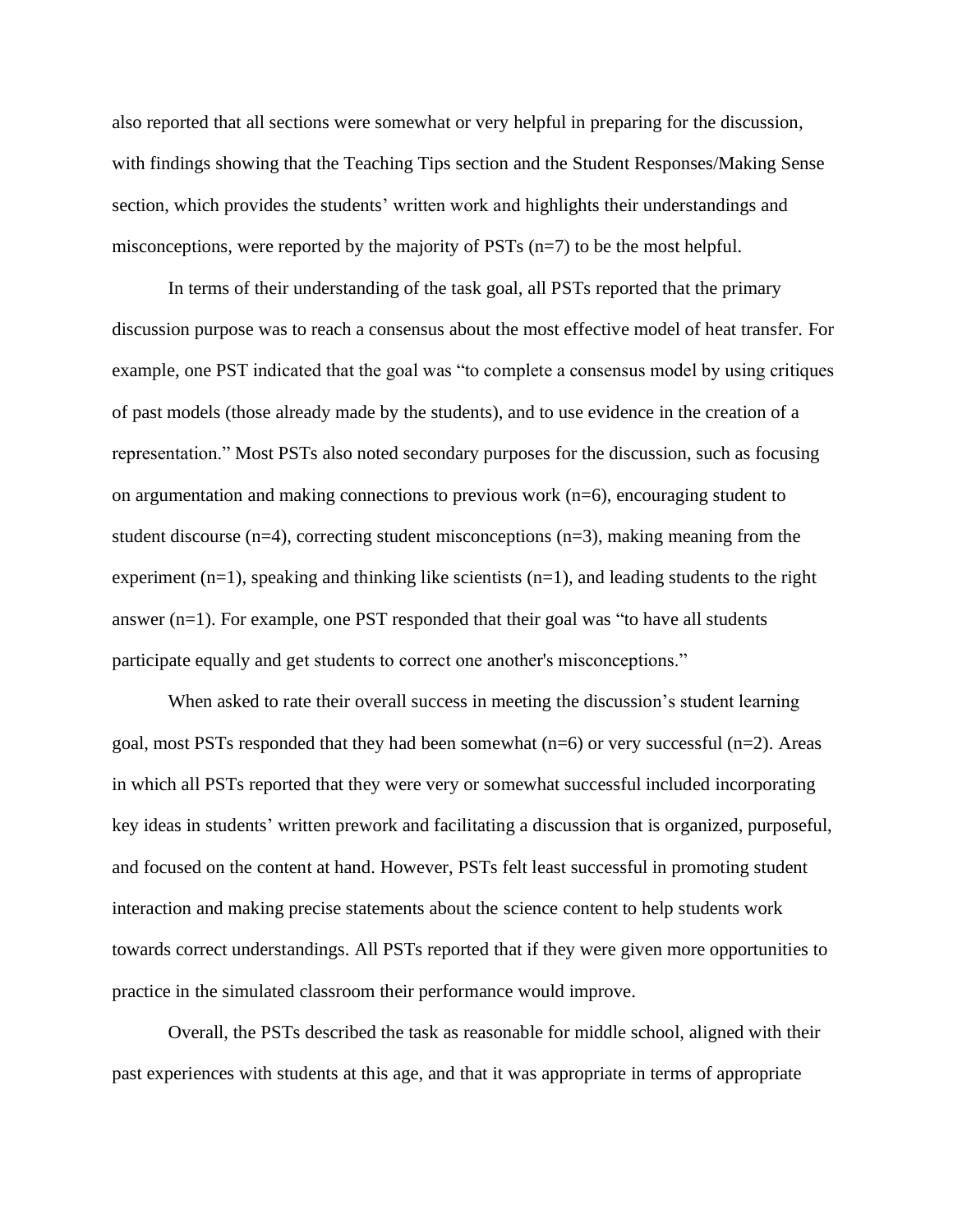middle school content. When asked how typical the responses and behaviors of the student avatars during the discussion were compared with the responses and behaviors of actual students at this grade level, all PSTs reported that the avatars behaviors were very typical (n=2) or somewhat typical (n=6). Descriptions of the discussions by PSTs noted that it "felt like a real discussion," and it is "unnatural how natural it was," although some PSTs noted that difficulty seeing non-verbal expressions and no access to a whiteboard contributed to reduced authenticity.

When asked how appropriate or important they believe a discussion task like this would be as a component of a teacher preparation methods course, the PSTs thought it would be very  $(n=6)$  or somewhat important  $(n=2)$ . All PSTs agreed that it was an experience that should be included in teacher preparation due to the limited in-class practice teaching experiences currently provided and the ways in which this task gave them an opportunity to facilitate a discussion without having to write a full lesson plan. When asked how reasonable the task was for middle school students, the PSTs said it was aligned with what students at this age would and should be doing, with one PST noting how such an activity would support students later in high school.

### **RQ2: PSTs' Abilities and Approaches to Facilitating Argumentation-Focused Discussions**

The PSTs demonstrated variability in the quality of the discussions they facilitated in the simulated classroom and in the approaches they used. We begin this section by providing a broader picture of the quality of the discussion these PSTs facilitated related to five dimensions of this practice. We end by noting the extent to which they addressed key content and pedagogical features noted in the designed task during the discussion, as well as provide an indepth look at these similarities and differences in approaches across two PSTs.

#### *PSTs' Discussion Abilities*

We observed similarities and differences in how well the PSTs were able to address the five key dimensions of high-quality discussions. As shown in Table 1 and Figure 4, these PSTs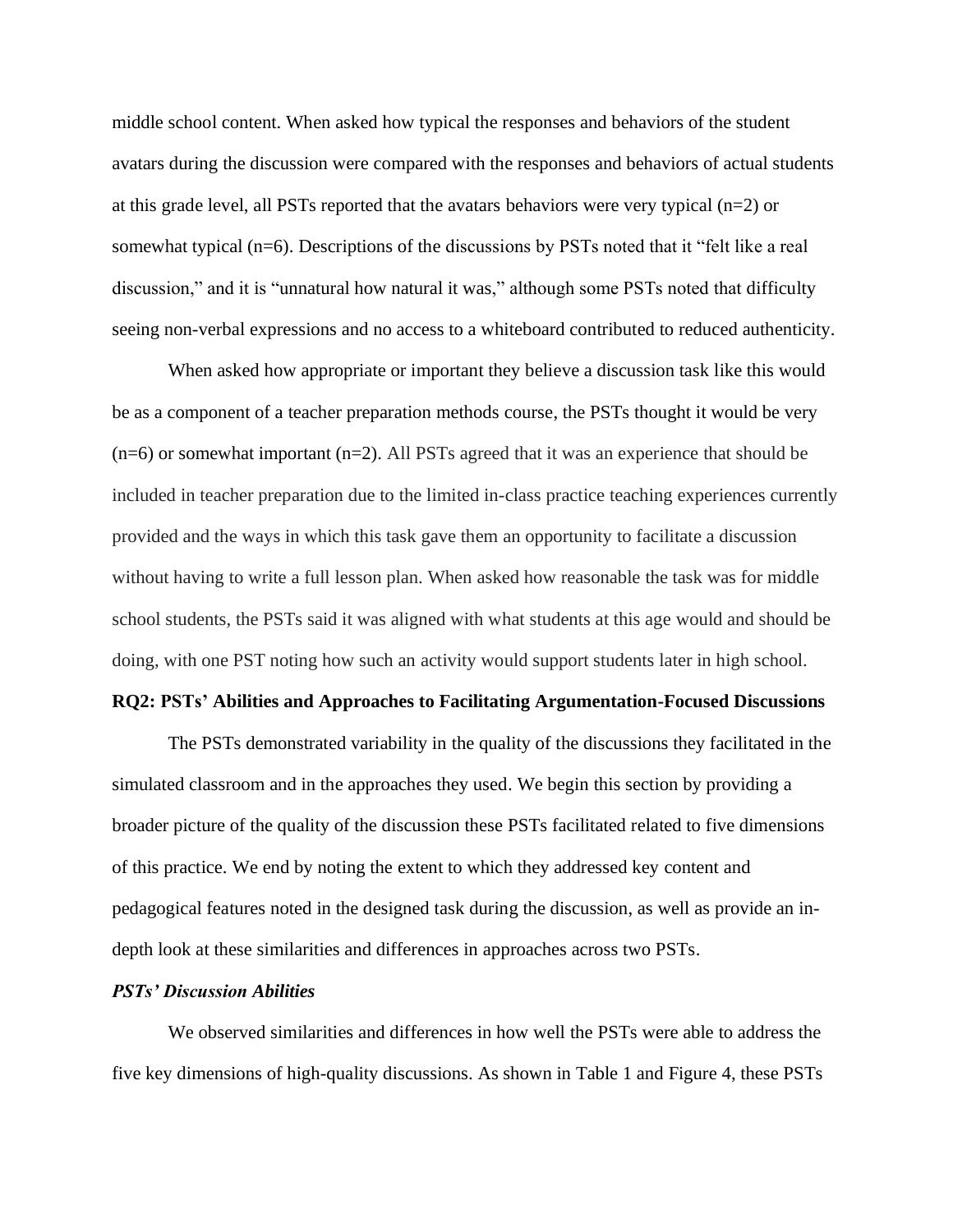were most successful at attending to students' ideas, with moderate success in facilitating a coherent discussion, developing students' conceptual understanding, and engaging students in argumentation. In comparison, these PSTs were less successful at prompting direct student interaction. As shown in Figure 5, findings also showed variability across the PSTs' dimension scores and their overall scores (range of 8 to 18 total points out of 20), illustrating how PSTs could be stronger in certain areas and their discussion abilities varied across these five dimensions of this teaching practice. This figure shows how there were six unique scoring profiles (two pairs of PSTs shared the same scoring profile) across these five dimensions of practice. All PSTs' dimension scores varied across two or three different scoring levels.

Insert Table 1, Figure 4, and Figure 5 about here

#### *PSTs' Discussion Approaches*

Table 2 provides a summary across all PSTs of both content and pedagogical features that were evident (or not) in the discussions. Note that we have highlighted a subset of features – particularly the ones that were figured most prominently in this performance task -- as providing an exhaustive list is beyond this paper's scope. PSTs largely addressed the features that they wanted the students to include in their models of heat transfer: arrows indicating the direction of heat transfer (6 PSTs), the speed of particles (8 PSTs) and differences in heat transfer across the foam and paper cups (8 PSTs). However, the PSTs took unique paths to reach that endpoint.

#### Insert Table 2 about here

Six PSTs began by having the students reference the models that they created. Five of those six PSTs asked students, in one form or another, to say what they agreed with or disagreed with in the other group's model. The prior investigations were the starting point for the remaining two PSTs. One asked the students to look specifically at the Heat Conduction activity to start from a common understanding of heat transfer before they discussed how they modeled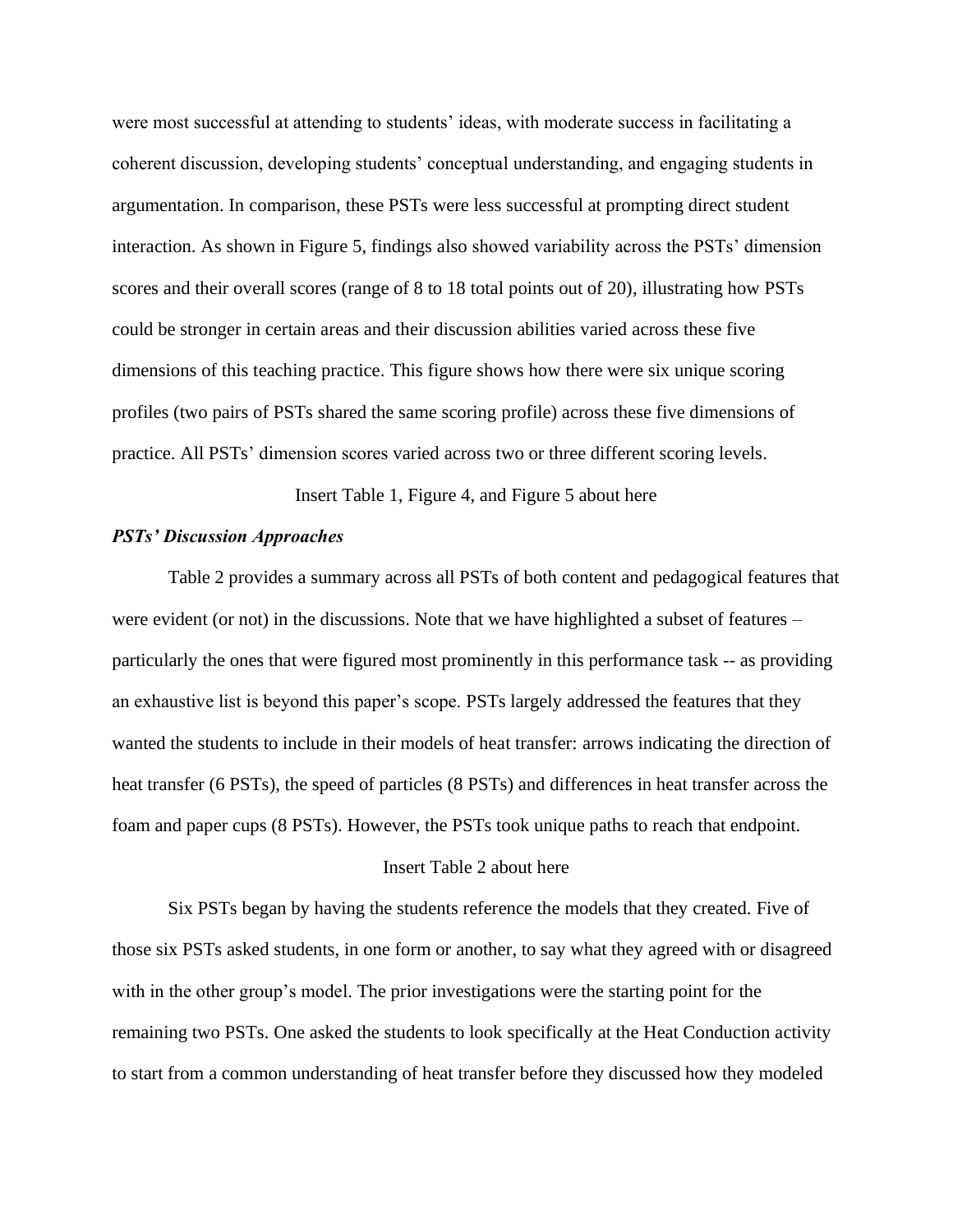it. The other PST who started by asking students about what all the previous investigations had in common reported that this was to reach consensus on the direction of heat transfer before discussing the models. Those two PSTs then asked students about the features of their models and what should be kept in the final model.

All PSTs worked throughout the discussion to at least modify the students' existing models of heat transfer, with five PSTs successfully addressing the learning goal to create a single consensus model. The remaining three PSTs either had students modify their existing models or talked broadly about what would be included in a final model; however, they did not have the students actually create the new consensus model during the discussion.

In addition to asking students what they agreed or disagreed with in each other's models (5 PSTs), seven PSTs asked the students to explain their agreement or disagreement by citing evidence from the previous investigations to accompany claims about the direction of heat transfer, the motion of particles, and differences in transfer between the foam and paper cups. While levels of agreement is a simple form of argument critique, the fact that most PSTs pressed the students to cite evidence from the previous investigations highlights the potential that tasks like this, specifically designed for argumentation, have to support PSTs to learn to engage in this ambitious teaching practice. Some PSTs went a step further than asking for agreement. For example, one PST said to the student avatars, "Hearing Ethan's statement and taking a look at the data, Savannah, Dev and Ava, what do you think about modeling heat transfer with the foam cup?" This PST was making use of both Ethan's critique and the data from the previous investigation to encourage Savannah, Dev and Ava's group to reconsider their model with this information in mind.

To illustrate some further variability in approaches and abilities in the discussions, two PSTs' discussions are summarized here and depicted in Figure 6. T212 and T209 were chosen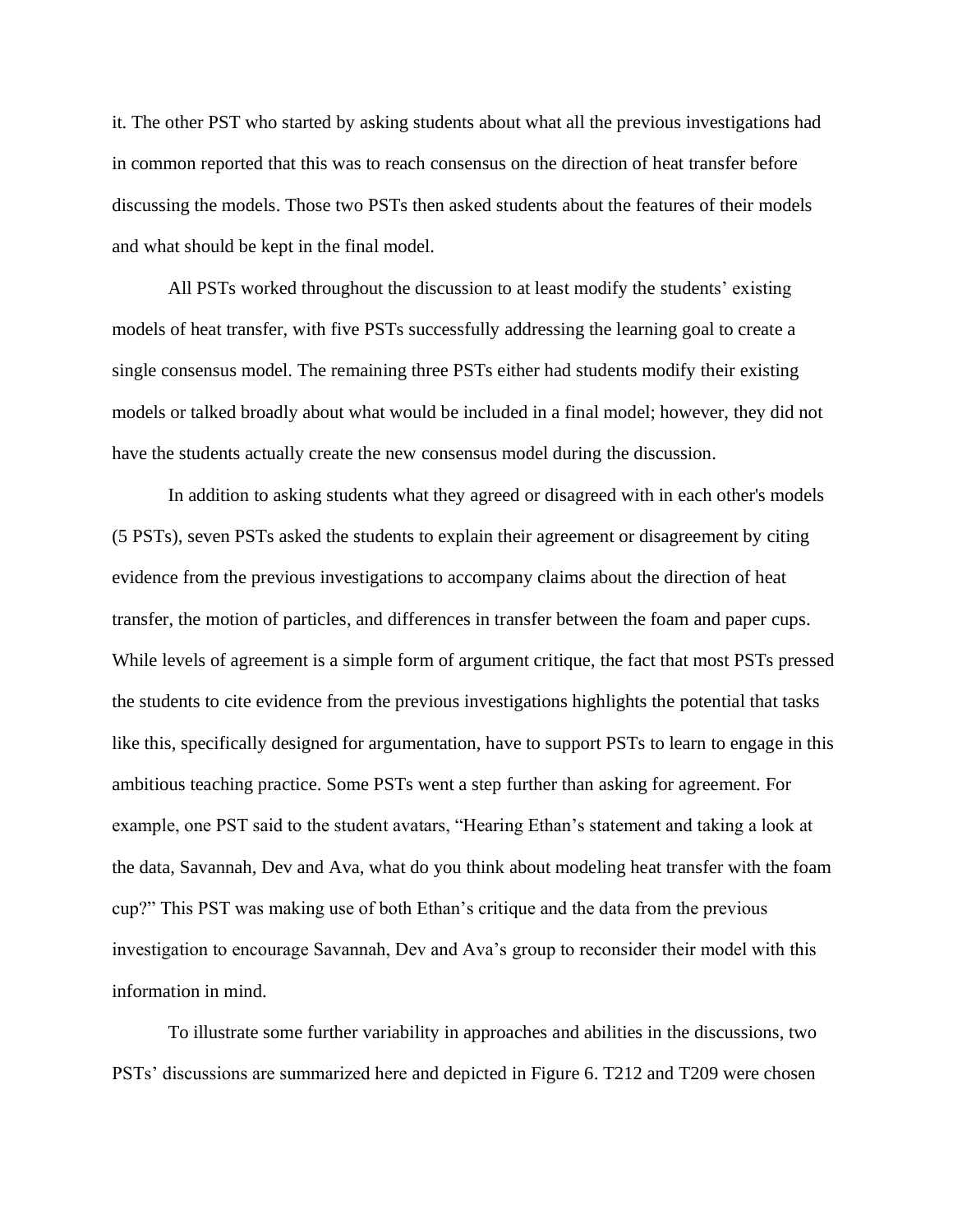because they started their discussion in different ways and their discussion scores differed quite a bit with T209 scoring much higher across the dimensions than T212.

#### Insert Figure 6 about here

T212 started the discussion by focusing on Savannah, Dev and Ava's model. After reading the their full response as it appeared in the task packet aloud to the class, T212 asked Jasmine and Ethan to read what they wrote about their own model aloud. This PST was the only one to spend time reading the students' responses aloud, even though the students had already reviewed each other's models and wrote critiques of them. The PST then encouraged the student avatars to look at the data table from the Keep It Cold investigation to notice that, contrary to their model, heat was still entering the foam cup because the temperature of the water in it was increasing. The student avatars decided that their arrows should not stop at the edge of the foam cup, but should still enter the cup, just less so than in the paper cup. Again calling on prior investigations to support the discussion, the PST brought up the Heat Conduction activity involving pats of butter, a candle and ice to help them remember that they learned that heat moves from warmer to cooler areas.

After settling the issue of the direction of heat transfer, the class turned their attention to the particles. By pressing the students to think about a continuum of cold and warm particles, the PST encouraged the students to talk about particles with respect to the speed at which they were moving instead of the kind of particle they were. The class then began talking about creating a consensus model with time running out. The PST asked the class, "What can we agree on as far as the heat transfer and maybe the reason why the foam cup and the paper cup are different?" Dev pointed out that heat enters both cups but enters the foam cup more slowly than it does the paper cup. The PST recorded this idea on a piece of paper with thick (the paper cup) and thin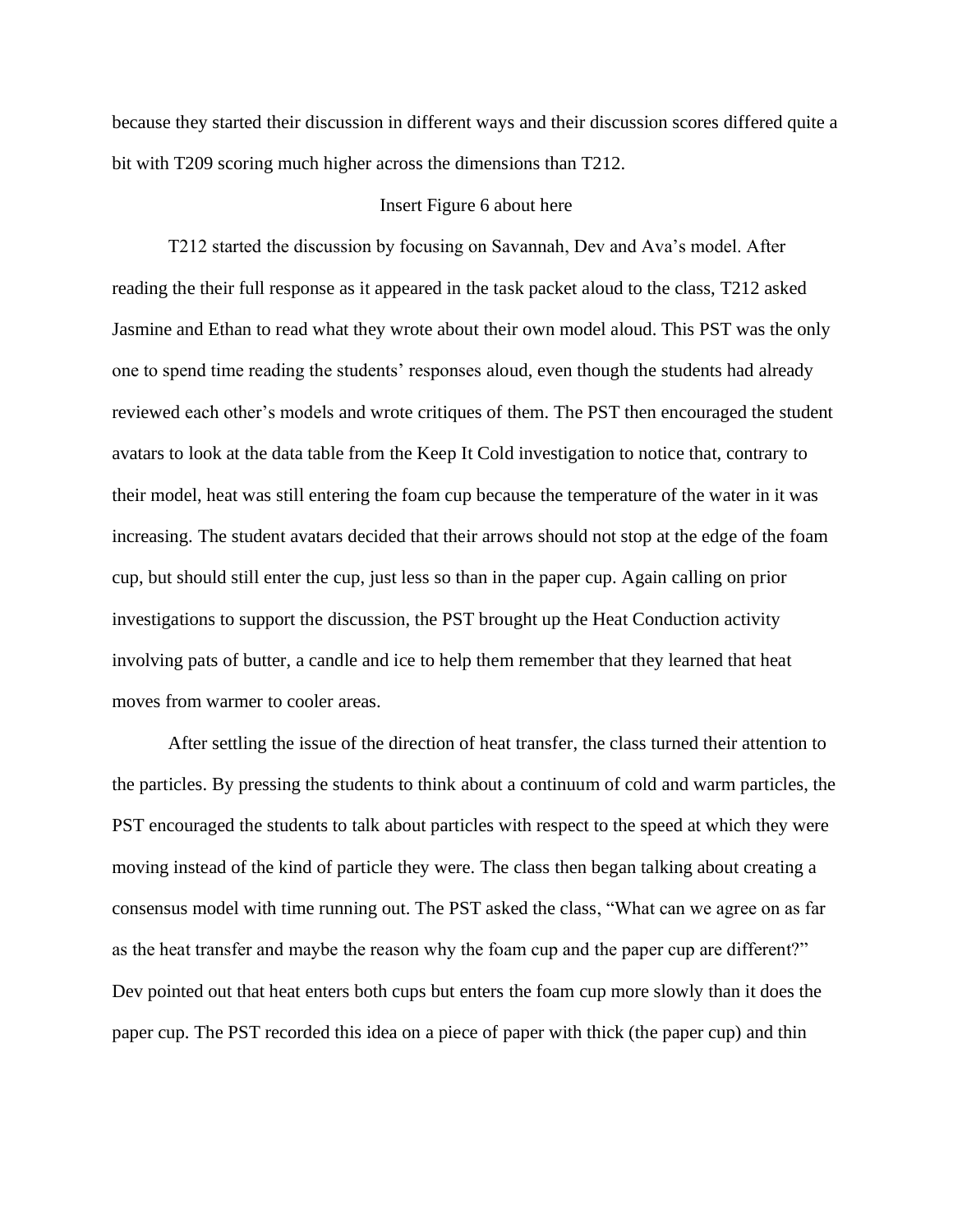(the foam cup) arrows entering the cup and showed it to the class. The PST then asked the students, "What would the particles look like?" At that point, time ran out and the session ended.

In summary, this PST read the student work to the class, addressed the difference in insulation properties of the foam and paper cup, discussed the direction of heat transfer and then discussed the particles as moving at different speeds instead of being different kinds of particles. Then the PST focused the class's attention on the consensus model and asked them what they could agree on to include in it. Although this PSTS did address the key misunderstandings that were evident in the students' models, this PST struggled to engage the student avatars in extensive argumentation or interaction with one another.

Another PST who demonstrated more skill in facilitating an argumentation-focused discussion among the student avatars was T209. This PST started his session by asking the student avatars to look back at the Heat Conduction activity with the candle, pats of butter and ice. He asked the class, "Now, from that activity, what did you notice was happening?" He pressed the students to consider the direction of heat transfer by first asking which pats of butter were melting first. He went a step further to ask the students, "What type of energy is that candle producing?" Followed by asking which direction that heat energy was moving and encouraged the class to reach consensus on the direction of heat transfer. He said, "Savannah, Dev, Jasmine, and Ethan, what do you think about Savannah's idea that heat travels from a hot to a cold?" Much like T212, T209 was using the prior investigation to help the student avatars focus on the direction of heat transfer before thinking more specifically about the features that were in the students' models. However, T209 went a step further by having them consider each other's ideas and respond to them directly to build towards consensus.

To make sure the class agreed on the direction of heat transfer, and keeping the discussion close to the models themselves, T209 asked Savannah, Dev and Ava to describe their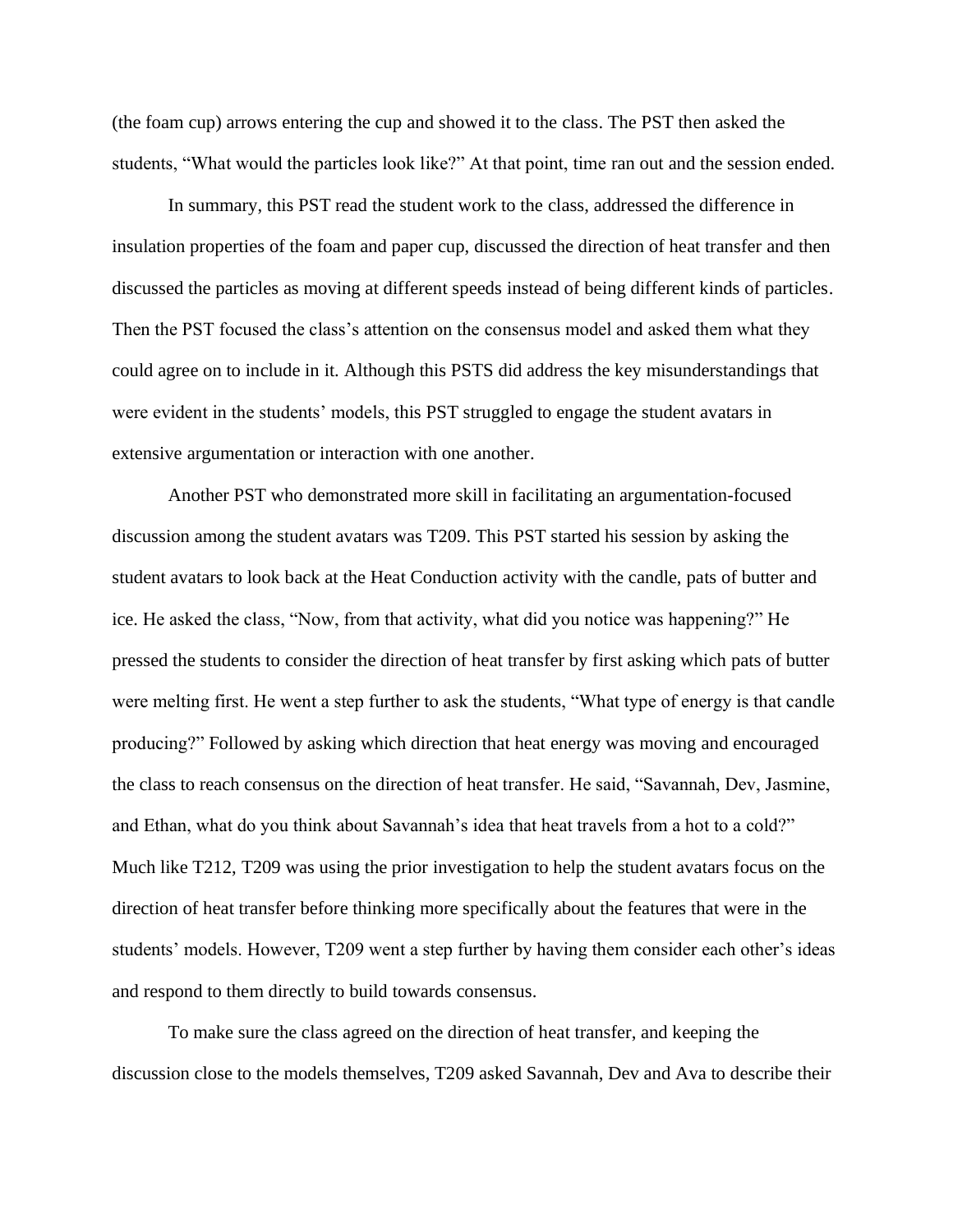model. After they did, he asked Jasmine and Ethan, "Now that we talked about the butter activity, I know you didn't agree with the direction of their arrows. How do you feel about the direction of the arrows showing heat transfer in their model?" Once Jasmine and Ethan both agreed on the direction of heat transfer, the PST said, "If you have questions about the idea of the movement of heat, we can revisit that...For right now let's work with the common definition that heat transfers...from hot to cold." With these talk moves, the PST was linking the discussion to the students' work and checking in to be sure that the whole class agreed on the takeaway from the Heat Conduction activity. In these ways, he was working toward a coherent and connected discussion.

Similar to T212's session, T209 encouraged the student avatars to look at the Keep It Cold data table for evidence. He did not name the data table like T212 did, though. He asked Savannah, Dev and Ava, "Is there any evidence or any data that can support your model… showing that the heat was increasing in the cup?" The students themselves then referred to the data table and said, "If you look at the data table, the temperature of the water increased" in both cups. Once the students reached agreement around the fact that heat was entering the foam cup, he paused the discussion to remind students of their end goal: to create a consensus model to explain heat transfer. He said, "How can we show that these cups are different and that heat transfer is different because these cups are made of different materials?" So, in comparison to T212, this PST was addressing the key misunderstandings represented in the models, but was also supporting the students during the discussion to keep in mind why they were talking about those ideas: to ultimately create one model that explained what was happening in the two cups. In this sense, he was keeping the discussion connected to the learning goal while also building off the students' contributions. A feature that T209 included in his discussion that was missing from T212's was engaging students in conversation with one another. He asked the students to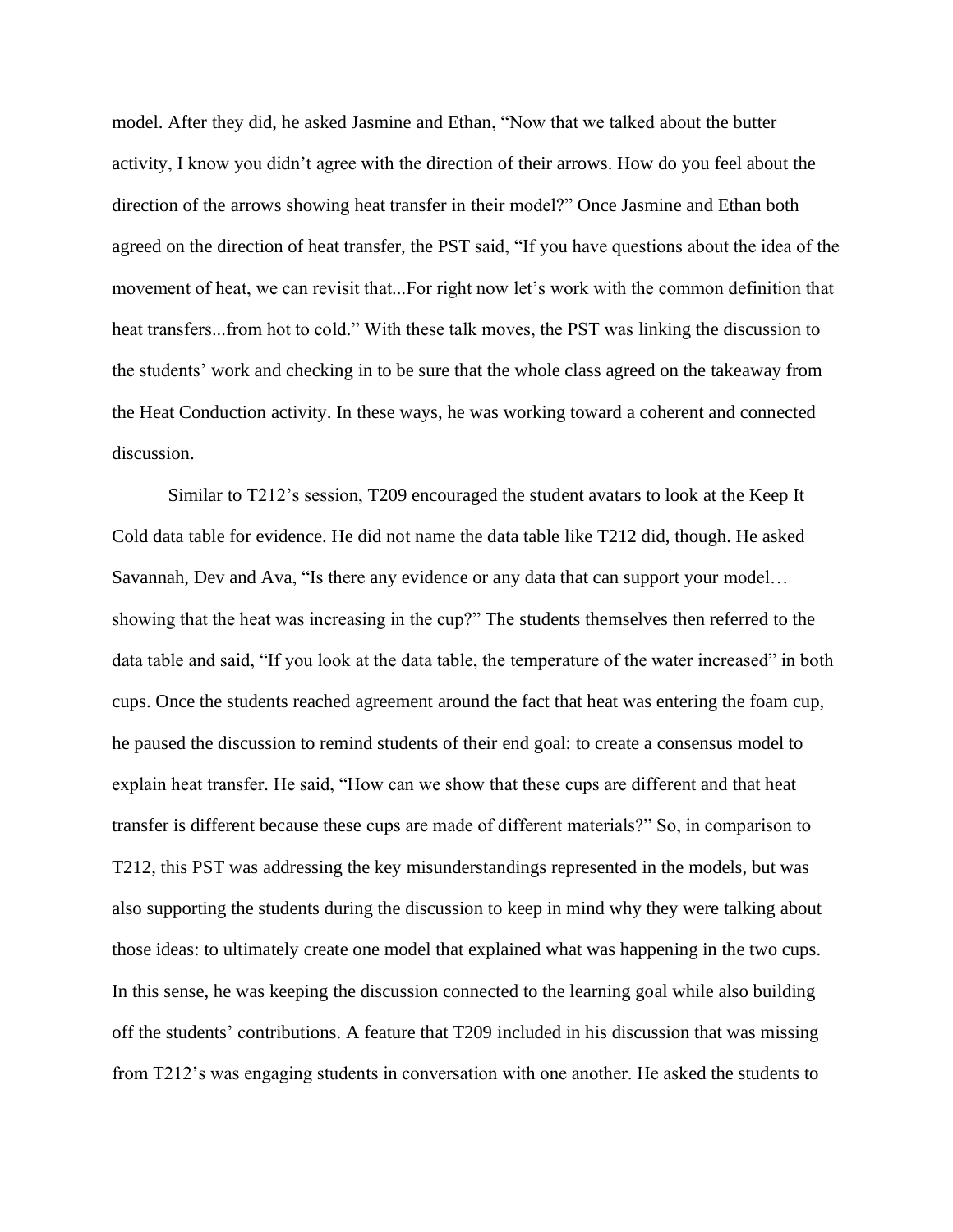engage in a turn-and-talk with one another to decide how they could represent what was happening in the two cups in their model. Throughout, T209 also made sure all students' voices were heard. It was not satisfactory for him to hear the correct idea and move on, he made sure there was consensus among the five student avatars before moving on to a new idea.

Much like T212, T209 also discussed the particles and addressed the fact that the particles were not different but were just moving at different speeds. He had the students talk to one another again to decide how to represent movement of the particles in the cups. While T209 also ran out of time, he concluded his discussion by saying, "We're going to see if we can't bring both of your ideas, the arrows in the heat transfer and the particle movement together into one consensus model to really represent, in a model, what's happening with heat transfer." Here, T209 once again attributed the ideas to the students and reminded them of the purpose of their discussion: to create a consensus model.

#### **Discussion**

Previous research has tended to focus on approaches and strategies for supporting students' engagement in scientific argumentation and examining various factors that support or hinder students' productive engagement in this important science practice (Colley & Windschitl, 2016; McNeill, 2011; McNeill et al., 2016; 2017). One key factor points to the importance of the teacher's role and their beliefs, understanding, and teaching skills in this area (Berland, 2011; Driver et al., 2000; Knight-Bardsley & McNeill, 2016). That is, research has suggested that students' productive engagement in scientific argumentation is directly related to how science teachers set up and support that engagement within classroom interactions and activities. More recent research has included studies that use specific tools and approaches to help science teachers learn how to support students to engage in scientific argumentation, especially as part of whole class and small group discussions (e.g., Osborne et al., 2019; Marco-Bujosa et al., 2017;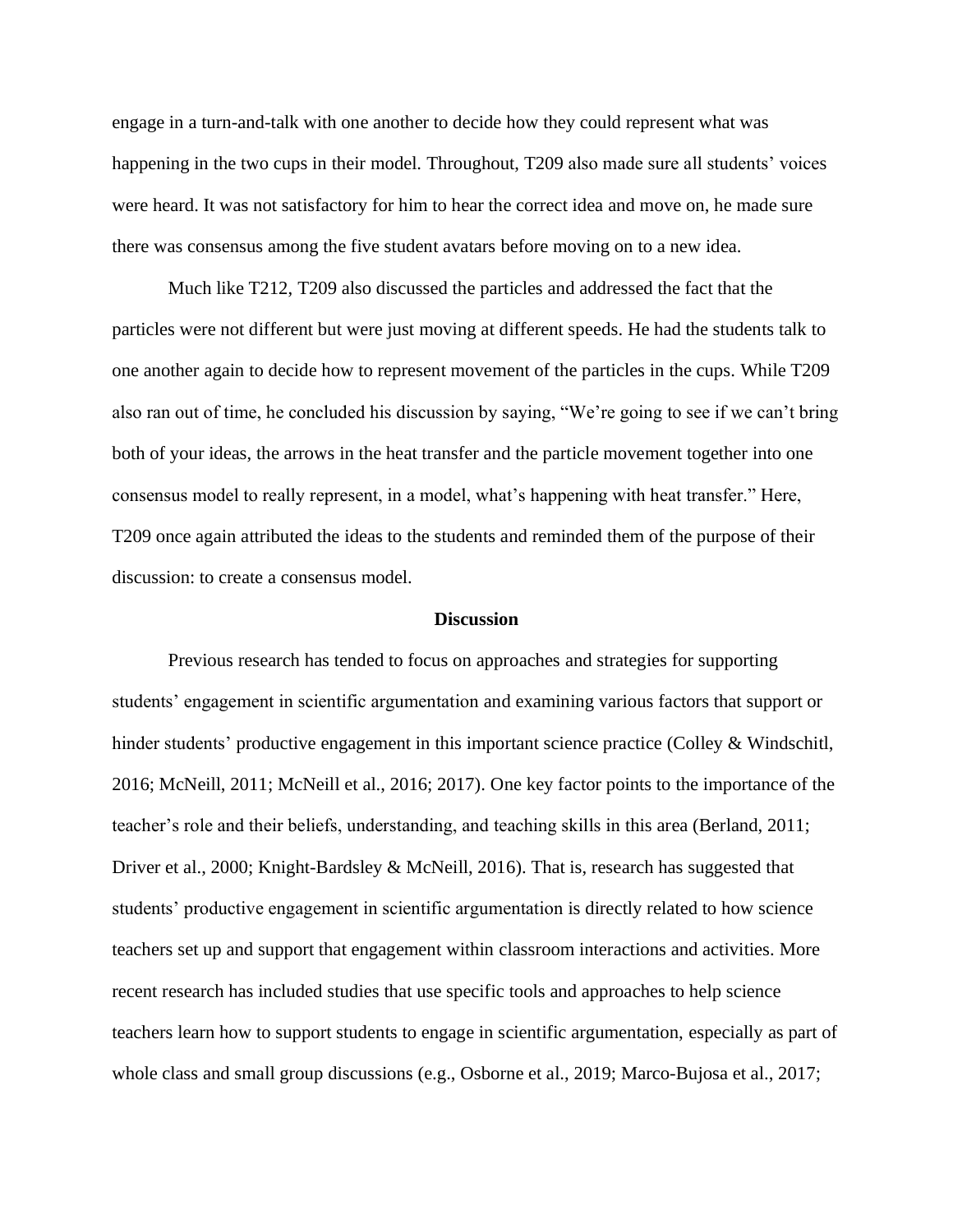Mikeska et al., 2021). Our findings suggest that the use of a performance task set in the context of a simulated classroom has potential as an innovative tool that science teacher educators can leverage to help PSTs learn to engage in this teaching practice.

First, study findings indicate these PSTs saw value in the use of such performance tasks as a useful tool that could be integrated into secondary science method courses to provide a practice space for them to improve in their ability to facilitate these kinds of discussions. There was also strong agreement that the task authentically represented the work that secondary science teachers engage in when facilitating discussions and the student avatars responded in ways typical of middle school students. These findings are similar to other studies that examined PSTs' perceptions of the authenticity and usefulness of such performance tasks, albeit within elementary mathematics and science methods courses (Author, 2020).

Second, findings provided empirical evidence that the PSTs understood the primary goal of the science discussion they were being asked to facilitate in the simulated classroom. PSTs' similar conceptions of the discussion's primary student learning goal likely was a reason that there were similarities in the content and pedagogical aspects they attended to or engaged in within their discussions. Findings showed that during the discussion there was strong attention to the three key aspects of the consensus model noted in the performance task as important to address – with all PSTs providing opportunities for the students to consider how to illustrate the speed of the particles and the difference in heat transfer with respect to the foam and paper cups. Similarly, most PSTs attempted to use key teaching moves, such as encouraging the use of data to justify or refine ideas and encouraging students to critique others' ideas, noted in the performance task as important for supporting students' productive engagement in the argumentation-focused discussion. Collectively, this suggests that the PSTs understood the purpose of the task and the various content and pedagogical features they needed to attend to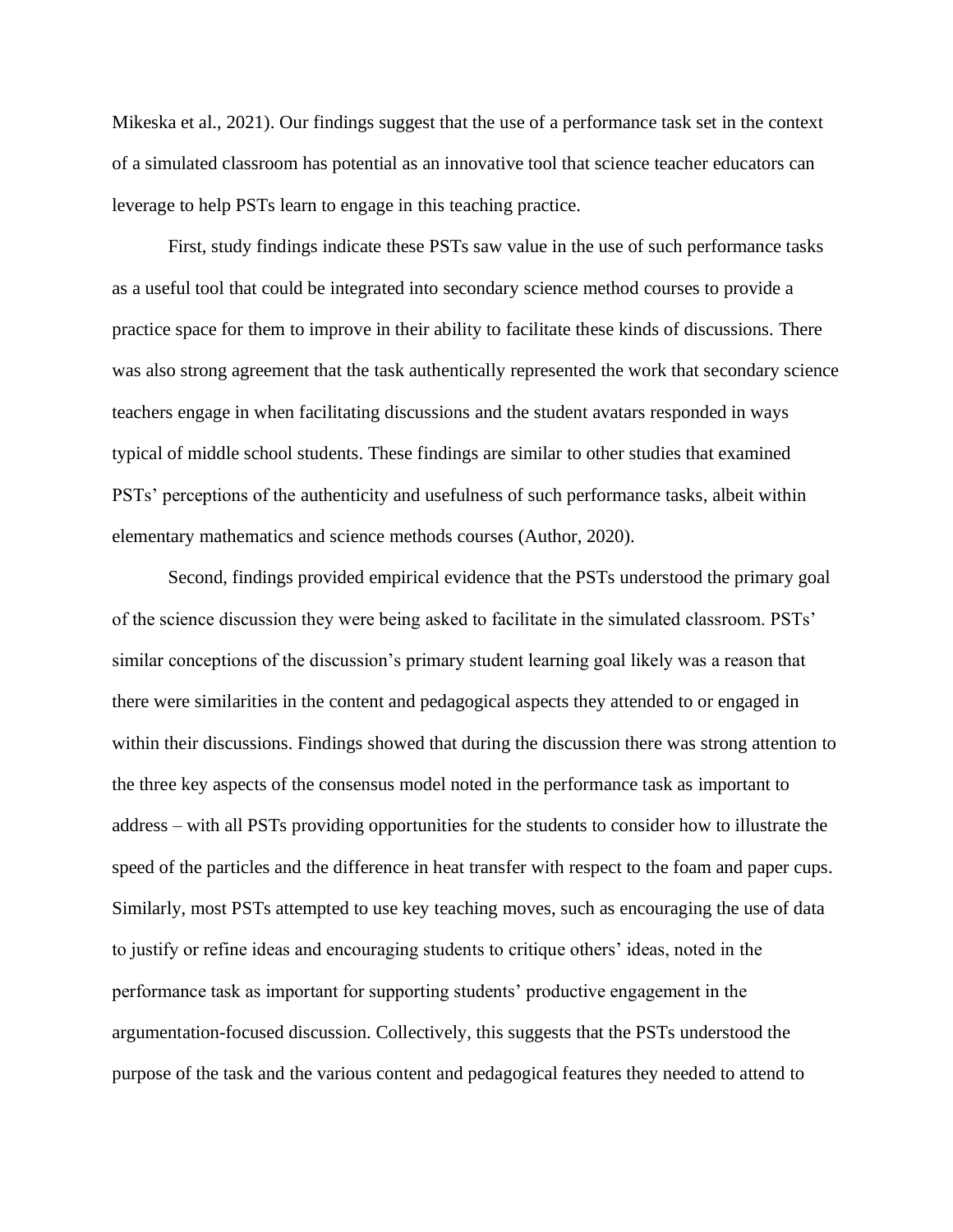when facilitating the discussion. Despite this shared understanding findings showed that there was variability in how well the PSTs were able to engage in certain dimensions of this practice.

These PSTs' discussion performances illustrated variability in skill within and across the five dimensions of this teaching practice. This variability suggested that PSTs still had room to grow – within at least one but typically within multiple dimensions – to reach the "commendable" scoring level. In addition, no PST scored at the same level across all five dimensions. Instead, their individual scoring profiles indicated that their discussion facilitation skills had both strengths and areas for growth. This finding points to the potential viability of such tasks as tools to engage PSTs in productive approximations of practice, as their scores did not illustrate a ceiling effect and left room for improvement over time.

Across the study participants, results showed that the PSTs encountered the most difficulty in the third scoring dimension – encouraging student to student interactions – during the discussion. This finding aligns with previous research showing that it can be difficult for teachers to facilitate student led discussion where students are given opportunities to interact directly with each other to support scientific sense-making (Davis et al., 2006). Instead, research has shown that teachers tend to engage students in interaction patterns where the teacher controls the discussion turn-taking and evaluates student responses – what has been coined the initiaterespond-evaluate (IRE) discourse pattern (Cazden, 1988; Lemke, 1990). This finding suggests that this aspect might be a good starting place for teacher educators to provide additional scaffolding for PSTs to improve in this teaching practice.

#### **Limitations**

There are three key limitations in this study. The first of these is that we used a sample of convenience, which is not representative across all secondary science PSTs in the United States, which limits the generalizability of the study's findings. In previous research, we found that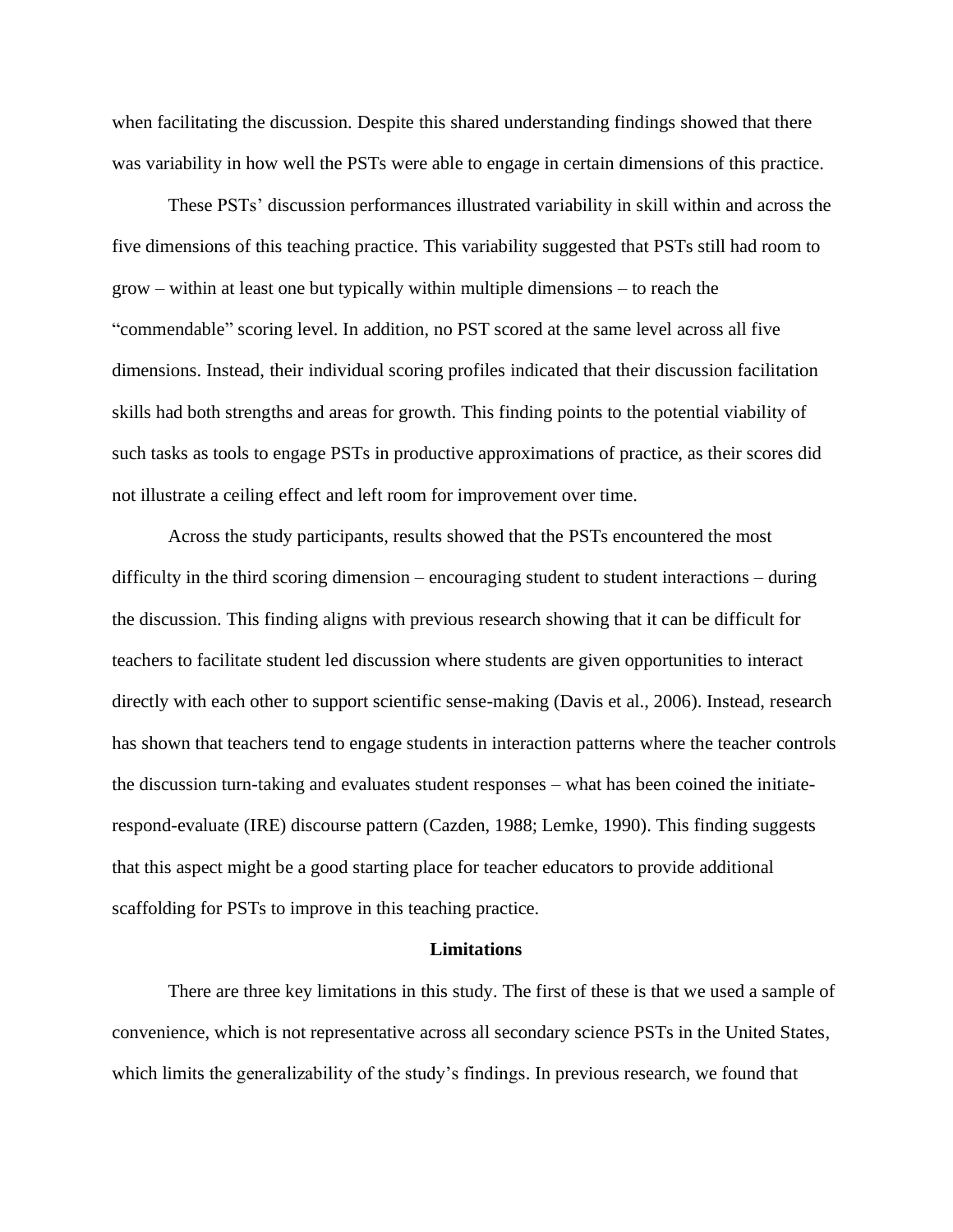working with approximately five to eight PSTs provides sufficient variation to examine their perceptions of the task's clarity, usefulness, and authenticity and their approaches to facilitating the specific science discussion for one performance task (Author, 2020).

The second limitation is that we used self-report data from study participants. This comes with the possibility of response bias where participants share responses that they think the researcher wants to hear instead of their actual perceptions. To decrease the possibility that participants would only provide positive feedback, we clearly communicated to each PST that the goal of this study was to better understand how the performance task was functioning and ways that it could be improved to better support PST learning in the future when we integrate the use of the performance task into teacher education programs (in our case, secondary science methods courses). We also assured them that their responses would be used to identify patterns across participants to inform future task revisions.

Finally, this study examined the PSTs' perceptions and use of the simulated classroom as they engaged in only one ambitious science teaching practice: facilitating argumentation-focused discussions. In addition, this study only focused on the use of one science performance task, which was limited to one science content area (physical science) and topic (heat transfer). It is possible that the PSTs' perceptions, abilities, and approaches may have been different if the performance task had addressed other science content areas or topics. Future research could examine how these aspects might vary across content areas and topics at the secondary level.

#### **Conclusion**

Findings from this study indicated that the PSTs shared positive perceptions of this science performance task's clarity, usefulness, and authenticity. This finding suggests the performance task has strong face validity and has the potential to be a useful learning tool to support PSTs as they learn to engage in this ambitious teaching practice. Study results also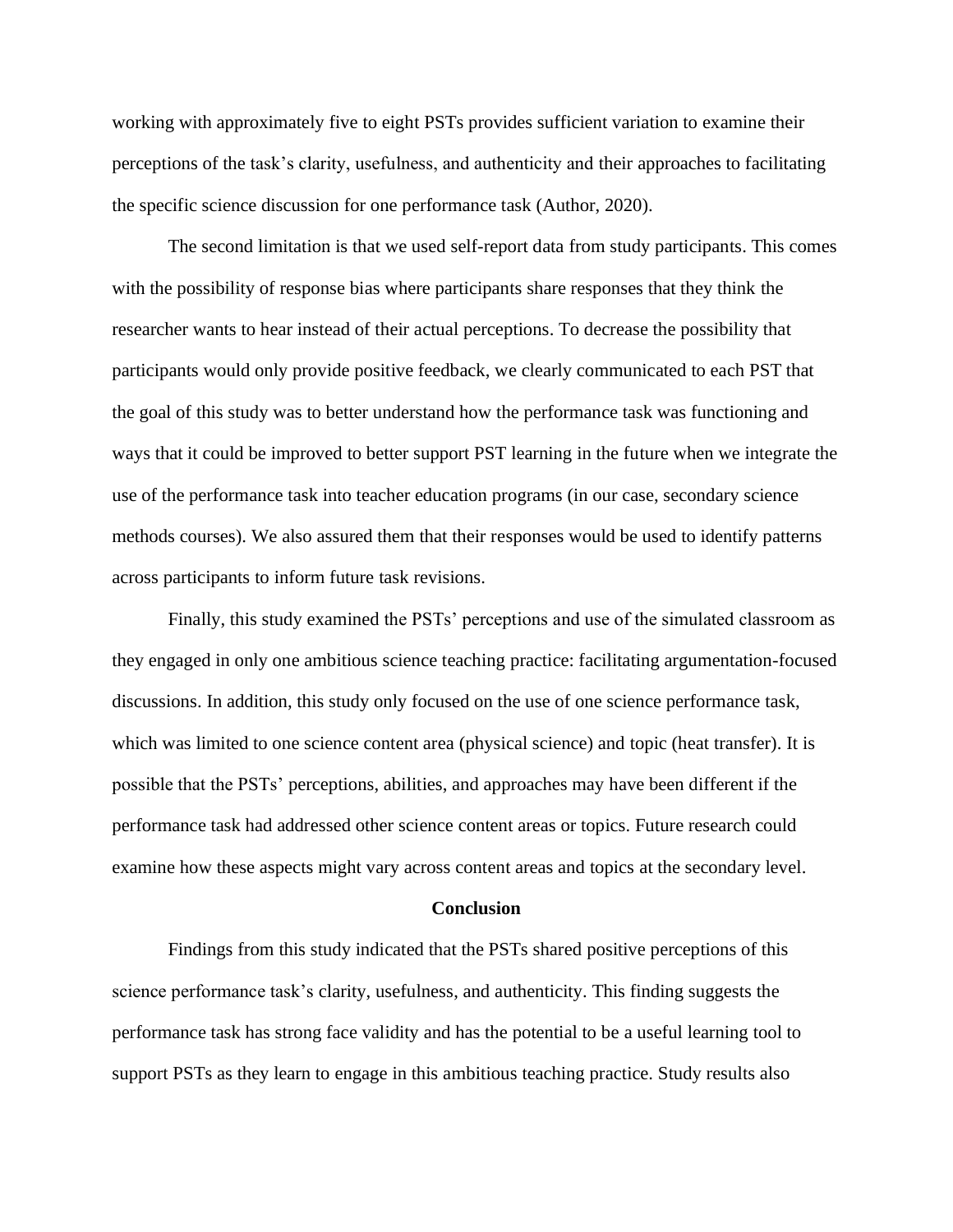indicated that the PSTs showed a strong understanding of the task's primary discussion goal, although their scores indicated that they had room to grow in their ability to facilitate such discussions. As such, this science performance task, as designed, created a situation where the PSTs could practice facilitating an argumentation-focused science discussion and potentially build towards improvement over time. Providing a standardized task where each PST must contend with similar student ideas and is trying to address the same student learning goal can provide productive fodder for science teacher educators to compare teachers' discussion abilities and identify strengths and areas for targeted growth across groups of teachers. Such tools can also provide artifacts for analysis where teachers can reflect on the affordances and limitations of their own and others' teaching approaches. Future research can examine whether and how PSTs' ability to engage in this teaching practice improves when using these types of performance tasks within an online simulated classroom and how teacher educators integrate the use of such tasks within teacher education settings.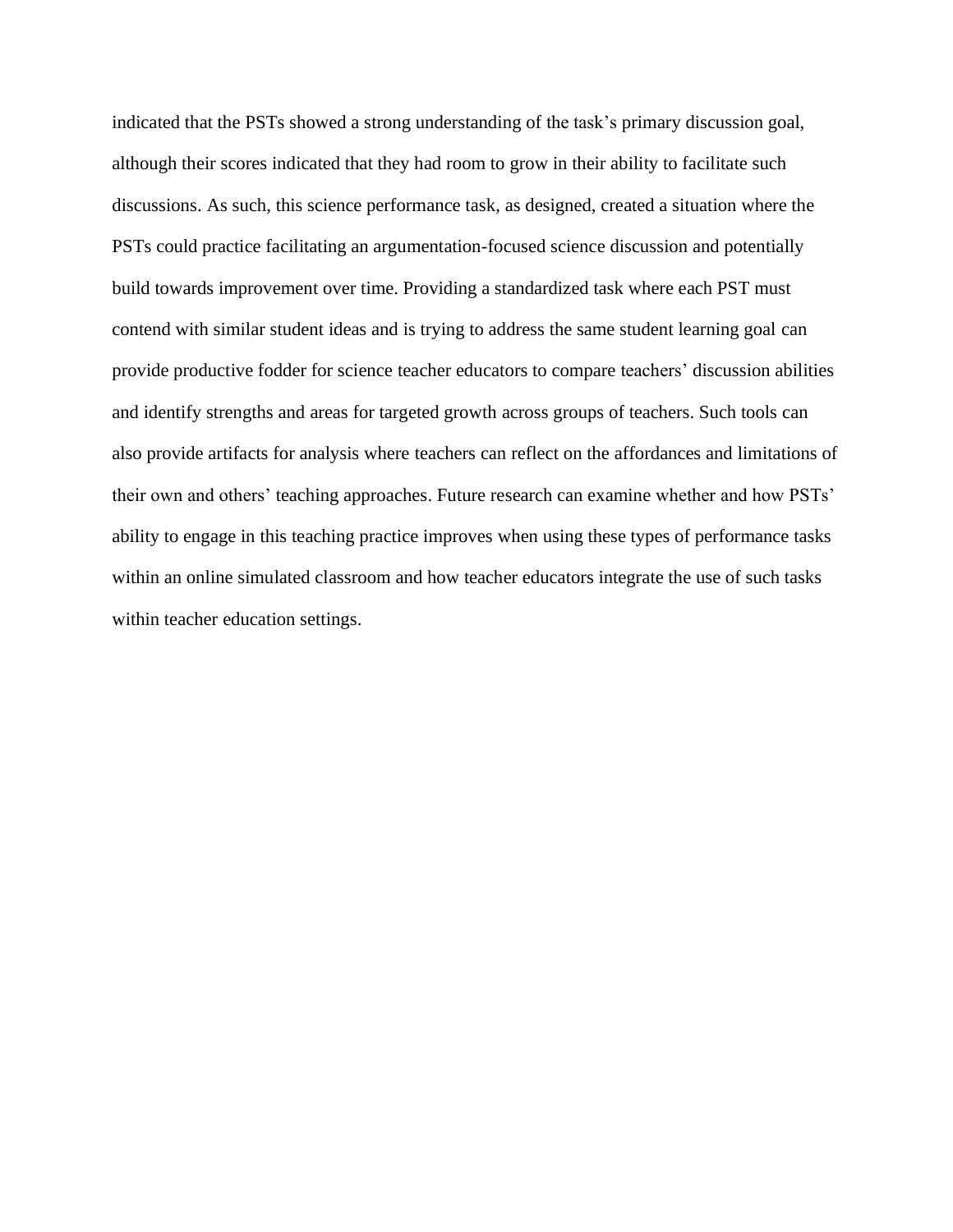#### **References**

- Arias, A. & Davis, E. (2019, February 19-21). *Simulated student interviews for preservice elementary science teaching.* Paper presented at the Simulations in Teacher Education Conference, Louisville, KY.
- Arici, A., Barab, S., & Borden, R. (2016). Gaming up the practice of teacher education: Quest2teach. In *Educational Technologies: Challenges, applications, and learning outcomes.* Nova Science Publishers, Inc.
- Ball, D. L., & Forzani, F. M. (2009). The work of teaching and the challenge for teacher education. *Journal of Teacher Education, 60*(5), 497-511.
- Bell, K. (2019, February 19-21). *Teaching math and science to avatars, oh my!* Paper presented at the Simulations in Teacher Education Conference, Louisville, KY.
- Benedict-Chambers, A. (2016). Using tools to promote novice teacher noticing of science teaching practices in post-rehearsal discussions. *Teaching and Teacher Education, 59*, 28-44. doi:10.1016/j.tate.2016.05.009
- Benedict-Chambers, A., & Aram, R. (2017). Tools for teacher noticing: Helping preservice teachers notice and analyze student thinking and scientific practice use. *Journal of Science Teacher Education, 28*(3), 294-318.

<http://dx.doi.org/10.1080/1046560X.2017.1302730>

Benedict-Chambers, A., Fick, S. J., & Arias, A. M. (2020). Preservice teachers' noticing of instances for revision during rehearsals: A comparison across three university contexts. *Journal of Science Teacher Education, 31*(4), 435-459.

doi:10.1080/1046560X.2020.1715554

Berland, L. K. (2011). Explaining variation in how classroom communities adapt the practice of scientific argumentation. *Journal of the Learning Sciences*, *20*(4), 625-664.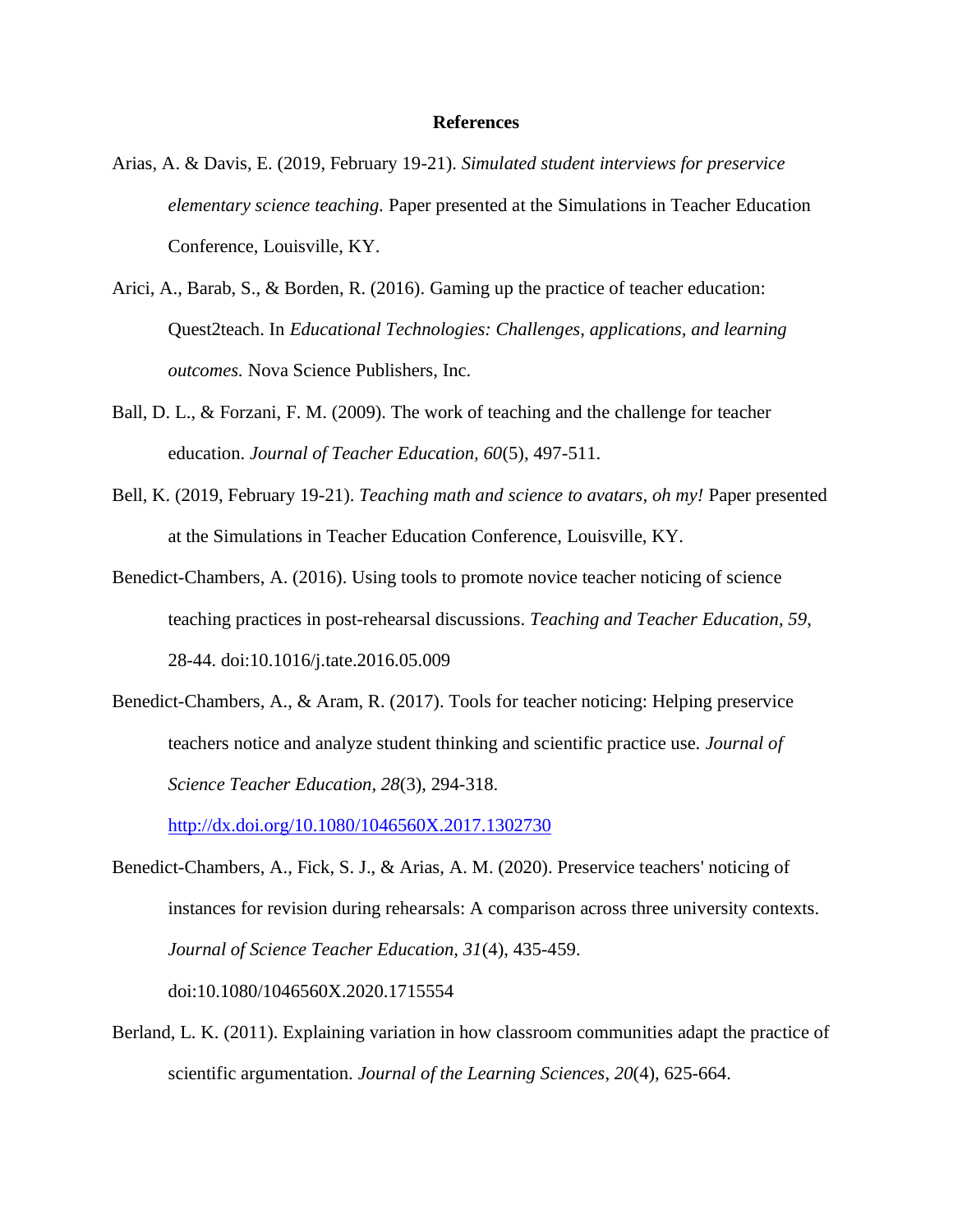- Berland, L. K., & Hammer, D. (2012). Framing for scientific argumentation. *Journal of Research in Science Teaching*, *49*(1), 68-94.
- Berland, L. K., & Reiser, B. J. (2009). Making sense of argumentation and explanation. *Science Education, 93*(1), 26-55.
- Berland, L. K., & Reiser, B. J. (2011). Classroom communities' adaptations of the practice of scientific argumentation. *Science Education*, *95*(2), 191-216.
- Bondie, R., & Dede, C. (2021). Redefining and transforming field experiences in teacher preparation through personalized mixed-reality simulations. In R. E. Ferdig  $& K. E.$ Pytash (Eds.), *What teacher educators should have learned from 2020* (pp. 229-242). Association for the Advancement of Computing in Education (AACE). [https://www.learntechlib.org/p/219088/.](https://www.learntechlib.org/p/219088/)
- Bondie, R., Mancenido, Z. Dede, C. (2021). Principles for designing virtual humans to develop teachers' responsiveness towards diverse learners. *Journal of Research on Technology in Education, 53*(1). https://doi.org/10.1080/15391523.2020.1823284
- Cartier, J. L., Smith, M. S., Stein, M. K., & Ross, D. (2013). *Five practices for orchestrating productive task-based discussion in science.* NSTA: Corwin Press.
- Cazden, C. B. (1988). Classroom discourse: The language of teaching and learning. Portsmouth: Heinemann.
- Christensen, R., Knezek, G., Tyler-Wood, T., & Gibson, D. (2011). simSchool: an online dynamic simulator for enhancing teacher preparation. *International Journal of Learning Technology*, *6*(2), 201–220.
- Cohen, J., Wong, V., Krishnamachari, A., & Berlin, R. (2020). Teacher coaching in a simulated environment. *Educational Evaluation and Policy Analysis, 42*(2), 208–231. https://doi.org/10.3102/0162373720906217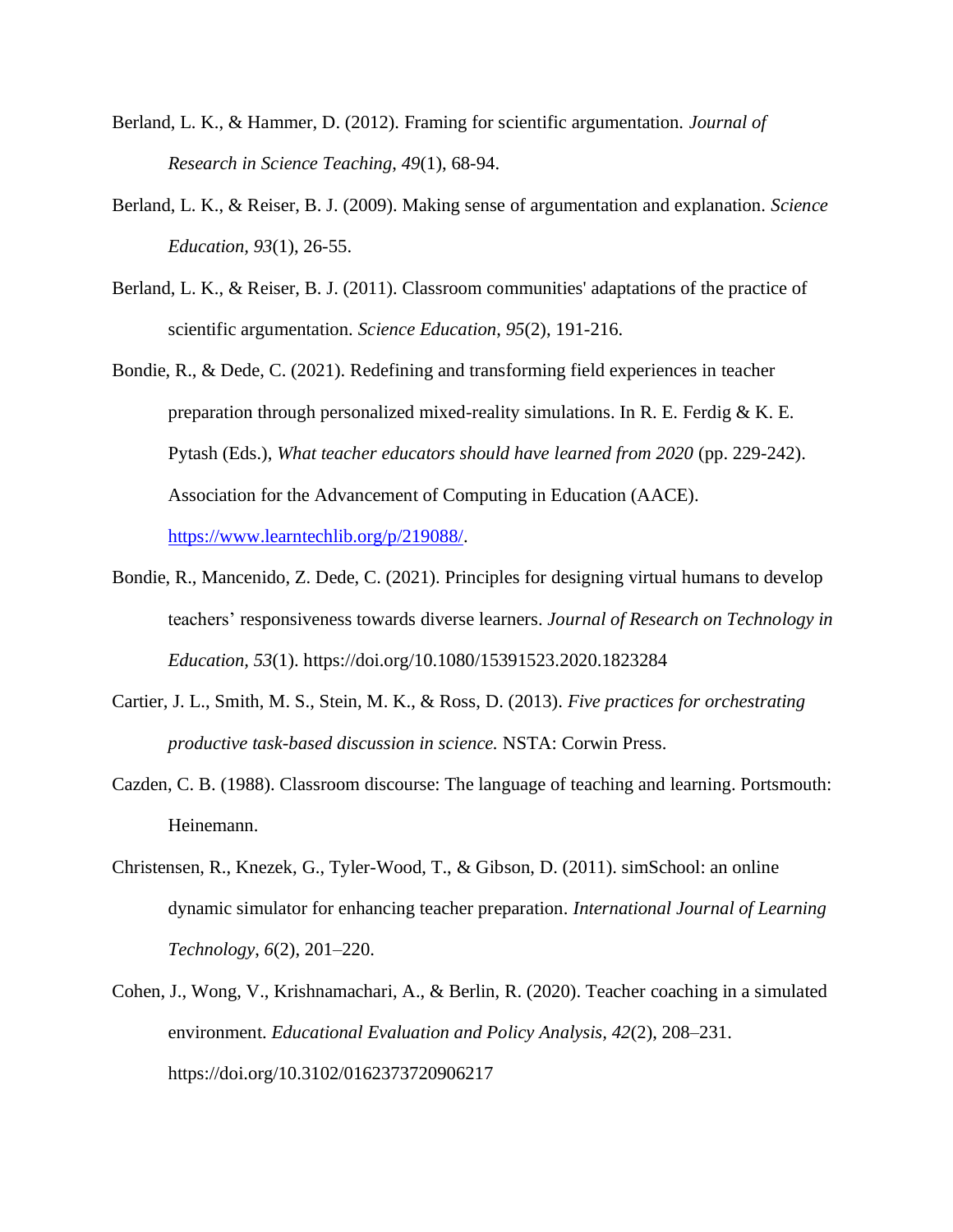- Colley, C., & Windschitl, M. (2016). Rigor in elementary science students' discourse: The role of responsiveness and supportive conditions for talk. *Science Education, 100*(6), 1009-1038.
- Creswell, J. W. (2009). *Research design: Qualitative, quantitative, and mixed methods approaches.* Thousand Oaks, CA: Sage.
- Creswell, J. W., & Plano Clark, V. L. (2011). *Designing and conducting mixed methods research* (2nd ed.). SAGE Publications.
- Davis, E. A., Kloser, M., Wells, A., Windschitl, M., Carlson, J., & Marino, J.-C. (2017). Teaching the practice of leading sense-making discussions in science: Science teacher educators using rehearsals. *Journal of Science Teacher Education, 28*(3), 275-293. <http://dx.doi.org/10.1080/1046560X.2017.1302729>
- Davis, E. A., Petish, D., & Smithey, J. (2006). Challenges new science teachers face. *Review of Educational Research, 76*(4), 607-651.
- Deale, D., & Pastore, R. (2014). Evaluation of simSchool: An instructional simulation for preservice teachers. *Computers in the Schools*, *31*(3), 197–219. https://doi-org.proxytu.researchport.umd.edu/10.1080/07380569.2014.932650
- Driver, R., Newton, P., & Osborne, J. (2000). Establishing the norms of scientific argumentation in classrooms. *Science Education*, *84*(3), 287-312.
- Forzani, F. M. (2014). Understanding "core practices" and "practice-based" teacher education: Learning from the past. *Journal of Teacher Education*, *65*(4), 357-368.
- Francis, A. T., Olson, M., Weinberg, P. J., & Sterns-Pfeiffer, A. (2018). Not just for novices: The programmatic impact of practice-based teacher education. *Action in Teacher Education, 40*(2), 119-132.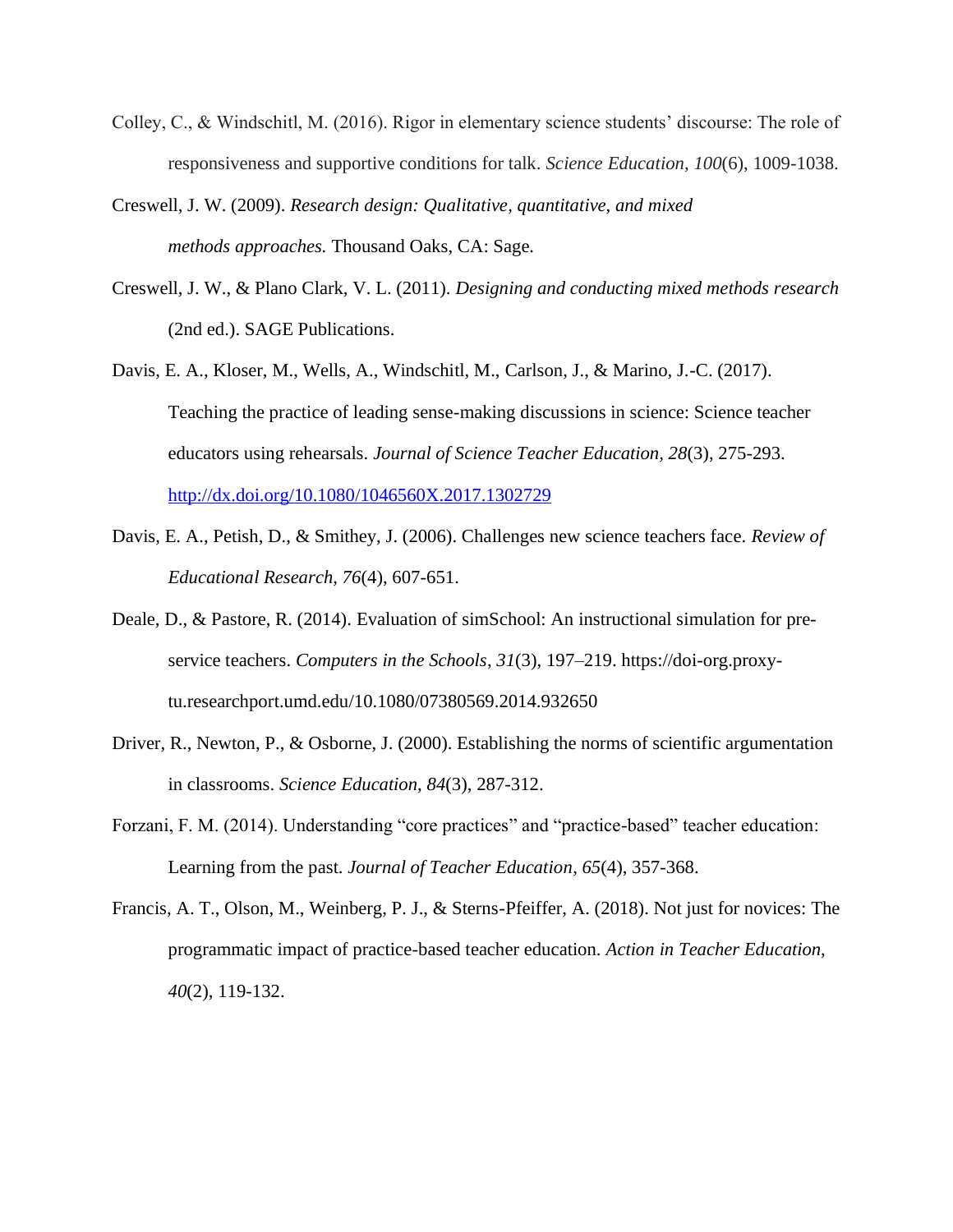- Gonzalez-Howard, M., & McNeill, K. L. (2019). Teachers' framing of argumentation goals: Working together to develop individual versus communal understanding. *Journal of Research in Science Teaching, 56*, 821-844.<https://doi.org/10.1002/tea.21530>
- Goodson, B., Caswell, L., Dynarski, M., Price, C., Litwok, D., Crowe, E., Meyer, R., and Rice, A. (2019). *Teacher Preparation Experiences and Early Teaching Effectiveness: Executive Summary* (NCEE 2019-4010). Washington, DC: National Center for Education Evaluation and Regional Assistance, Institute of Education Sciences, U.S. Department of Education.
- Grooms, J., Sampson, V., & Enderle P. (2018). How concept familiarity and experience with scientific argumentation are related to the way groups participate in an episode of argumentation. *Journal of Research in Science Teaching, 55*, 1264–1286. <https://doi.org/10.1002/tea.21451>
- Grossman, P., Compton, C., Igra, D., Ronfeldt, M., Shahan, E., & Williamson, P. W. (2009). Teaching practice: A cross-professional perspective. *Teachers College Record, 111*(9), 2055-2100.
- Grossman, P., Hammerness, K., & McDonald, M. (2009). Redefining teaching, re-imagining teacher education. *Teachers and Teaching: Theory and Practice, 15*(2), 273-289.
- Henderson, J. B., McNeill, K. L., González‐Howard, M., Close, K., & Evans, M. (2018). Key challenges and future directions for educational research on scientific argumentation. *Journal of Research in Science Teaching*, *55*(1), 5-18.
- Howell, H., & Mikeska, J. N. (2021). Approximations of practice as a framework for understanding the role of authenticity in simulations of teaching. *The Journal of Research on Technology in Education, 53*(1), 8-20*.*

<https://doi.org/10.1080/15391523.2020.1809033>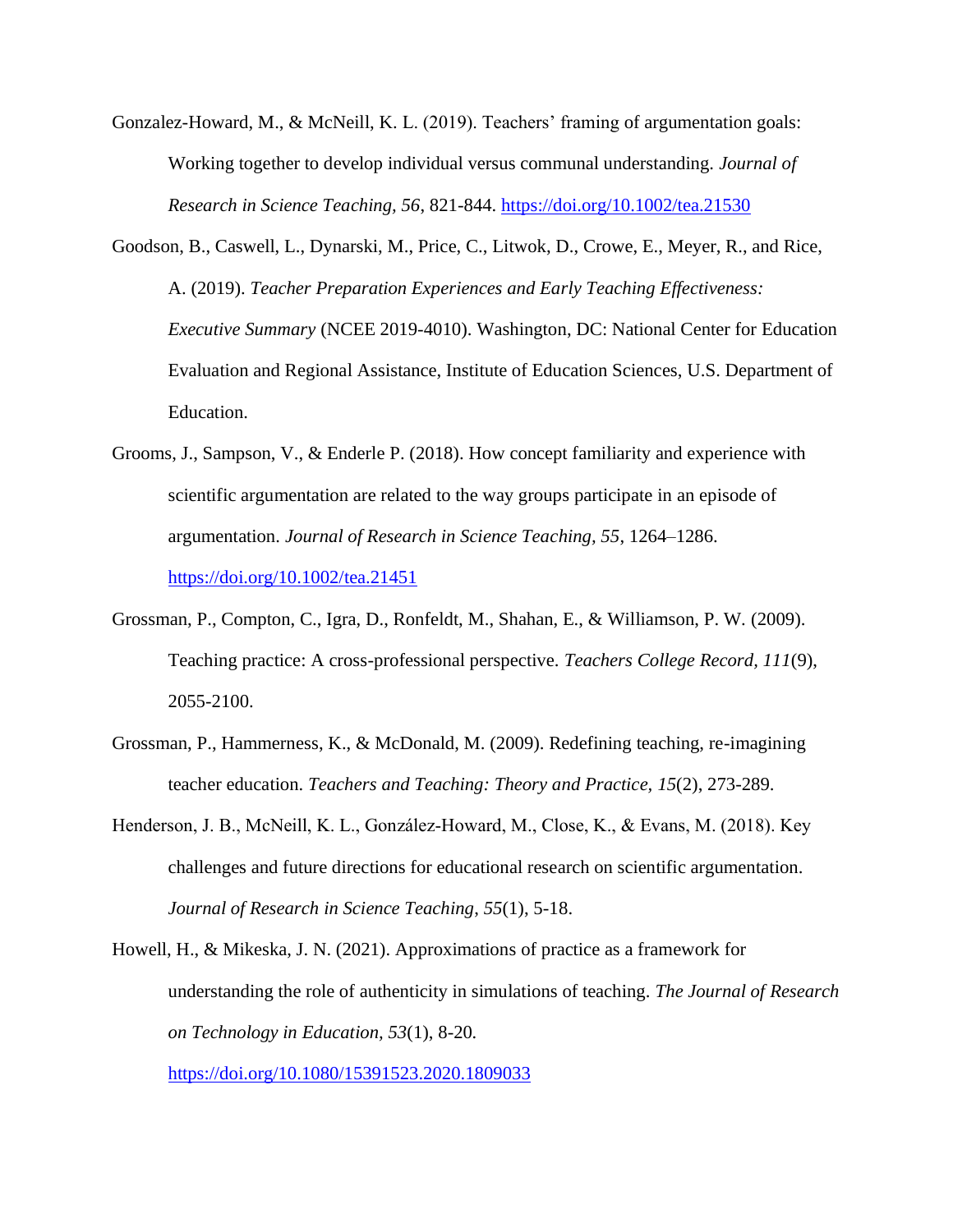- Howell, H., Mikeska, J. N., Tierney, J., Baehr, B., & Lehman, P. (2021a). *Conceptualization and development of a performance task for assessment and building elementary preservice teachers' ability to facilitate argumentation-focused discussions in mathematics: The M1 Ordering Fractions task* [in press]. ETS Research Memorandum. ETS.
- Jiménez-Aleixandre, M. P., & Erduran, S. (2008). *Argumentation in Science Education. Perspectives from Classroom-Based Research*. Springer.
- Katsh-Singer, R., McNeill, K. L., & Loper, S. (2016). Scientific argumentation for all? Comparing teacher beliefs about argumentation in high, mid, and low socioeconomic status schools. *Science Education*, *100*(3), 410-436.
- Knight‐Bardsley, A. & McNeill, K. L. (2016). Teachers' pedagogical design capacity for scientific argumentation. *Science Education*, *100*(4), 645-672.
- Kuhn, D. (2010). Teaching and learning science as argument. *Science Education, 94*(5), 810- 824.<https://doi.org/10.1002/sce.20395>
- Lampert, M. (2009). Learning teaching in, from, and for practice: What do we mean? J*ournal of Teacher Education, 61*(1-2), 21-34.
- Lemke, J. L. (1990). *Talking science: Language, learning, and values.* Westport, CT: Ablex Publishing.
- Lottero-Perdue, P. S., Mikeska, J., & Orlandi, E. (2020). Development and teacher perceptions of an avatar-based performance task for elementary teachers to practice post-testing argumentation discussions in engineering design. In *Proceedings of the 2020 ASEE Virtual Annual Conference Content Access.* American Association for Engineering Education.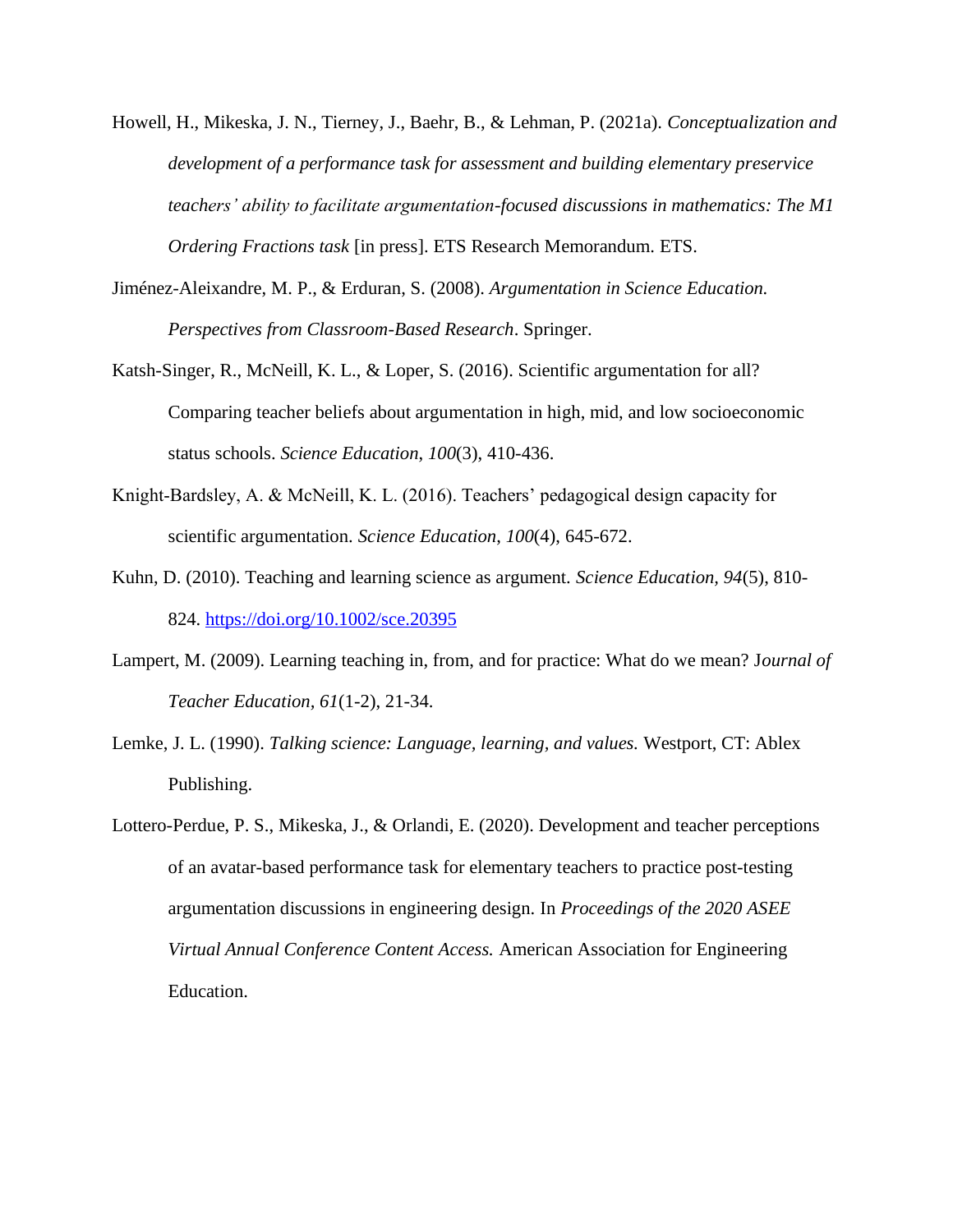- Marco-Bujosa, L., Gonzalez-Howard, M., McNeill, K., & Loper, S. (2017). Designing and using multimedia modules for teacher educators: Supporting teacher learning of scientific argumentation. *Innovations in Science Teacher Education, 2*(4).
- Masters, H. (2020). Using teaching rehearsals to prepare preservice teachers for explanationdriven science instruction. *Journal of Science Teacher Education, 31*(4), 414-434.
- Maxwell, J. A. (2013). *Qualitative research design: An interactive approach*. Los Angeles, CA: Sage.
- McNeill, K. L. (2011). Elementary students' views of explanation, argumentation, and evidence, and their abilities to construct arguments over the school year. *Journal of Research in Science Teaching, 48*(7), 793-823.<https://doi.org/10.1002/tea.20430>
- McNeill, K. L., González-Howard, M., Katsh-Singer, R., & Loper, S. (2017). Moving beyond pseudoargumentation: Teachers' enactments of an educative science curriculum focused on argumentation. *Science Education, 101*(3), 426-457.<https://doi.org/10.1002/sce.21274>
- McNeill, K. L., Katsh-Singer, R., González-Howard, M., & Loper, S. (2016). Factors impacting teachers' argumentation instruction in their science classrooms. *International Journal of Science Education, 38*(12), 2026-2046.<https://doi.org/10.1080/09500693.2016.1221547>
- McNeill, K., & Krajcik, J. (2008). Scientific explanations: Characterizing and evaluating the effects of teachers' instructional practices on student learning. *Journal of Research in Science Teaching, 45*(1), 53–78.
- McNeill, K., & Pimentel, D. (2010). Scientific discourse in three urban classrooms: The role of the teacher in engaging high school students in argumentation. *Science Education, 94*(2), 203–229.
- Mikeska, J.N., & Howell, H. (2020). Simulations as practice-based spaces to support elementary science teachers in learning how to facilitate argumentation-focused science discussions.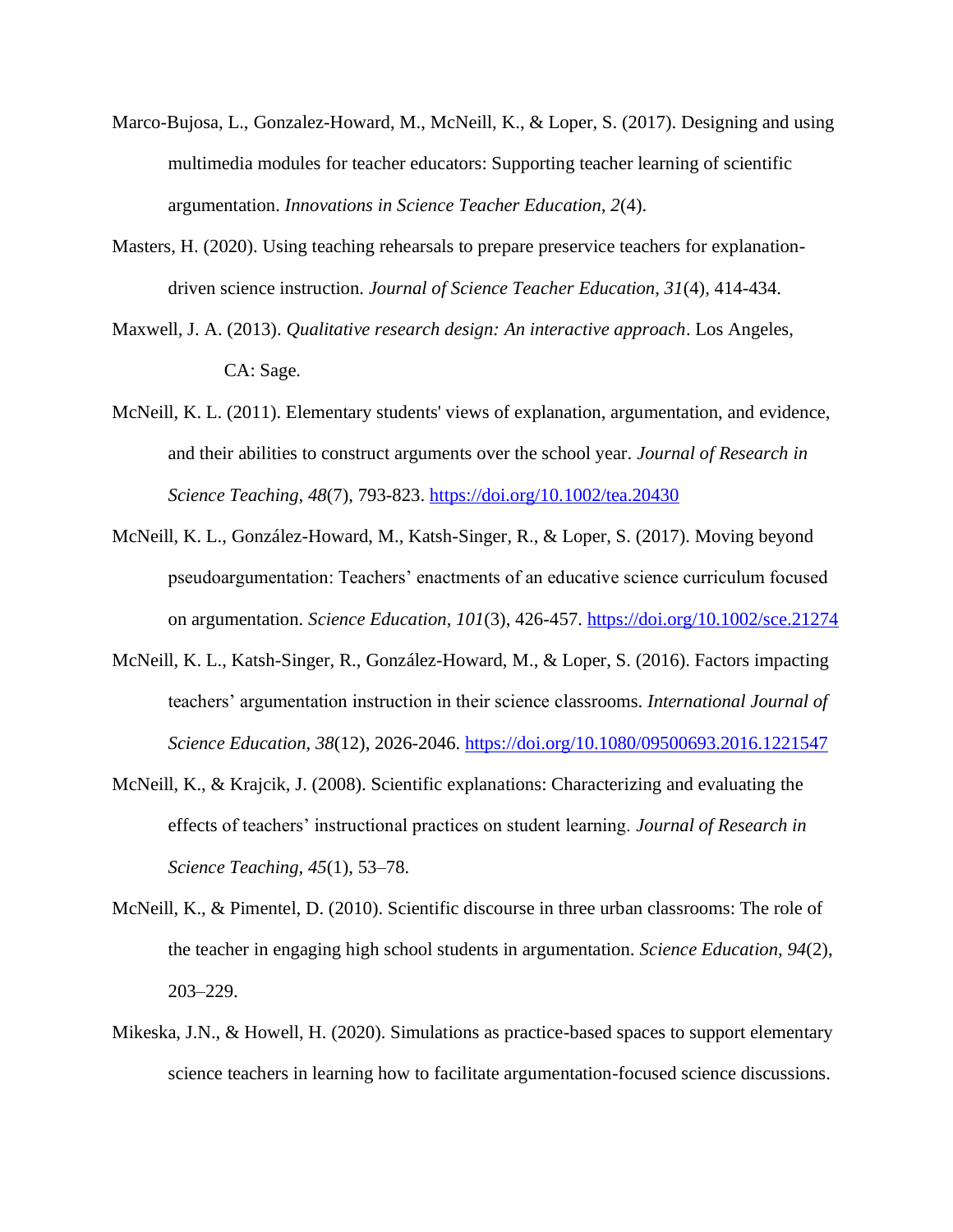*Journal of Research in Science Teaching, 57*(9), 1356-1399*.* 

<https://doi.org/10.1002/tea.21659>

- Mikeska, J.N., Howell, H., Ciofalo, J., Devitt, A., Orlandi, E., King, K., Lipari, M., & Simonelli, G. (2021). *Conceptualization and development of a performance task for assessing and building elementary preservice teachers' ability to facilitate argumentation-focused discussions in science: The mystery powder task.* (Research Memorandum No. [RM-21-06\)](https://www.ets.org/Media/Research/pdf/RM-21-06.pdf). ETS.
- Mikeska, J. N., Howell, H., Dieker, L., & Hynes, M. (2021). Understanding the role of simulations in K-12 mathematics and science teacher education: Outcomes from a teacher education simulation conference. *Contemporary Issues in Technology and Teacher Education, 21*(3). [https://citejournal.org/volume-21/issue-3-](https://citejournal.org/volume-21/issue-3-21/general/understanding-the-role-of-simulations-in-k-12-mathematics-and-science-teacher-education-outcomes-from-a-teacher-education-simulation-conference) [21/general/understanding-the-role-of-simulations-in-k-12-mathematics-and-science](https://citejournal.org/volume-21/issue-3-21/general/understanding-the-role-of-simulations-in-k-12-mathematics-and-science-teacher-education-outcomes-from-a-teacher-education-simulation-conference)[teacher-education-outcomes-from-a-teacher-education-simulation-conference](https://citejournal.org/volume-21/issue-3-21/general/understanding-the-role-of-simulations-in-k-12-mathematics-and-science-teacher-education-outcomes-from-a-teacher-education-simulation-conference)
- National Research Council. (2011). *A framework for K-12 science education: Practices, crosscutting concepts, and core ideas*. The National Academies Press.
- NGSS Lead States. (2013). *Next Generation Science Standards: For States, By States*. Washington, DC: The National Academies Press.
- Osborne, J., Simon, S., Christodoulou, A., Howell‐Richardson, C., & Richardson, K. (2013). Learning to argue: A study of four schools and their attempt to develop the use of argumentation as a common instructional practice and its impact on students. J*ournal of Research in Science Teaching, 50*(3), 315-347.
- Osborne, J., Henderson, B., MacPherson, A., Szu, E., Wild, A., & Yao, S. Y. (2016). The development and validation of a learning progression for argumentation. *Journal of Research in Science Teaching, 53*, 821–846.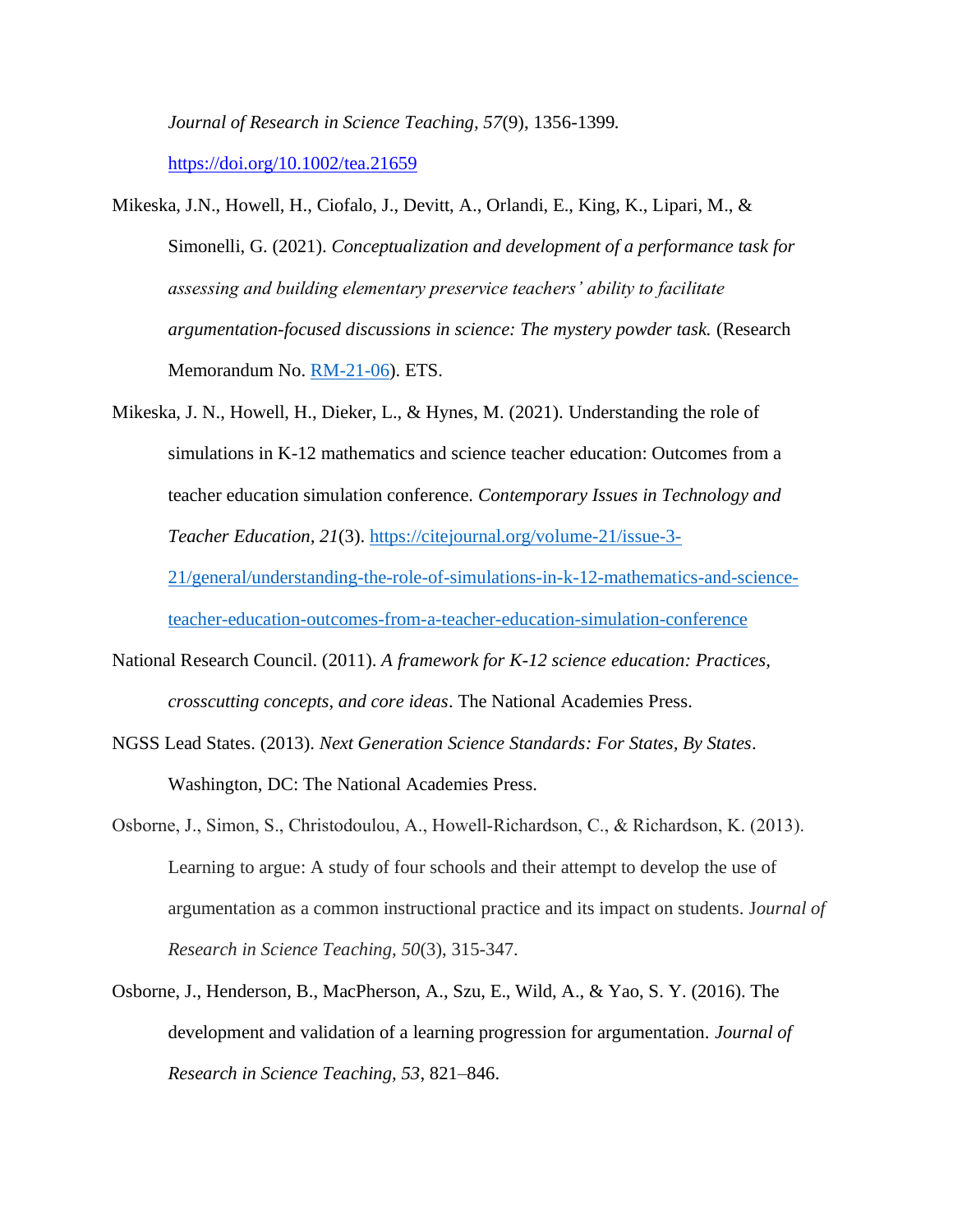- Sadler, T. D. (2006). Promoting discourse and argumentation in science teacher education. *Journal of Science Teacher Education, 17*(4), 323-346.
- Sampson, V., & Blanchard, M. R. (2012). Science teachers and scientific argumentation: Trends in views and practice. *Journal of Research in Science Teaching*, *49*(9), 1122-1148.
- Simon, S. & Richardson, K. (2009). Argumentation in school science: Breaking the tradition of authoritative exposition through a pedagogy that promotes discussion and reasoning. *Argumentation, 23*(4), 469-493.
- simSchool. (2021). Watch video: Episodes 1-4: Learning how to use simSchool. SimEd, LLC. <https://www.simschool.org/home/simschool/>
- Straub, C. (2018). *Best in class leadership development: How virtual reality and avatars are changing the learning landscape*. Mursion, Inc. [https://www.denasamuels.com/wp](https://www.denasamuels.com/wp-content/uploads/2020/03/How-Virtual-Reality-and-Avatars-are-Changing-the-Learning-Landscape.pdf)[content/uploads/2020/03/How-Virtual-Reality-and-Avatars-are-Changing-the-Learning-](https://www.denasamuels.com/wp-content/uploads/2020/03/How-Virtual-Reality-and-Avatars-are-Changing-the-Learning-Landscape.pdf)[Landscape.pdf](https://www.denasamuels.com/wp-content/uploads/2020/03/How-Virtual-Reality-and-Avatars-are-Changing-the-Learning-Landscape.pdf)
- Straub, C., Dieker, L., Hynes, M., & Hughes, C. (2015). Using virtual rehearsal in TLE TeachLivE™ mixed reality classroom simulator to determine the effects on the performance of science teachers: A follow-up study. *2015 TeachLivE™ National Research Project: Year 2 Findings.*
- Thompson, M., Owho-Ovuakporie, K., Robinson, K., Kim, YJ., Slama, R., & Reich, J. (2019). Teacher moments: A digital simulation for preservice teachers to approximate parentteacher conversations. *Journal of Digital Learning in Teacher Education*, 1-21.

<https://doi.org/10.1080/21532974.2019.1587727>

Zeichner, K. (2012). The turn once-again toward practice-based teacher education. *Journal of Teacher Education, 63*(5), 376-382.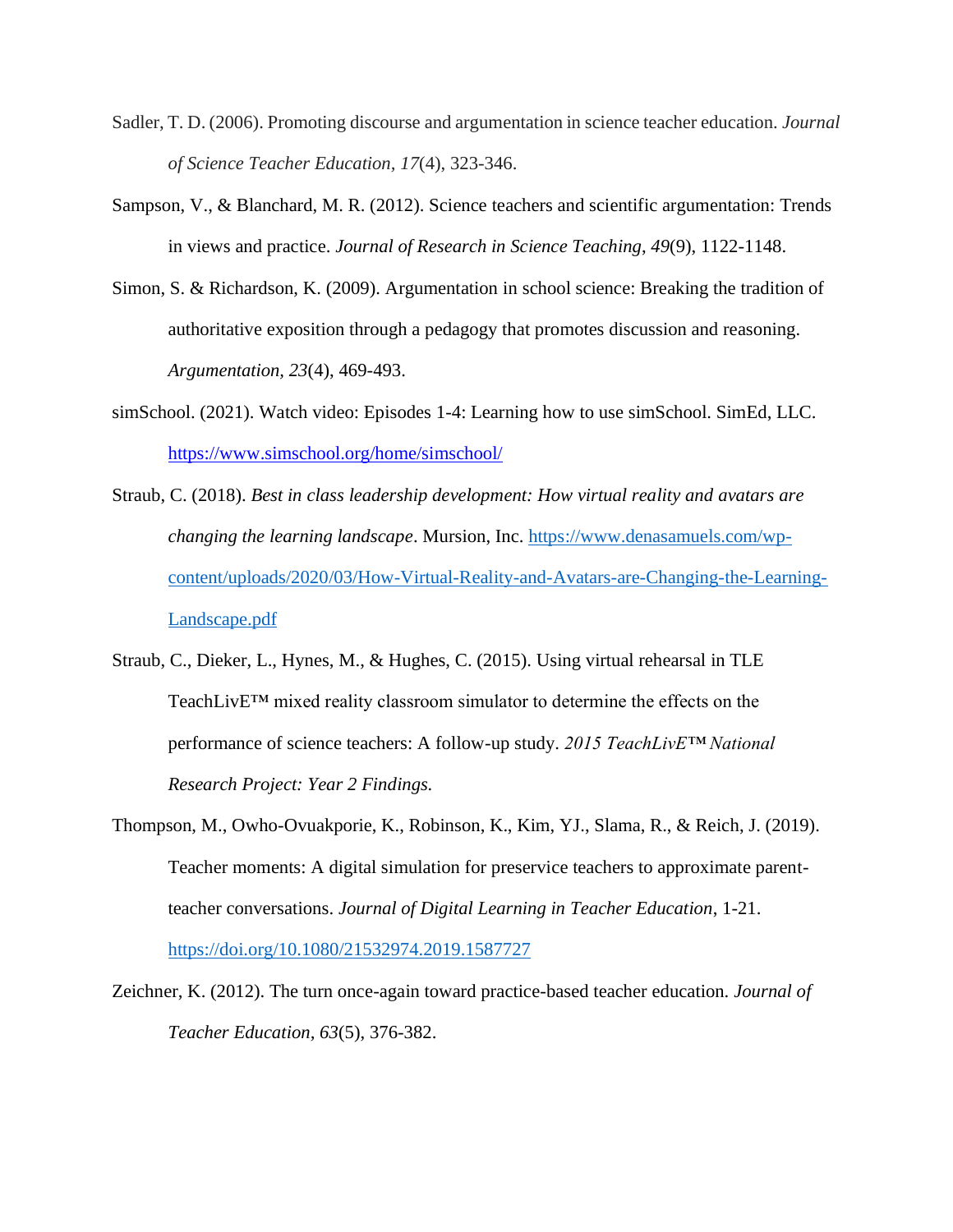Wang, X., Thompson, M., Yang, K., Roy, D., Koedinger, K. R., Rose, C. P., & Reich, J. (2021). Practice-based teacher questioning strategy training with ELK: A role-playing simulation for eliciting learner knowledge. *Proceedings of the ACM on Human-Computer Interaction*, *5*(CSCW1), 1-27.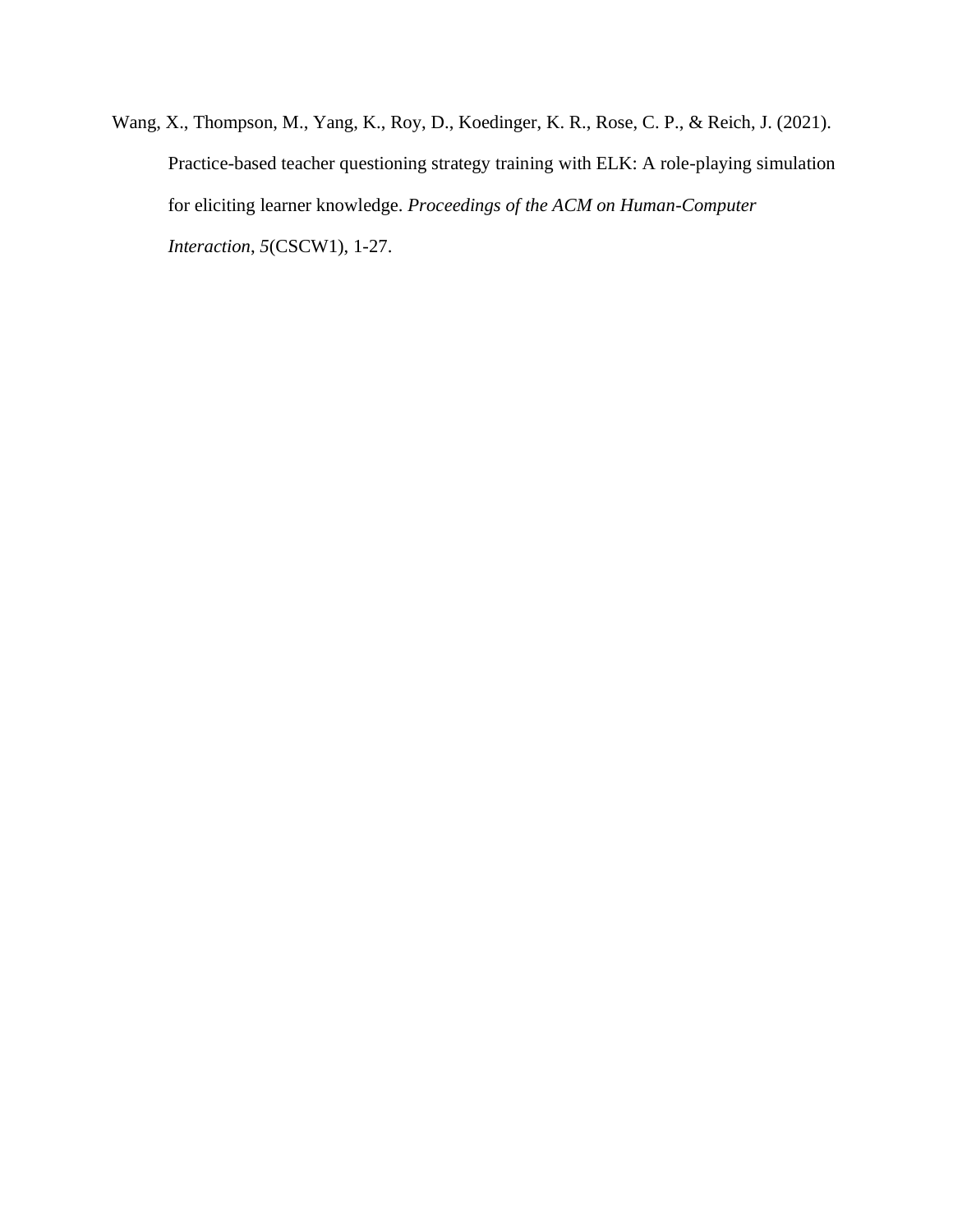# *Table 1*

Descriptive Statistics for Preservice Teachers' Discussion Scores by Scoring Dimension (n=8)

| <b>Dimension</b>                                                  | Mean  | <b>Standard</b><br><b>Deviation</b> | Range | <b>Median</b> |
|-------------------------------------------------------------------|-------|-------------------------------------|-------|---------------|
| Attending to Student Ideas<br>(Dimension 1)                       | 3.25  | 0.89                                | 2.00  | 3.50          |
| Facilitating a Coherent and Connected Discussion<br>(Dimension 2) | 3.00  | 1.07                                | 3.00  | 3.00          |
| Encouraging Student-to-Student Interactions<br>(Dimension 3)      | 1.88  | 0.64                                | 2.00  | 2.00          |
| Developing Students' Conceptual Understanding<br>(Dimension 4)    | 3.13  | 0.64                                | 2.00  | 3.00          |
| <b>Engaging Students in Argumentation</b><br>(Dimension 5)        | 3.00  | 0.76                                | 2.00  | 3.00          |
| <b>Total Score</b>                                                | 14.25 | 3.62                                | 10.00 | 15.00         |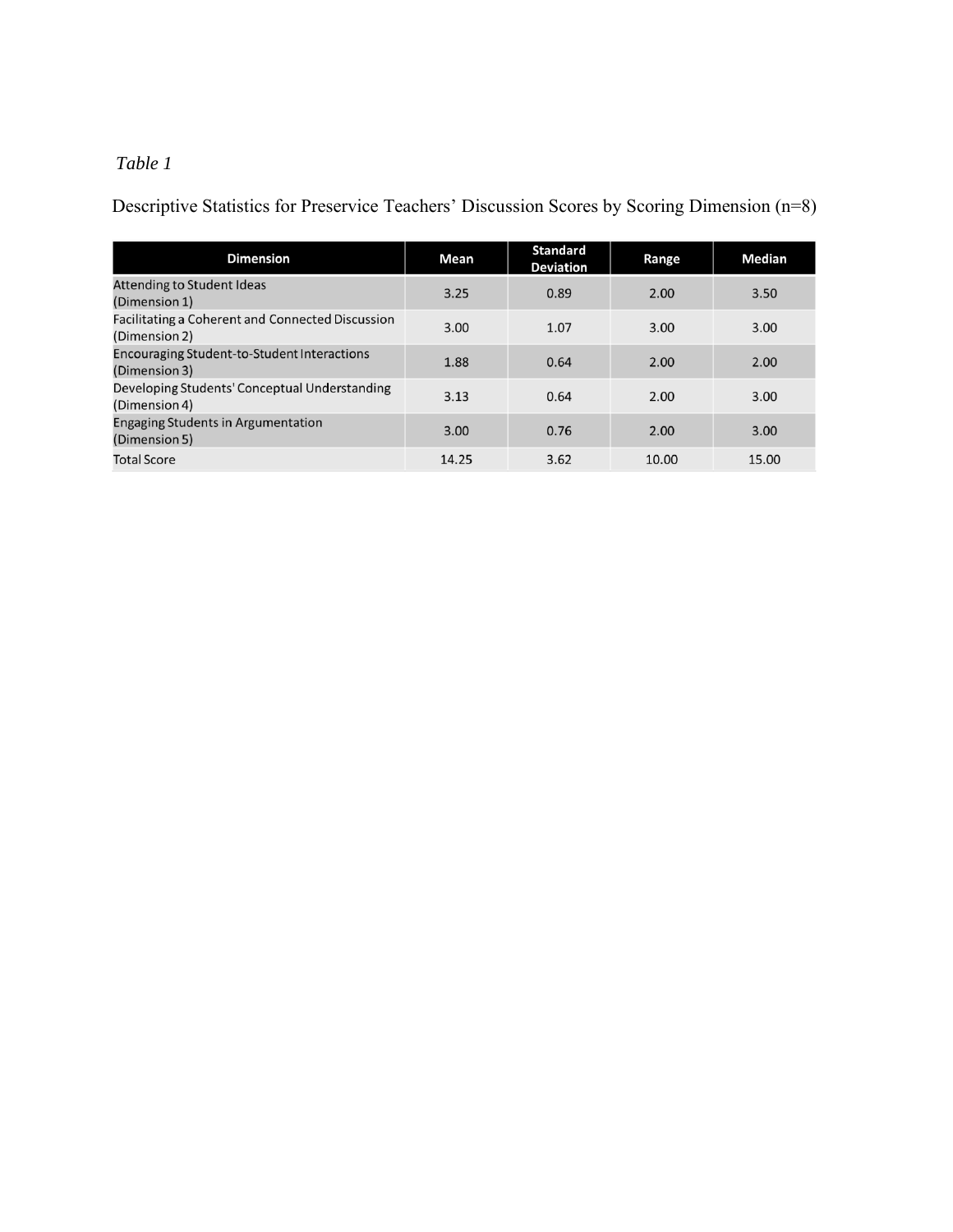## *Table 2*

| Comparison of Content and Pedagogical Features in Preservice Teachers' (PSTs) Discussions |  |  |  |  |
|-------------------------------------------------------------------------------------------|--|--|--|--|
|                                                                                           |  |  |  |  |

|                  |                                                                        | <b>Discussion Features</b>          |                                                                                      |                                                                                    |                                                                                                        |                                                                   |  |  |
|------------------|------------------------------------------------------------------------|-------------------------------------|--------------------------------------------------------------------------------------|------------------------------------------------------------------------------------|--------------------------------------------------------------------------------------------------------|-------------------------------------------------------------------|--|--|
| <b>PST ID</b>    | Attends to<br>arrows<br>indicating<br>direction<br>of heat<br>transfer | Attends to<br>speed of<br>particles | Attends to<br>differences<br>in heat<br>transfer<br>across foam<br>and paper<br>cups | Encourages<br>use of data<br>table as<br>evidence to<br>justify or<br>refine ideas | Encourages<br>students to<br>engage in<br>critique of<br>the other<br>group's<br>model and/or<br>ideas | References<br>the<br>learning<br>goal<br>during the<br>discussion |  |  |
| T <sub>208</sub> | Yes                                                                    | Yes                                 | Yes                                                                                  | N <sub>o</sub>                                                                     | Yes                                                                                                    | N <sub>o</sub>                                                    |  |  |
| T <sub>209</sub> | Yes                                                                    | Yes                                 | Yes                                                                                  | Yes                                                                                | Yes                                                                                                    | Yes                                                               |  |  |
| T <sub>210</sub> | Yes                                                                    | Yes                                 | Yes                                                                                  | Yes                                                                                | N <sub>o</sub>                                                                                         | N <sub>o</sub>                                                    |  |  |
| T211             | Yes                                                                    | Yes                                 | Yes                                                                                  | Yes                                                                                | Yes                                                                                                    | Yes                                                               |  |  |
| T212             | N <sub>o</sub>                                                         | Yes                                 | Yes                                                                                  | Yes                                                                                | N <sub>o</sub>                                                                                         | Yes                                                               |  |  |
| T <sub>213</sub> | Yes                                                                    | Yes                                 | Yes                                                                                  | Yes                                                                                | Yes                                                                                                    | Yes                                                               |  |  |
| T214             | Yes                                                                    | Yes                                 | Yes                                                                                  | Yes                                                                                | N <sub>o</sub>                                                                                         | Yes                                                               |  |  |
| T <sub>215</sub> | N <sub>o</sub>                                                         | Yes                                 | Yes                                                                                  | Yes                                                                                | Yes                                                                                                    | Yes                                                               |  |  |
| Total            | 75% (6)                                                                | $100\%$ (8)                         | $100\%$ (8)                                                                          | 82.5% (7)                                                                          | $62.5\%$ (5)                                                                                           | 75% (6)                                                           |  |  |

*Note.* "Yes" means that there was evidence of that content or pedagogical feature within the science discussion the PST facilitated, while "No" means that feature was not present within the science discussion the PST facilitated in the simulated classroom.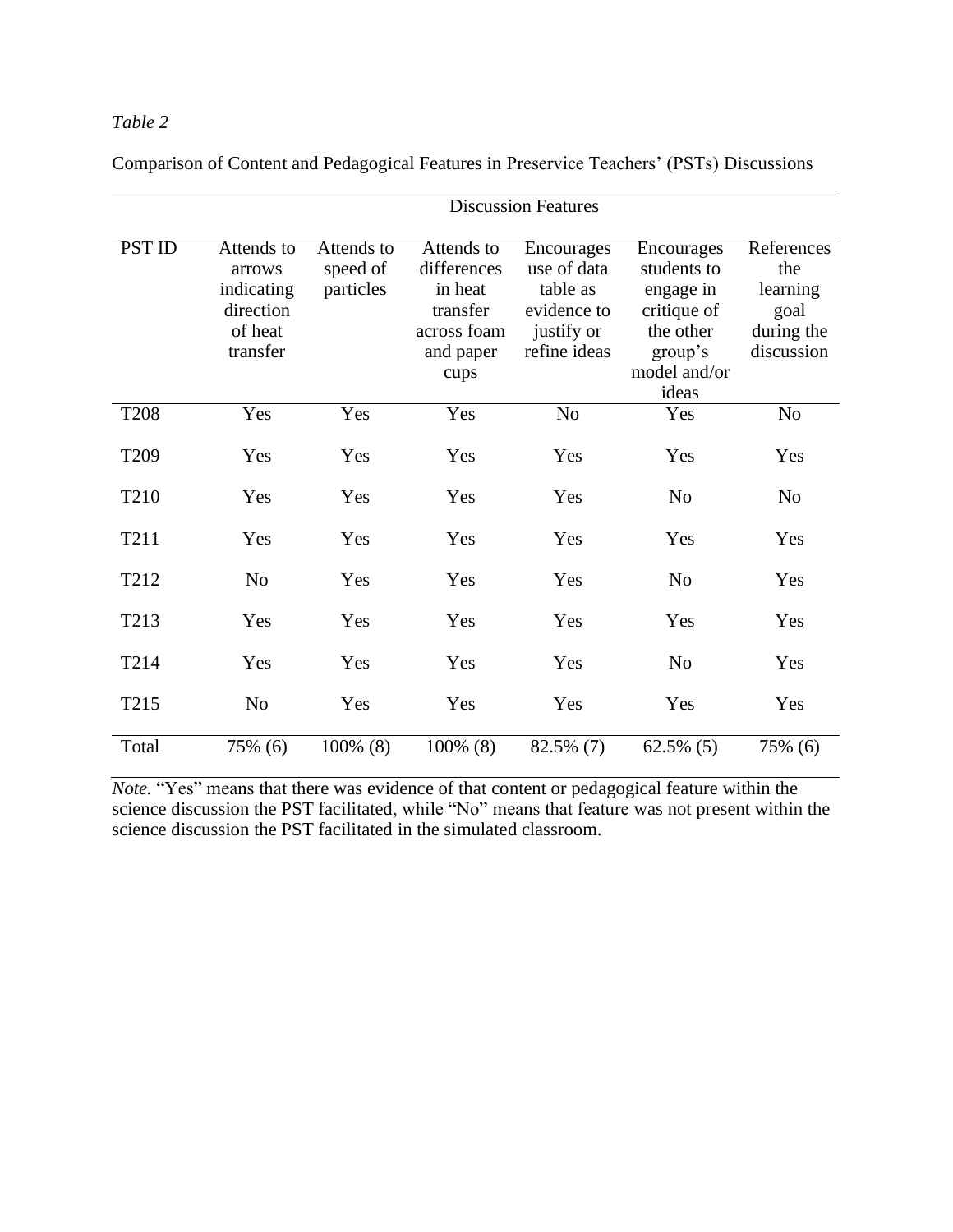Mursion's® Middle School Classroom. Image courtesy of Mursion, Inc

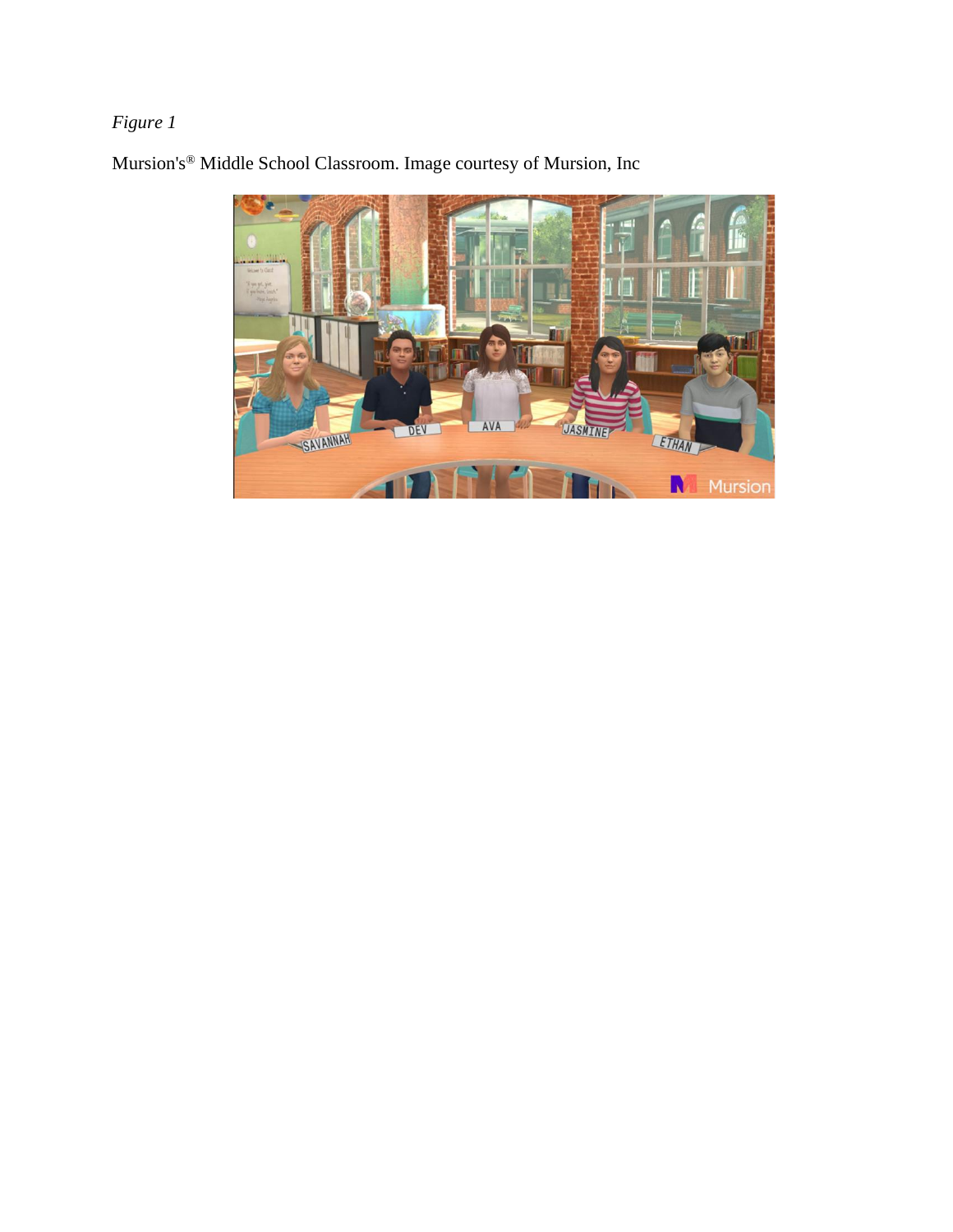Savannah, Dev, and Ava's Model in the Keep It Cold Science Performance Task

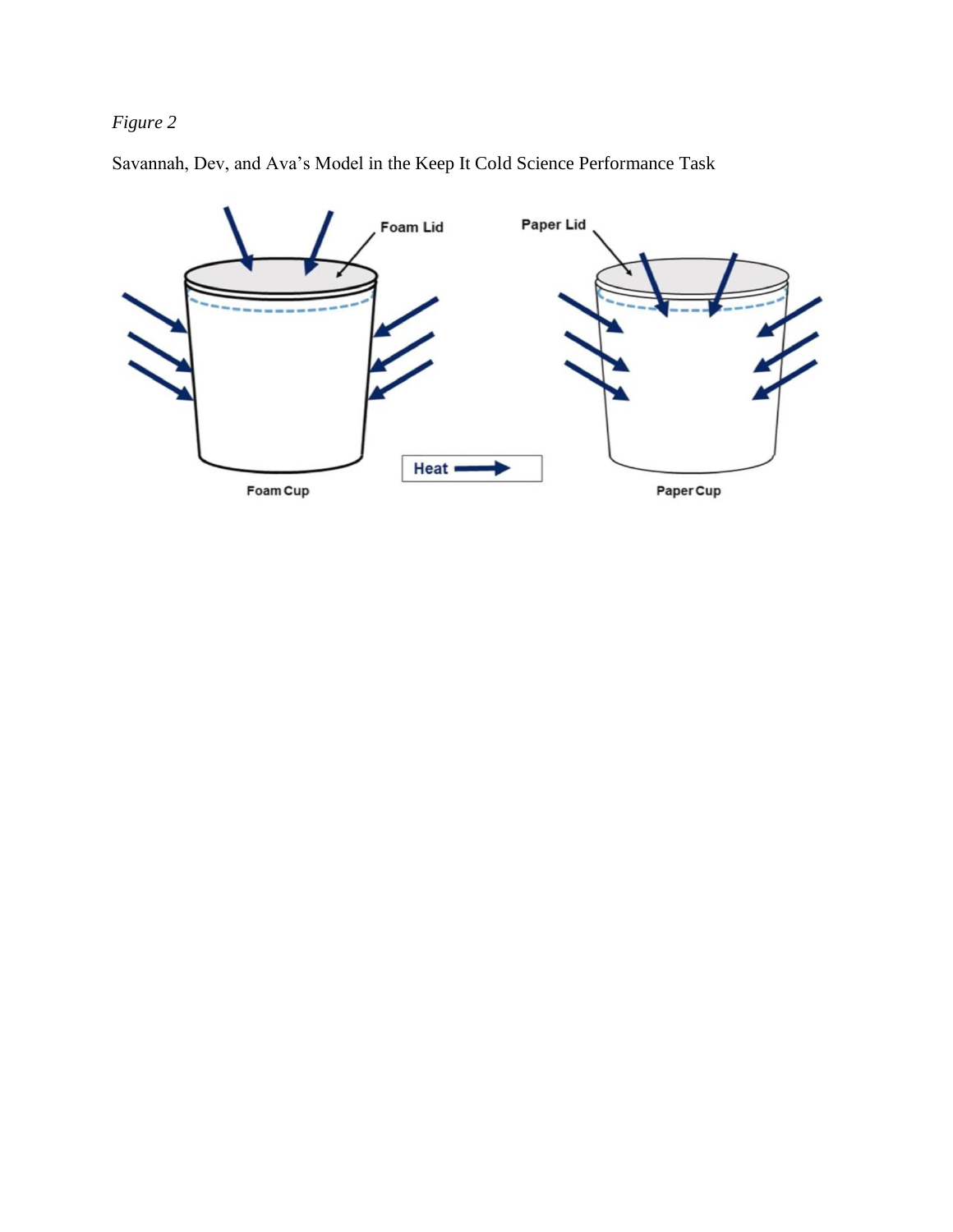Jasmine and Ethan's Model in the Keep It Cold Science Performance Task



Cold particles escape the paper cup better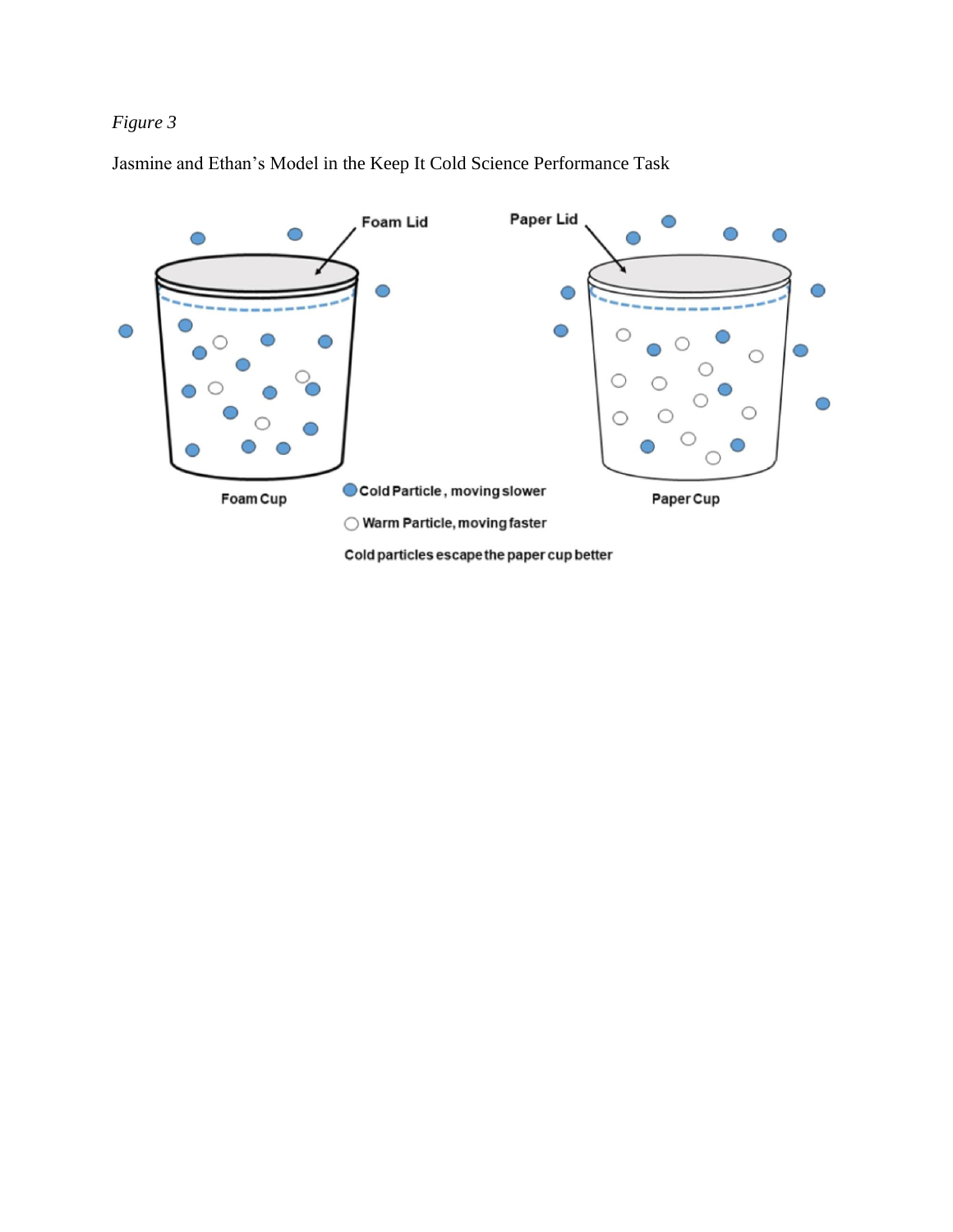

## Preservice Teachers' Discussion Scores by Scoring Dimension (n=8)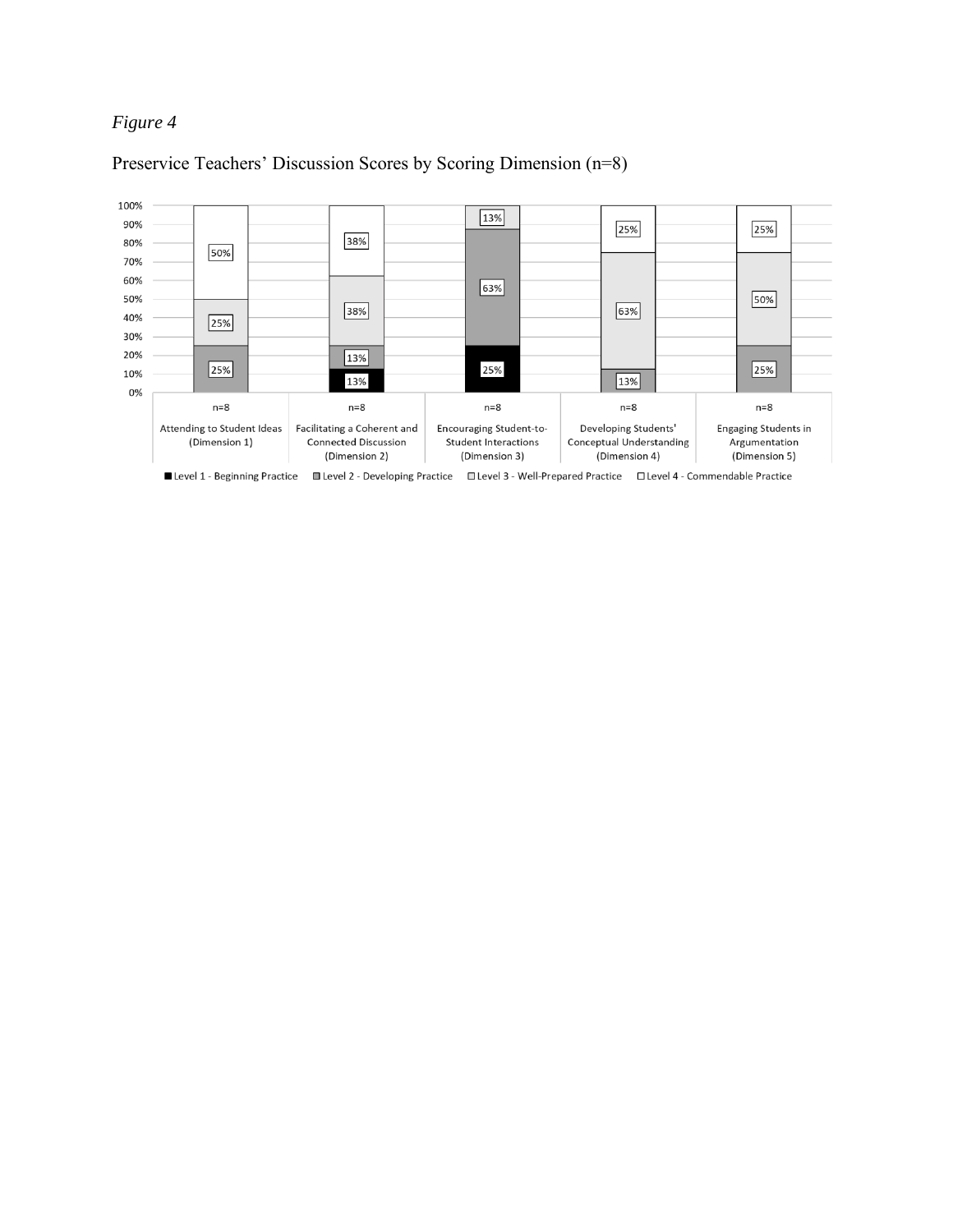

## Preservice Teachers' Discussion Scores Across Scoring Dimensions (n=8)